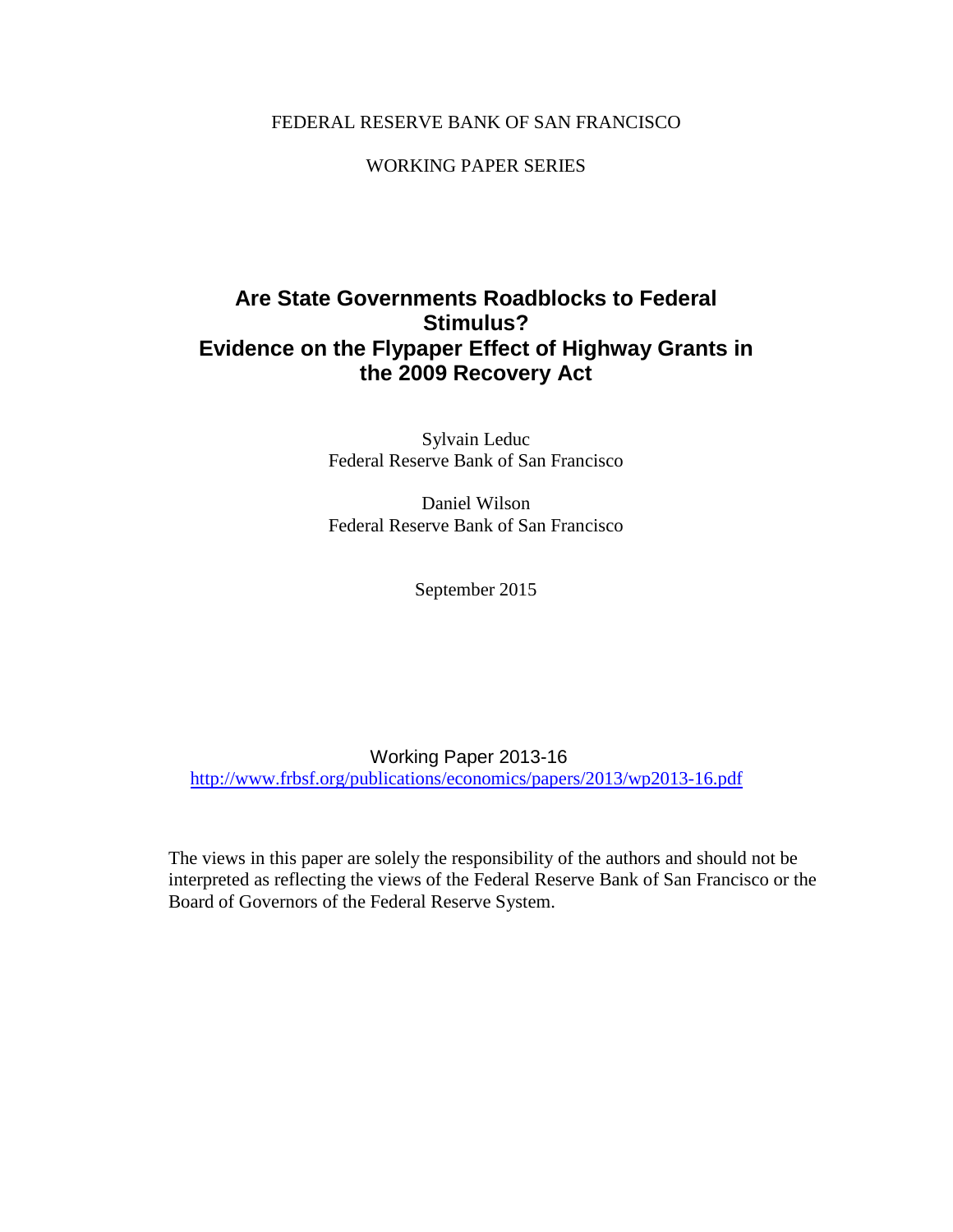# **Are State Governments Roadblocks to Federal Stimulus? Evidence on the Flypaper Effect of Highway Grants in the 2009 Recovery Act**

Sylvain Leduc and Daniel Wilson (FRB San Francisco)\*

September 29, 2015

### **Abstract**

We examine how state governments adjusted spending in response to the large temporary increase in federal highway grants under the 2009 American Recovery and Reinvestment Act (ARRA). The mechanism used to apportion ARRA highway grants to states allows us to isolate exogenous changes in these grants. We find that states increased highway spending over 2009 to 2011 more than dollar-for-dollar with the ARRA grants they received. We examine whether rentseeking efforts could help explain this result. We find states with more political contributions from the public-works sector tended to spend more out of their ARRA highway funds than other states.

**JEL Codes:** H77, H54, E62

\*We thank Brian Lucking, Ben Pyle, and Akshay Rao for excellent research assistance. The paper benefited from comments from William Gale, Diane Lim, Teresa Mila-Garcia, David Phillips, and conference and seminar participants at University of California Berkeley, the Federal Reserve Bank of San Francisco, Urban Economics Association, National Tax Association, and IEB Workshop on Fiscal Federalism. The views expressed in this paper are solely the responsibility of the authors and should not be interpreted as reflecting the views of the Federal Reserve Bank of San Francisco, or of any other person associated with the Federal Reserve System.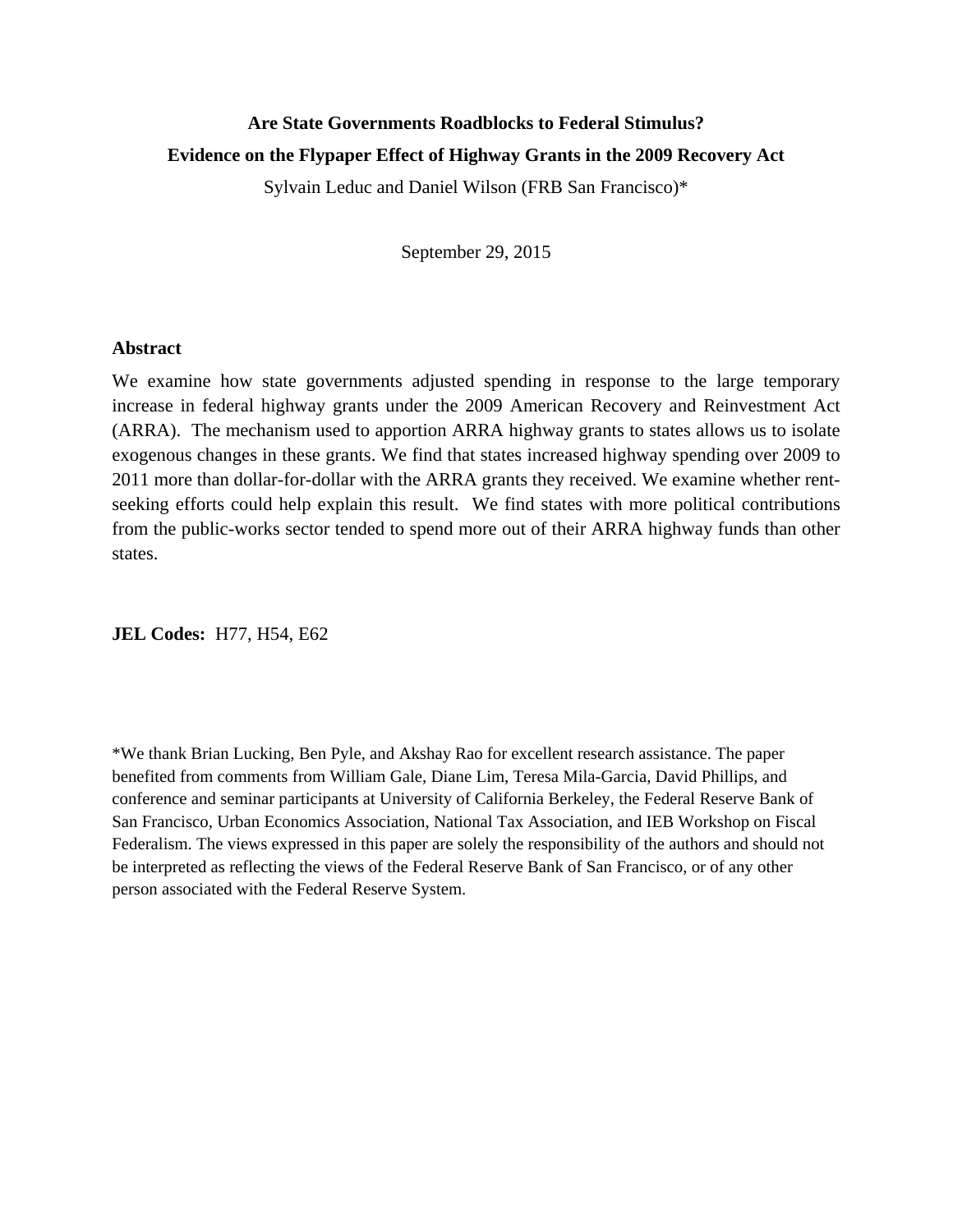### **I. Introduction**

Often overlooked in debates about the merits of federal stimulus spending or federal spending in general is the role of subnational governments as "middlemen," propagating shocks in federal spending to the real economy. After all, a significant and growing portion of federal spending in many countries comes in the form of federal transfers to regional governments that actually administer the spending. This is particularly true for stimulus spending. For instance, nearly half of the estimated \$550 billion in federal spending from the 2009 American Recovery and Reinvestment Act (ARRA or Recovery Act) consisted of grants to state governments.

The composition and effects of fiscal expansions, both in general and as countercyclical tools, depend in large part on what states do with federal grants.<sup>1</sup> On the one hand, grants targeted for a specific purpose such as for highways or education are presumably intended to induce states to increase spending for that purpose. Indeed a large literature has documented the fact that federal grant revenues tend to stimulate higher expenditures by recipient subnational governments to a much greater extent than an increase in state income, a phenomenon known as the "flypaper effect" in the public finance literature. $2$ 

The flypaper effect represents a puzzle for standard public finance theory. Federal grants generally are partially or fully fungible, allowing states to simply use the grant revenue to substitute for the state's tax revenue and other own funds that would have funded that spending (Bradford and Oates (1971a, 1971b)). A priori, this fungeability enables states to use the additional source of revenues for other purposes than those intended by the federal government, such as reducing reducing tax rates or decreasing their net borrowing, a substitution effect often referred to as "crowd-out."<sup>3</sup>

Because the Recovery Act eased the requirements that states must meet to obtain federal grants, many have argued that crowd-out might have been particularly high in this case and could have greatly reduced the effect of the legislation on overall government spending. In particular,

<sup>&</sup>lt;sup>1</sup> The issue is analogous to how households' marginal propensity to consume determines the effects of federal transfers and income tax cuts to individuals. See, for instance, Johnson, Parker, and Souleles (2006) for an analysis of the income tax rebate of 2001.

<sup>&</sup>lt;sup>2</sup> See Inman (2008) for a recent survey of the literature on the flypaper effect and Hines and Thaler (1995) for an earlier review.

<sup>&</sup>lt;sup>3</sup> While this paper is agnostic on which of these possible uses of federal grants – spending, tax cuts, or saving – has the highest economic multiplier, the choice made by state governments is of critical importance, both to policymakers aiming to achieve the type of fiscal stimulus they intend and to economists seeking to understand the likely effects of fiscal expansions.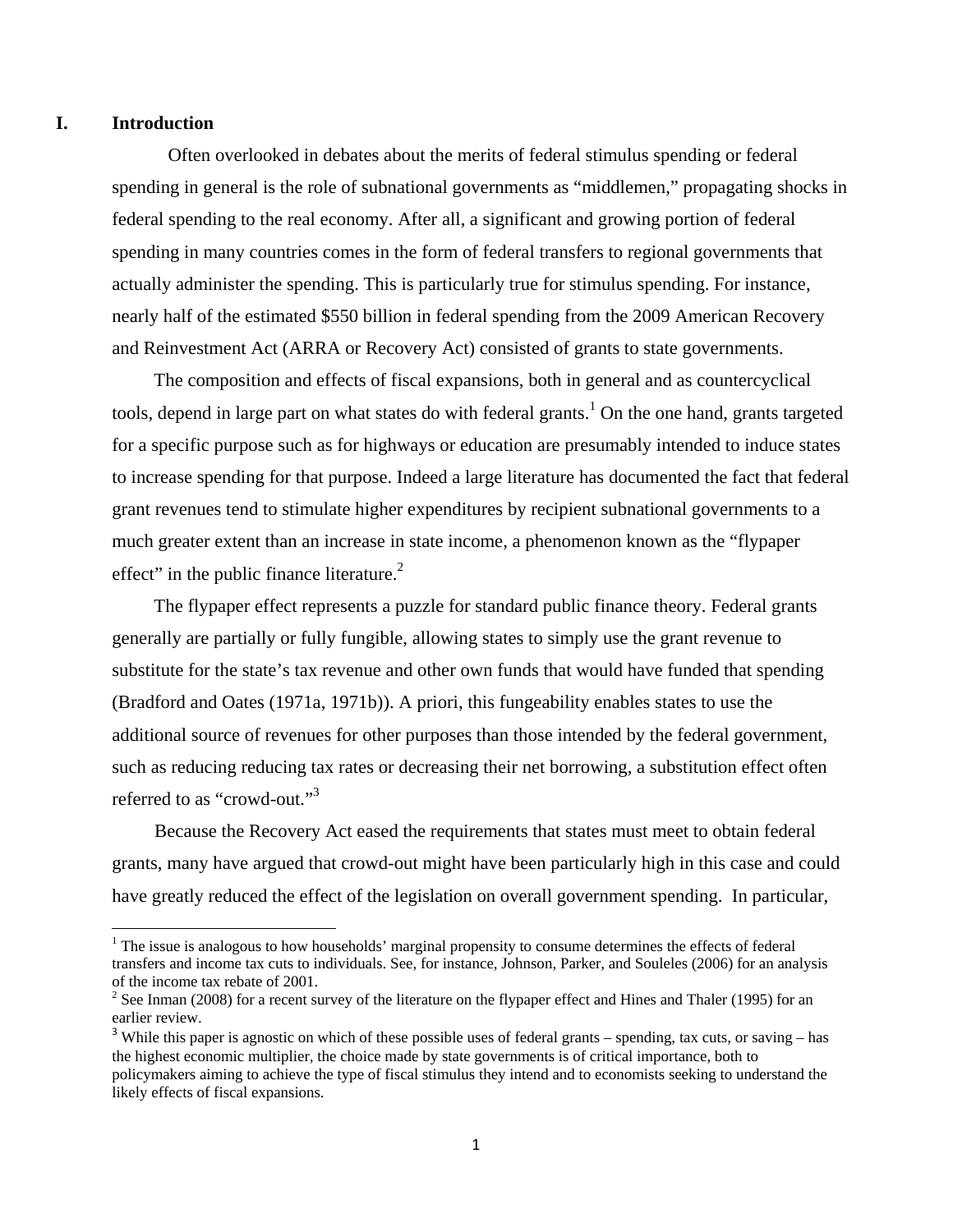mechanisms such as matching requirements that require states to pay a fraction of the costs of a project otherwise financed with federal grants can reduce crowd-out. But these requirements were waived for many types of grants under the ARRA. In particular, federal highway grants typically involve a 20 percent matching requirement, which was waived under the ARRA.

Similarly, requirements that states maintain their own level of funding in order to receive federal funds (known as maintenance-of-effort requirements) are intended to mitigate crowd-out effects of federal grants. But these requirements are difficult to enforce in normal times and likely are much more difficult to enforce in recessions. In particular, during the Great Recession and its recovery, many state governments underestimated the pace at which their fiscal situations were deteriorating, leading to strong pressures to reduce expenditures more than previously planned, especially given balanced budget rules that nearly all states have.

The potential crowd-out of states' own funding by ARRA grants figures importantly in a number of recent studies of the ARRA. Cogan and Taylor (2011) and Inman (2010) argue, based on national time series data, that the Recovery Act's grants failed to provide much economic stimulus partly because states appear to have responded to higher federal grants for infrastructure, education, and the like by reducing borrowing, leaving state governments' spending on goods and services nearly unchanged.<sup>4</sup> Conley and Dupor (2013), in their cross-state analysis of the employment effects of ARRA spending, make a similar argument, emphasizing that crowd-out was likely high under ARRA, particularly in the case of highway spending. The Congressional Budget Office (CBO) also relied on an assumption of partial crowd-out of state spending in its analysis of the expected fiscal cost of the Recovery Act.<sup>5</sup>

The concerns are especially relevant for federal highway grants, which Knight (2002) found led to nearly complete crowd-out over the period 1983 to 1997. Moreover, highway spending was roughly flat nationally over the 2008-2011 period, despite the nearly 50 percent increase in announced grant funding in 2009 resulting from the Recovery Act. While it is difficult to infer the effect of higher federal grants on state spending by looking at national time series data alone due to the inability to observe what state spending would have been absent the additional grants, to many the flatness of national spending over this period is prima facie evidence of high crowd out.

<sup>&</sup>lt;sup>4</sup> Likewise, Gramlich (1978), based on national time series patterns in state and local government spending and saving, concluded that state and local governments saved nearly all of federal transfers they received as part of the economic stimulus of 1976.

<sup>&</sup>lt;sup>5</sup> See CBO (2009).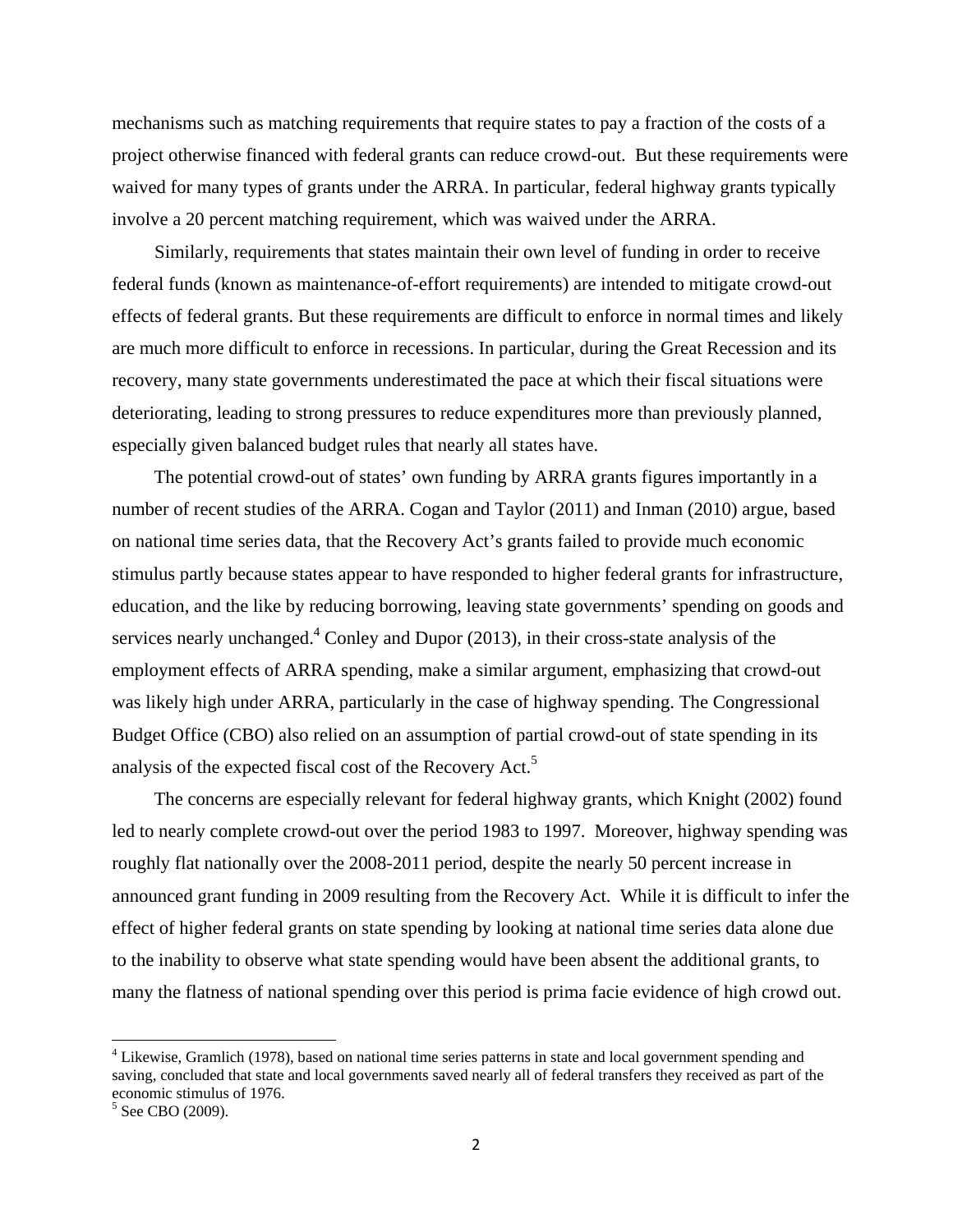In this paper, we address the question of crowd-out of federal grants to states by focusing on ARRA highway grants. In particular, we use cross-state data to examine how state governments adjusted their highway spending in response to the large temporary increase in federal grants under ARRA. We focus on highway grants both because of the *a priori* reasons mentioned above to suspect crowd-out and because highway grants afford particularly strong identification of their causal effects due to the institutional mechanism determining their cross-state allocation. In particular, our strong identification scheme largely eliminates the concern that the allocation of these federal highway grants was endogenous with respect to voter preferences over public goods, as emphasized by Knight (2002). More specifically, we follow an instrumental variables (IV) difference-in-differences methodology. The first of the two differences is across time, comparing a given state's highway spending in 2008, the year before the ARRA, to its spending in the years after. By time differencing, we remove any state fixed effects, such as those due to time-invariant state characteristics like density, climate, and political preferences, which could otherwise influence state-government highway spending. The second difference involves comparison across states that received different amounts of highway grants per capita.

Most of the ARRA highway funds were apportioned to states based on long-standing, preexisting formulas. These formulas are based on road factors, such as the number of lane miles in a state or a state's contribution to the Highway Trust Fund, which are known with a three-year delay, thus making it quite unlikely that current (post-ARRA) economic activity in a given state could have affected the distribution of these formula-based funds. Yet, a small portion of the ARRA highway funds were distributed outside the formula mechanism, either by competitive grant programs (such as Transportation Investment Generating Economic Recovery (TIGER) discretionary grants) or at the discretion of the Department of Transportation. Therefore, it is possible that these funds, and thus total ARRA highway funding, could be endogenous with respect to post-ARRA state economic activity.

To insure against the endogeneity concern that apportionment of highway grants to states may be correlated with the before/after-ARRA change in state highway spending, we use instrumental variables that exploit the formula-based mechanism by which most highway grant funding was distributed under ARRA. Both to expedite the distribution of ARRA highway grants to states and to insulate (as much as possible) the White House and Congress from criticism that grants were distributed based on political considerations, Congress apportioned the majority of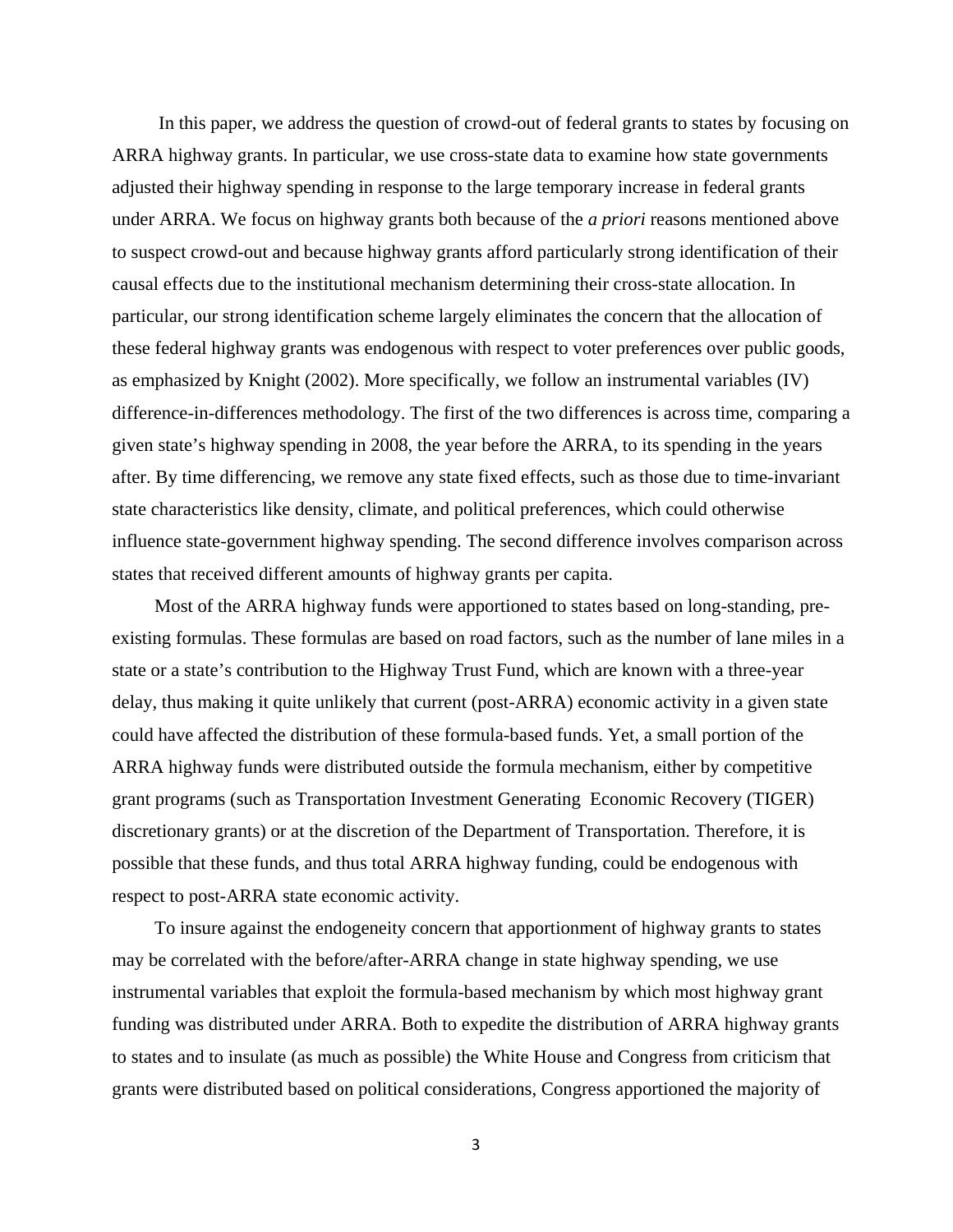those funds using the pre-existing formulas mentioned above. We thus use road-related factors that go into these formulas as instruments for the amount of ARRA highway funds received by states.

We also construct an alternative instrument based on one of the first proposed maps for the national interstate highway system. Specifically, we obtained data on the number of proposed interregional highway miles in each state from the 1944 highway system recommendation put forth by President Franklin D. Roosevelt's National Interregional Highway Committee (NIHC). This plan became the basis for subsequent highway system proposals which culminated with the 1956 Interstate Highway Act. Because the cross-state distribution of miles in this original 1944 proposal is highly correlated with the distribution of highway miles (and other road factors) today, this instrument is a remarkably strong predictor of the cross-state distribution of ARRA highway grants some 60 years later.

Our results indicate that ARRA highway grants did in fact lead to higher stategovernment highway spending than would have occurred in the ARRA's absence. The main findings are perhaps best summarized in Figure 5. The figure plots the estimated impact of the 2009 ARRA grants on state highway spending from 2005 to 2013. The impact is estimated with cross-state IV regressions, instrumenting grants with the 1944 planned lane miles, as described above. The methodology and results are described in more detail later in the paper. Here, we simply point out that the results indicate that (1) there was no correlation between the 2009 ARRA grants and pre-ARRA state highway spending, (2) the ARRA grants appear to have had a large causal impact on state highway spending starting in 2009 and persisting through 2012, and (3) the impact was essentially gone by 2013. In particular, we estimate that each dollar of ARRA grants led to around \$0.80 higher state highway spending in the first full year after the grants (2010) and a cumulative impact through 2012 of between 2 and 3 dollars per dollar of grants. In other words, the ARRA highway grants led to *crowding-in* of states' own funding for highways, perhaps due to complementarities between road projects that are eligible for federal reimbursement and those that are not.

These results are extremely robust and hold across a variety of specifications, including across our alternative instruments and including a wide variety of conditioning variables. We also perform several falsification tests. In particular, we show that the ARRA highway grants have no significant relationship with state highway spending in previous economic recoveries,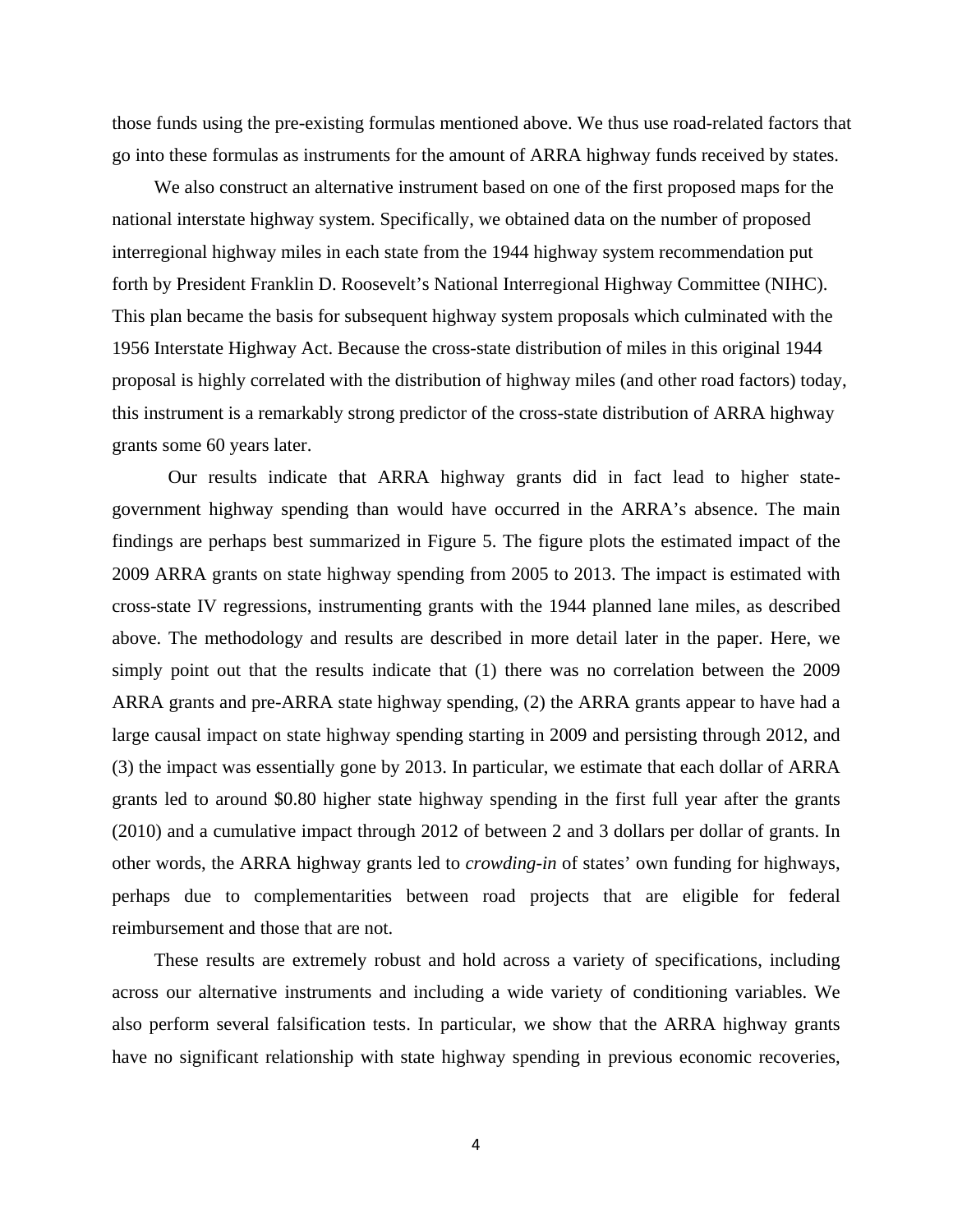with state highway spending in the year leading up to ARRA, nor with non-highway state government spending such as on education.

 In addition, we document that that the higher state highway spending resulted in employment increases in the sector most directly affected by highway expenditures, the road construction sector. In particular, our estimates for 2010 imply that each \$1 million of ARRA highway grants received by a state resulted in approximately 2 additional road construction jobs. Given that ARRA highway grants totaled about \$25 billion nationally, this implies a national effect of roughly 50,000 jobs, which is equivalent to a 16% increase in road construction employment from September 2008.

In our analysis, we pay particular attention to the timing of federal highway grants and show that our results are also robust to using different accounting measures with different time lags (i.e., apportionments versus obligations). This is particularly important since, depending on the timing, some of these measures can be anticipated, which can alter the estimated effects on state-government spending (see, Ramey  $(2011)$  and Leduc and Wilson  $(2013)$ ).<sup>6</sup> In particular, federal grant apportionments to states are known first and then obligated by the states to finance particular projects. However, states are not reimbursed by the federal government until the projects are completed, and then the federal payments show up as outlays. Hence, in our empirical analysis we measure ARRA grants using either apportionments or obligations, which precede or are concurrent with the roadwork they fund. Importantly, our estimated effect of roughly dollar-for-dollar spending from grants in 2010 holds whether we measure ARRA highway grants using data on apportionments or obligations.<sup>7</sup>

Our evidence of a strong effect of ARRA highway grants on highway spending is particularly striking given that states generally faced no requirement under ARRA to match any fraction of highway projects' costs, making the funds fully fungible. Our results are also surprising given that Knight (2002) found nearly perfect crowd-out (i.e., no flypaper effect) for highway grants over the 1983-1997 period. Yet our findings are consistent with a number of

 $6$  Carlino and Inman (2013) develop narrative measures of federal grants-in-aid since the mid-1950s to deal with anticipation effects associated with this form of federal transfers.

<sup>&</sup>lt;sup>7</sup> Our baseline results are also robust to measuring ARRA highway grants using outlays, which is not surprising given that apportionments, obligations, and outlays are all highly correlated.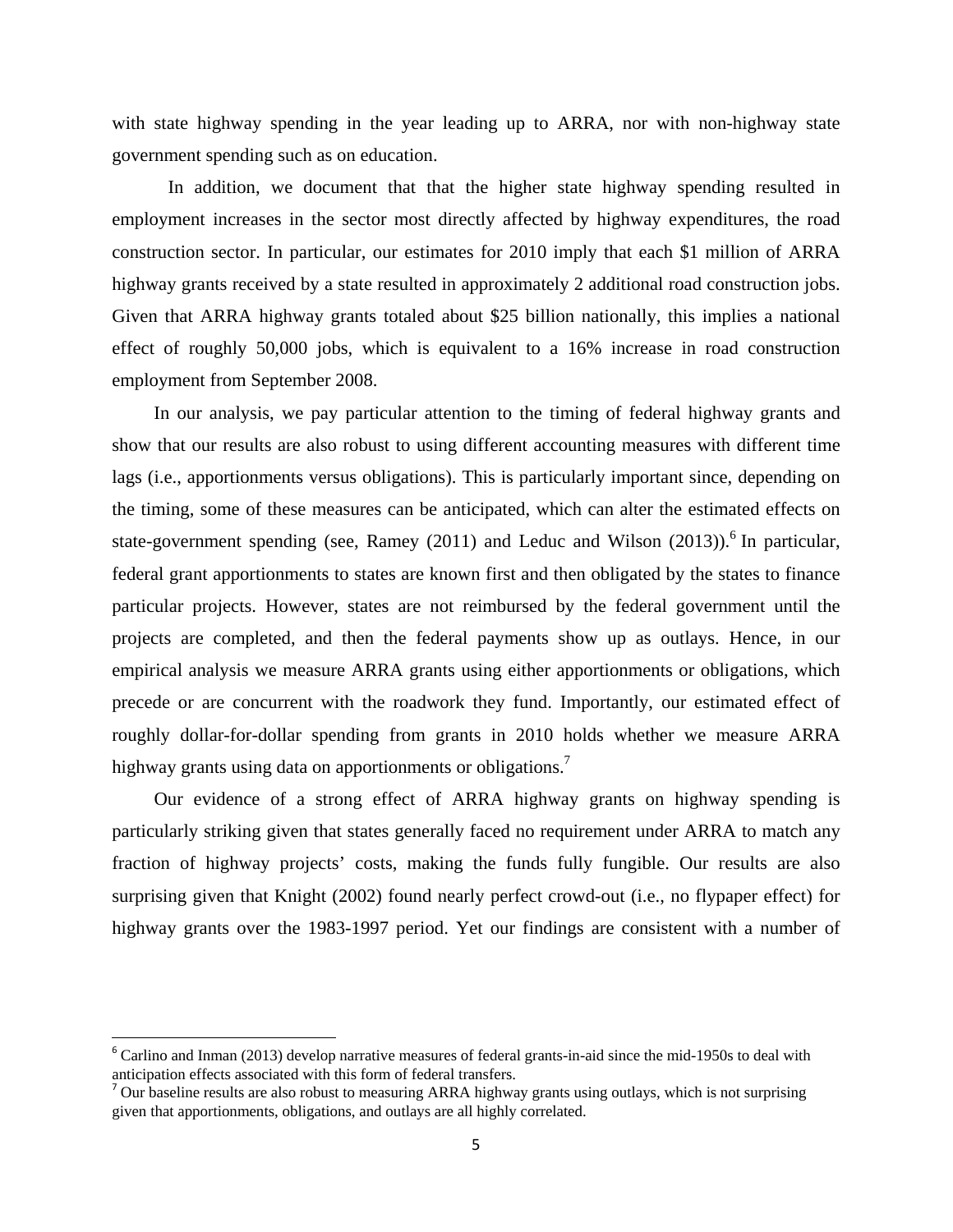previous studies that documented a strong flypaper effect for many other types of grants.<sup>8</sup> The first part of the paper presents a brief review of recent evidence on the flypaper effect.

To shed additional light on the mechanism underlying our results, we investigate the role of rent-seeking efforts by special interest groups. Studying the 1998 settlement with the tobacco industry, Singhal (2008) argues that it played an important role in explaining state governments spending out of the windfall payments. We pursue this avenue further by using a novel dataset of political contributions to candidates for state offices from the National Institute on Money in State Politics. We first provide *prima facie* evidence about the likely importance of rent-seeking behavior by showing that political contributions to state-office candidates from the public works sector rose dramatically in the 2009-2010 state electoral cycle, relative to levels seen over the prior decade. Second, we find that states with higher shares of political contributions coming from the public works sector tended to spend more out of their ARRA highway funds than other states.

Our paper also complements the recent empirical work on the effects of ARRA on economic activity. In general, this literature has documented important employment effects from ARRA spending using employment variation across time and states, with the estimates differing somewhat across studies (see, for instance, Wilson (2012), Feyrer and Sacerdote (2011), Chodorow-Reich et al. (2012), and Conley and Dupor (2013)). The results of this paper suggest a possible transmission channel for this effect that would operate through increases in state spending.<sup>9</sup> However, we acknowledge that these results may not generalize to all other types of grants. For other types, the transmission channel could operate through other channels, for instance via lower state taxes than would be the case absent the additional federal grants. In addition, by documenting the degree of crowd-out during a deep recession when state governments are under acute budgetary pressures, our paper fills an important gap in the public finance literature on the flypaper effect. One exception is the work of Gramlich (1978, 1979), which examines the effects of different grants in the 1977 economic stimulus program using an estimated model of state and local governments.

 $8$  For recent evidence across different spending categories, see Baicker (2001), Gordon (2004), Evans and Owens (2005), Singhal (2008), Dahlberg et al. (2008), and Feiveson (2011).

 $9$  Recent preliminary work by Fisher and Wassmer (2013) looks at the closely related issues of how state and local expenditures on total public capital (of which roads are a subset) has varied over the 2000-2010 period and whether ARRA highway grants helped mitigate cuts in public capital expenditures during 2009 and 2010. Consistent with the results in this paper, their OLS panel fixed effects regressions indicate a large positive effect of these grants on state and local public capital spending.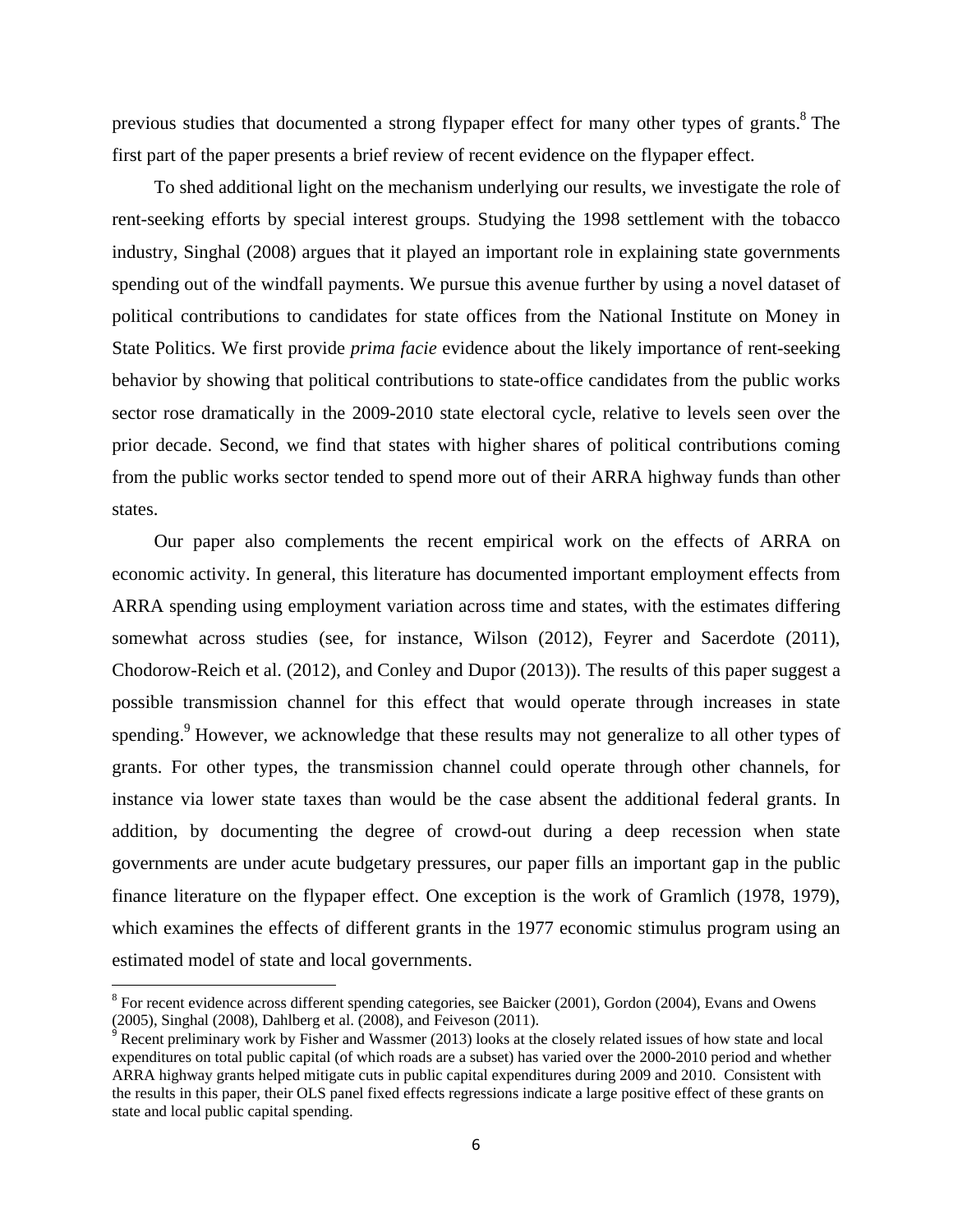The remainder of the paper is organized as follows. In the next section, we first discuss some recent evidence on the flypaper effect, emphasizing work that paid particular attention to the potential endogeneity of grants. We then discuss the importance of grants in the 2009 Recovery Act and the particular requirements attached to the distribution of highway grants to states. Section IV presents our methodology and identification strategy, while the data are described in Section V. We then present our main results, followed by a battery of robustness exercises and falsification tests. In Section VII, we present suggestive evidence on the role of lobbying of state policymakers (i.e., governors and state legislators) by the private public-works sector in explaining the large flypaper effect. Section VIII concludes.

### **II. Recent Evidence on the Flypaper Effect: A Brief Review**

Arthur Okun coined the term "flypaper effect" to capture the finding that a dollar of exogenous unrestricted intergovernmental grants boosts local government spending significantly more than a dollar of local revenue from residents' income taxes. In other words, money sticks where it hits, since local spending increases where grants are targeted. In contrast, standard theory predicts that a local government's propensity to spend out of these two sources of revenues should be the same, assuming that both grant and tax revenues are fully fungible. Hines and Thaler (1995) provide a review of the earlier evidence contradicting this prediction, while Inman (2008) covers more recent work. In this section, we focus on some recent papers that have paid particular attention to concerns of grant endogeneity.

The importance of controlling for the endogeneity of federal grants when estimating the flypaper effect was highlighted by Knight (2002). He points out that the apportionment of federal grants to states may reflect voter preferences: states where residents highly value public goods may be more likely to elect Congresional representatives that are particularly focused and/or effective at effectuating higher federal transfers back to their home states and districts. He then empirically considers the case of state highway spending. Using Congressional political power (e.g., percentage of state representative on federal transportation committees in the House or Senate) as instruments for grants, and controlling for state political party preferences, he finds that federal grants fully crowd out contemporaneus state spending.

Examining the flypaper effect of education spending, Gordon (2004) also finds evidence of crowd out, though the process takes several years. She studies the effects of a federal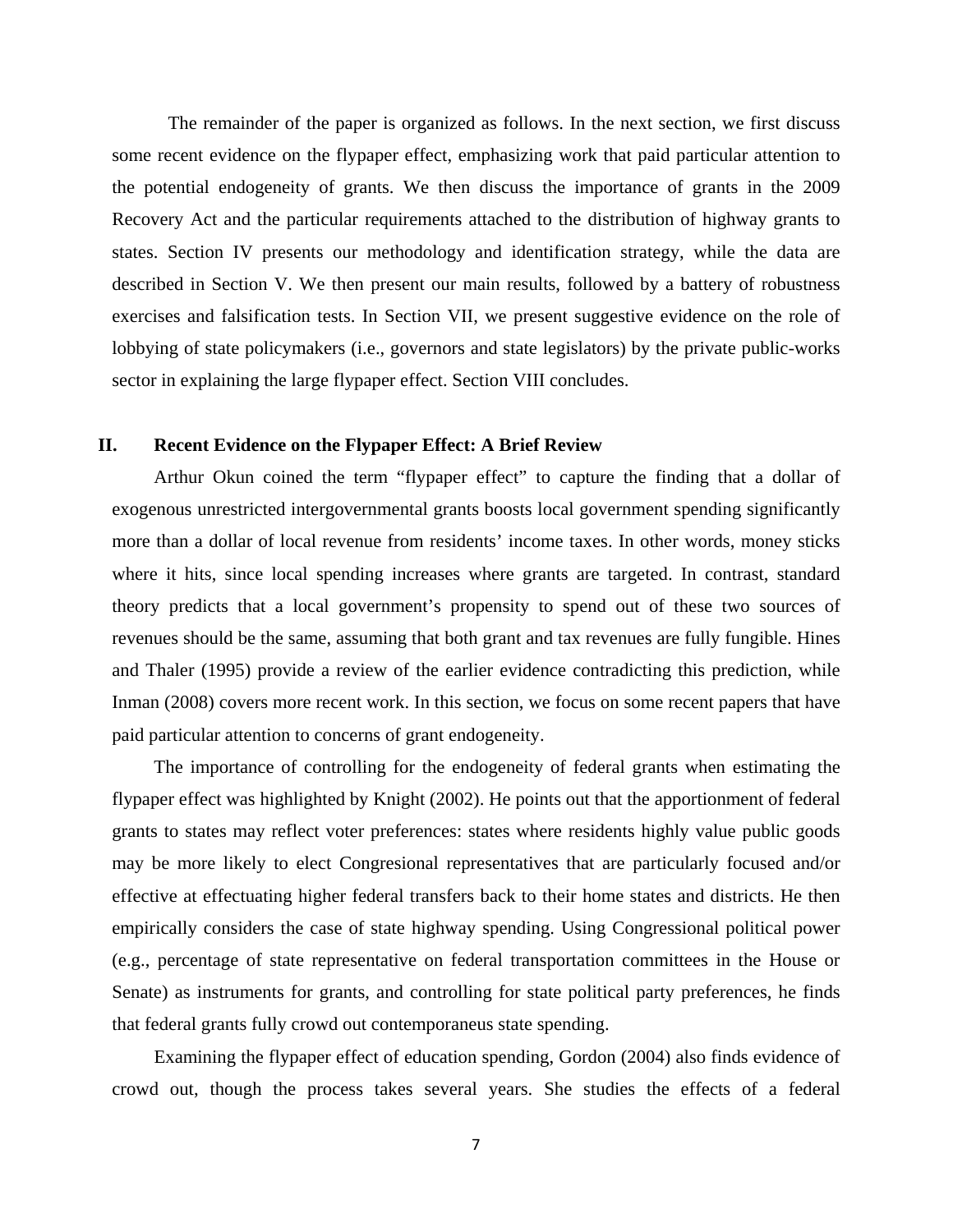government program that, through the states, allocates funds to school districts based on child poverty. Gordon uses unanticipated changes in the allocation of grants arising from the release of decennial Census data that update child poverty counts across school districts. Partly insulating the approach against the issue of grant endogenity is the fact that the Census updates are based on lagged poverty data. Using a regression discontinuity approach, Gordon finds a roughly dollar-for-dollar flypaper effect in the short run but close to zero (complete crowd-out) in the long run.

Examining the effects of a court-mandated school finance reform in 1999 in New Hampshire, Lutz (2010) also finds evidence of substantial crowd out. The reform dictated unrestricted lump sum transfers from the state government to municipalities principally based on their per pupil property wealth. The reform was arguably exogenous and unanticipated from the point of view of municipalities.<sup>10</sup> Like Knight (2002), Lutz estimates substantial crowd-out.

Yet, several other papers with similarly credible identification strategies have found strong evidence of a flypaper effect. For instance, Card and Payne (2002) study the effects of school finance reforms between 1970 and 1992 on state spending. Using state Supreme Court decisions as instrumental variables for state educational grants-in-aid to local school districts, they find evidence of a strong flypaper effect, with a one-dollar increase in state aid increasing district education spending by 50 to 65 cents. In related work, Hoxby (2001) also finds a strong flypaper effect of state education grants on school districts' education spending.

Baicker (2001) analyzes the effects of federally-mandated expansions of Medicaid in the 1980s and 1990s on state budget decisions. Because the federally-mandated increases in state spending were unrelated to states economic conditions, they provide valuable "natural experiments" to study states' reaction functions. Baicker finds that states nearly fully financed the federally-mandated spending increases in Medicaid with cuts in other welfare programs, leaving stategovernment spending on other programs – and hence total state spending – largely unaffected..

Finally, as mentioned in the introduction, Singhal (2008) focuses on the windfalls received by states following the 1998 settlement with the tobacco industry, examining their impact on state spending on tobacco control programs. The windfalls were unrestricted lump sum payments

 $10$  Lutz (2010) also implements an instrumental variable approach to correct for possible remaining biases, which yields strong instruments.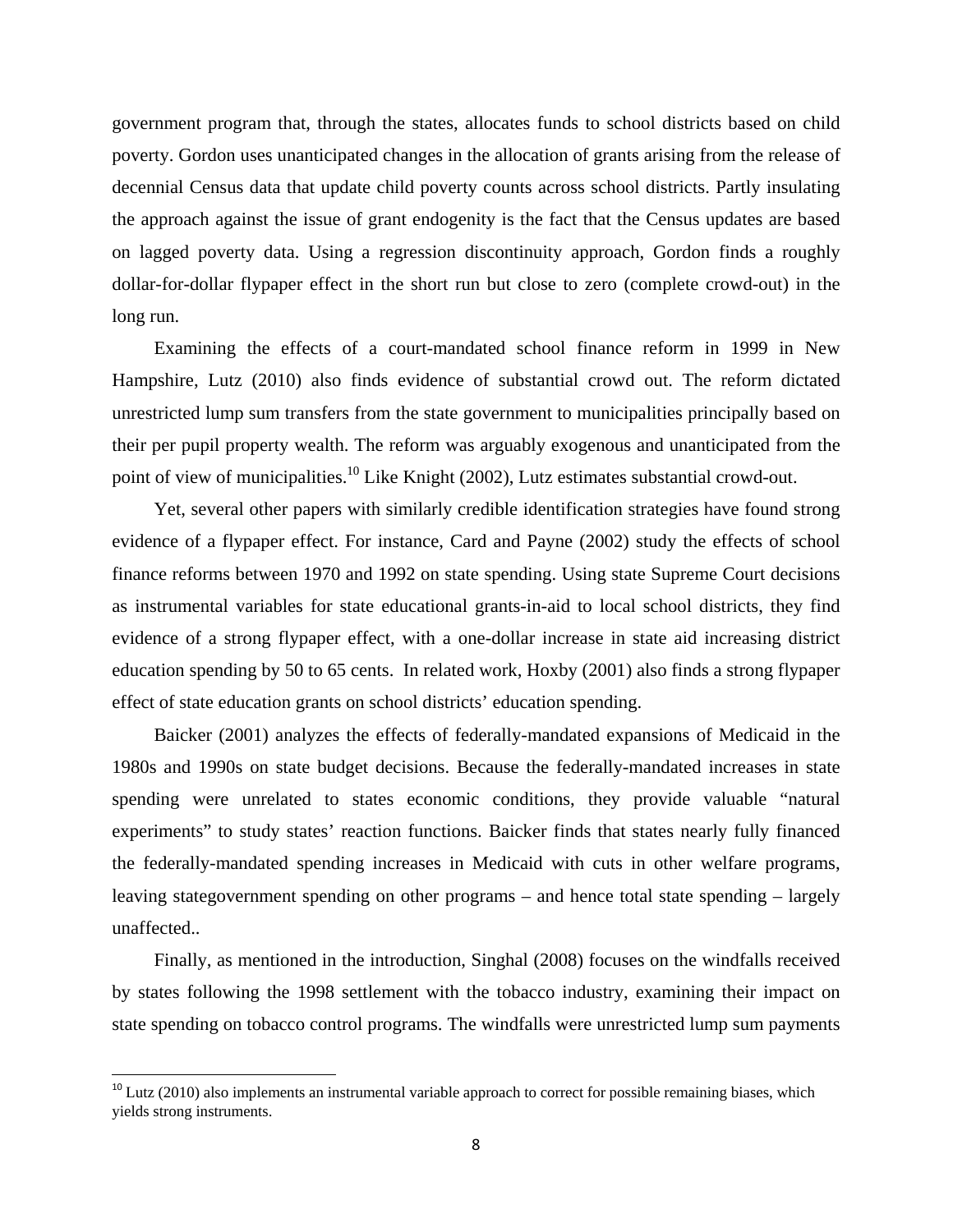without matching requirements, and Singhal argues that their timing and magnitude were plausibly exogenous to spending on tobacco control programs. She finds a state propensity to spend on such programs of 0.2 from the windfall settlements and of zero from other types of income, again indicating the presence of a flypaper effect.

In the following sections, we show that the one-time lump-sum distribution of federal highway grants to states as part of the 2009 Recovery Act provides an especially compelling natural experiment that circumvents the endogeneity problem raised by Knight (2002). The evidence from this episode points to a very strong flypaper effect. By providing estimates of the flypaper effect during the Great Recession, our analysis importantly complements these recent papers by shedding some light on the conduct of fiscal federalism in the midst a severe economic recession. This is important since the stimulus effects of federal grants to states during such downturns critically depend on the states' propensity to spend out of those transfers, that is, on the size of the flypaper effect.

### **III. Federal Grants and the American Recovery and Reinvestment Act**

The financial crisis in the fall of 2008 and the rapid decline in economic activity that followed led to the enactment of the American Recovery and Reinvestment Act (ARRA) in early 2009. Initially estimated to cost \$787 billion over ten years and subsequently revised upward to \$840 billion, the Act involved a combination of tax cuts, representing roughly one-third of the total cost of the bill, and increases in expenditures.<sup>11</sup> Although the full cost of the legislation is expected to spread over ten years, an estimated 75 percent of the cost occurred in fiscal years 2009 and 2010.

Federal transfers to state and local governments are a central part of the ARRA. For instance, the Bureau of Economic Analysis (BEA) reports that between 2009 and 2012, \$282 billion was paid out in federal transfers to state and local governments to help support spending on health, education, infrastructure, and other programs, representing over half of ARRA outlays during this period. Capital grants for transportation infrastructure constituted nearly \$50 billion of these transfers between 2009 and 2012, with \$27 billion going to the financing of highway infrastructure projects.

 $11$ <sup>11</sup> Recovery.gov provides updates on the breakdown of the ARRA's cost (http://www.recovery.gov/Transparency/fundingoverview/Pages/fundingbreakdown.aspx)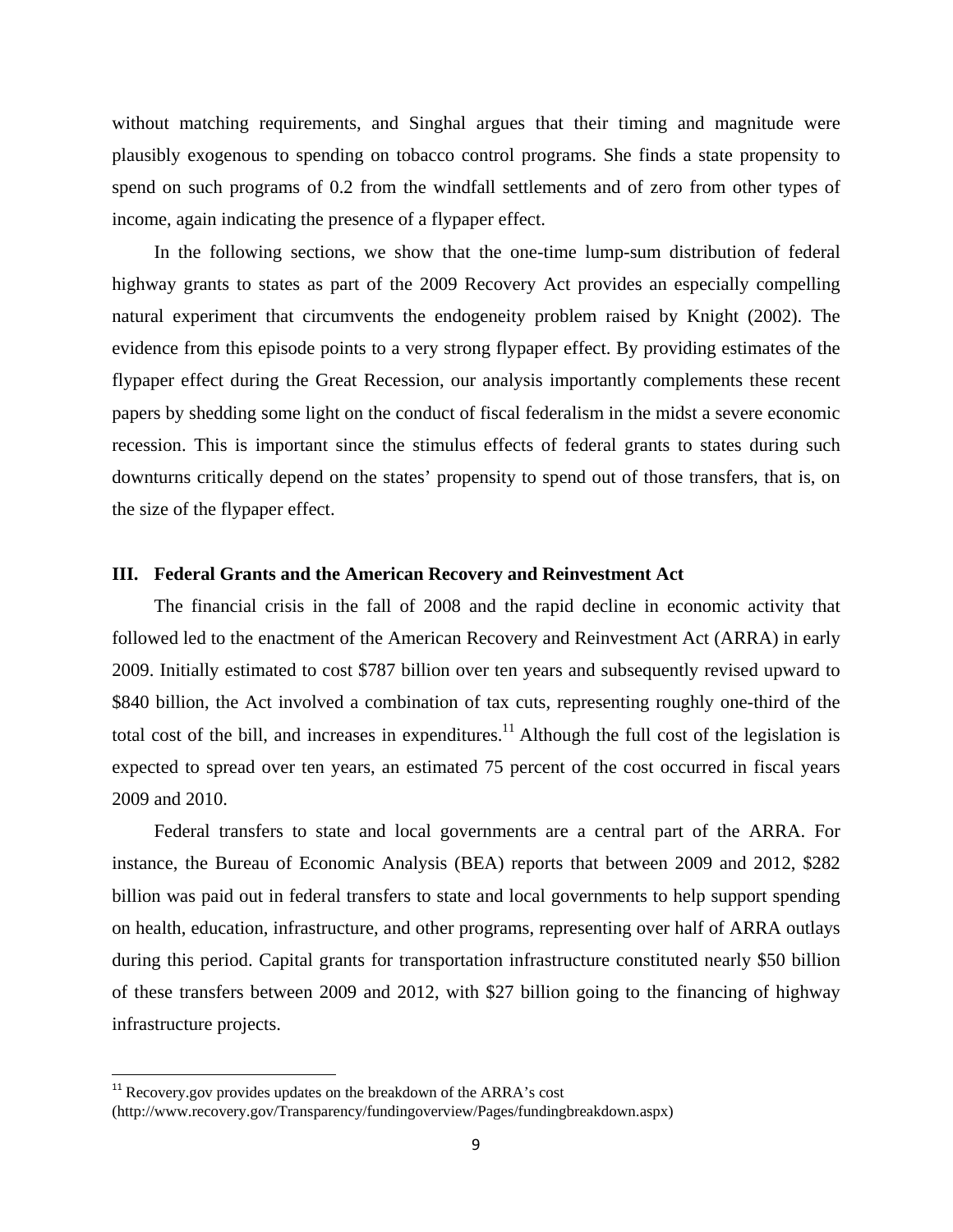To speed up disbursement, the Recovery Act was designed to channel the majority of funds to states via existing transportation programs.<sup>12</sup> For instance, the ARRA highway funds were partly distributed to states according to the apportionment mechanism corresponding to the longstanding Surface Transportation Program under the umbrella of the Federal-Aid Highway Program through which federal highway grants have historically been apportioned to states.<sup>13</sup> As a result, state transportation officials had a good understanding of project eligibility and other federal requirements, which facilitated the timely distribution of federal grants.

The desire to expedite the disbursements of highway grants led legislators to include additional requirements in the ARRA that are absent from the procedures used to apportion typical (non-ARRA) federal highway funds. In particular, the Recovery Act included much shorter deadlines to obligate the funds apportioned to the states.<sup>14</sup> Compared to the normal four years, the ARRA stipulated that states had a maximum of 18 months to obligate the funds from the date of apportionment. Thus, funds apportioned in early 2009 needed to be obligated by September 30, 2010. Apportioned funds not obligated within this time frame were to be rescinded. In addition, highway projects that could be completed (i.e., expenditures fully outlaid) within three years were to be given priority.

These timing requirements had a clear impact on the types of projects that states financed with the stimulus funds. For instance, the Government Accounting Office (GAO) (2011) reported that, as of June 2011, 68 percent of obligated ARRA highway funds had been used to finance pavement-related highway projects: resurfacing, reconstruction or widening of existing highways. In contrast, new highway construction projects represented only 7 percent of the obligated funds. (An example of a new infrastructure project financed with ARRA grants is the expansion of the Caldecott Tunnel on Highway 24 near Berkeley, CA).

The Recovery Act also included maintenance-of-effort (MOE) requirements.<sup>15</sup> This

 $12$  Pre-existing formulas were also used to minimize political influence over the apportionment of funds to states and the use of pork-barrel projects. Analyzing the distribution of ARRA grants across states, Boone, Dube, and Kaplan (2014) find no relationship with measures of economic slack or with political factors, a finding consistent with the use of pre-existing formulas. This evidence is also consistent with the findings of Inman (2010) that the formulas explain most of the cross-state variations in ARRA funding.

<sup>&</sup>lt;sup>13</sup> See Leduc and Wilson (2013) for a comprehensive view of the Federal-Aid Highway Program.

 $14$  As we describe later, federal funds are first apportioned to states using formulas. Once a project is approved by the relevant federal oversight agency for financing, states then obligate the federal funds, which legally binds the U.S. government to repay the states for the cost of the project.

 $15$  For details on the MOE requirements for ARRA highway grants, see http://www.fhwa.dot.gov/economicrecovery/guidance.htm.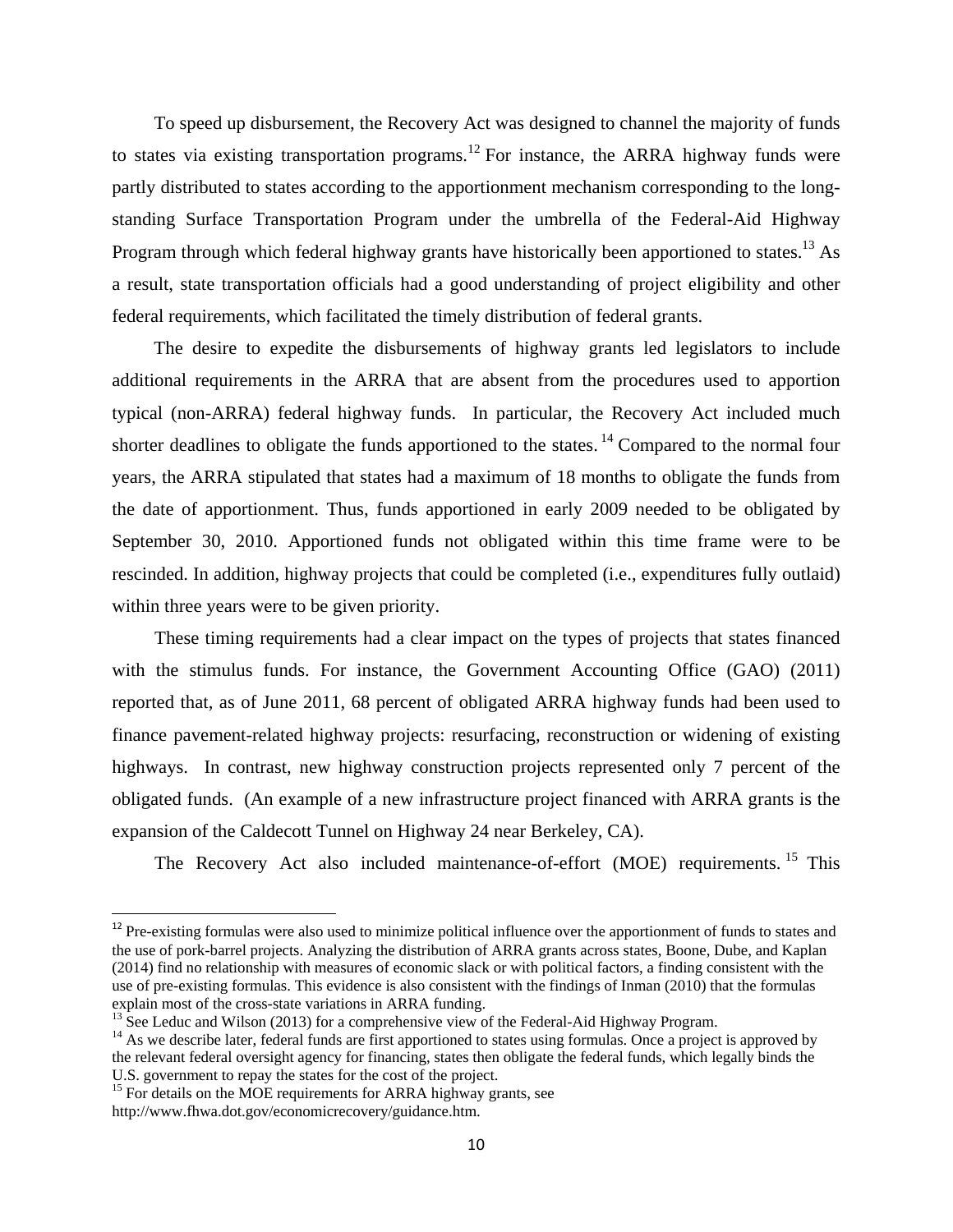provision specified that the governor of each state needed to certify that the state would maintain its planned level of transportation spending from February 2009 through September 2010. The goal of the requirement was to ensure that federal funds would be used to add to, instead of substitute for, state funds and ultimately raise overall transportation spending.

Observers have doubted the effectiveness of these MOE requirements for a few reasons. First, the governor certifications were due by March 19, 2009, several weeks after each state learned how much in highway grants had been apportioned to the state. Though governors were instructed to base their certification on expenditure plans as of February 17, 2009, when the Recovery Act passed, there was little if any enforcement mechanism to ensure that states would not adjust planned expenditures in response to these grant apportionments. <sup>16</sup> Second, it is difficult for states to precisely forecast their revenue and plan their level of spending in an unexpectedly deep downturn such as the Great Recession and its aftermath. As budget balances worsened more beyond expectations over the 2008–2010 period in particular, states faced severe pressures to reduce spending. Third, the penalty for failing to meet the MOE requirements was small. A state that failed to meet the MOE requirement for ARRA highway grants was still eligible to receive all of the originally apportioned funds. However, it would miss out on the FY2011 redistribution of unobligated funds (from other states that did not fully obligate funds within the required time frame), which is small compared to total annual state apportionments.<sup>17</sup> Finally, the federal government may be hesitant to fully enforce MOE requirements in a recession because it means decreasing aid to the very states that may need it the most, those unable to maintain spending levels given unexpected declines in economic activity and tax revenues.

Finally, the Recovery Act did not require states to share the cost burden of federally financed highway projects, in contrast to non-ARRA highway grants, which typically call for states to cover 20 percent of the costs. Although the absence of matching requirements lowered the cost to the states of using ARRA highway grants, it also made those grants more fully fungible, making it more likely that the ARRA funds would crowd out state spending.

<sup>&</sup>lt;sup>16</sup> Moreover, even expenditure plans as of February 17 likely would have anticipated a substantial increase in federal highway aid as some legislation like the Recovery Act was widely expected in the weeks leading up to its enactment.

 $17$  At the end of each fiscal year, the federal highway administration reassesses the ability of each state to obligate its apportioned funds and adjusts the limitation on obligations, decreasing it for some states and increasing it for others. For instance, for fiscal year 2010, the GAO (2011) reported that \$1.3 billion in obligation limitations were available for redistribution. That was less than 3% of total highway grant obligations in 2010.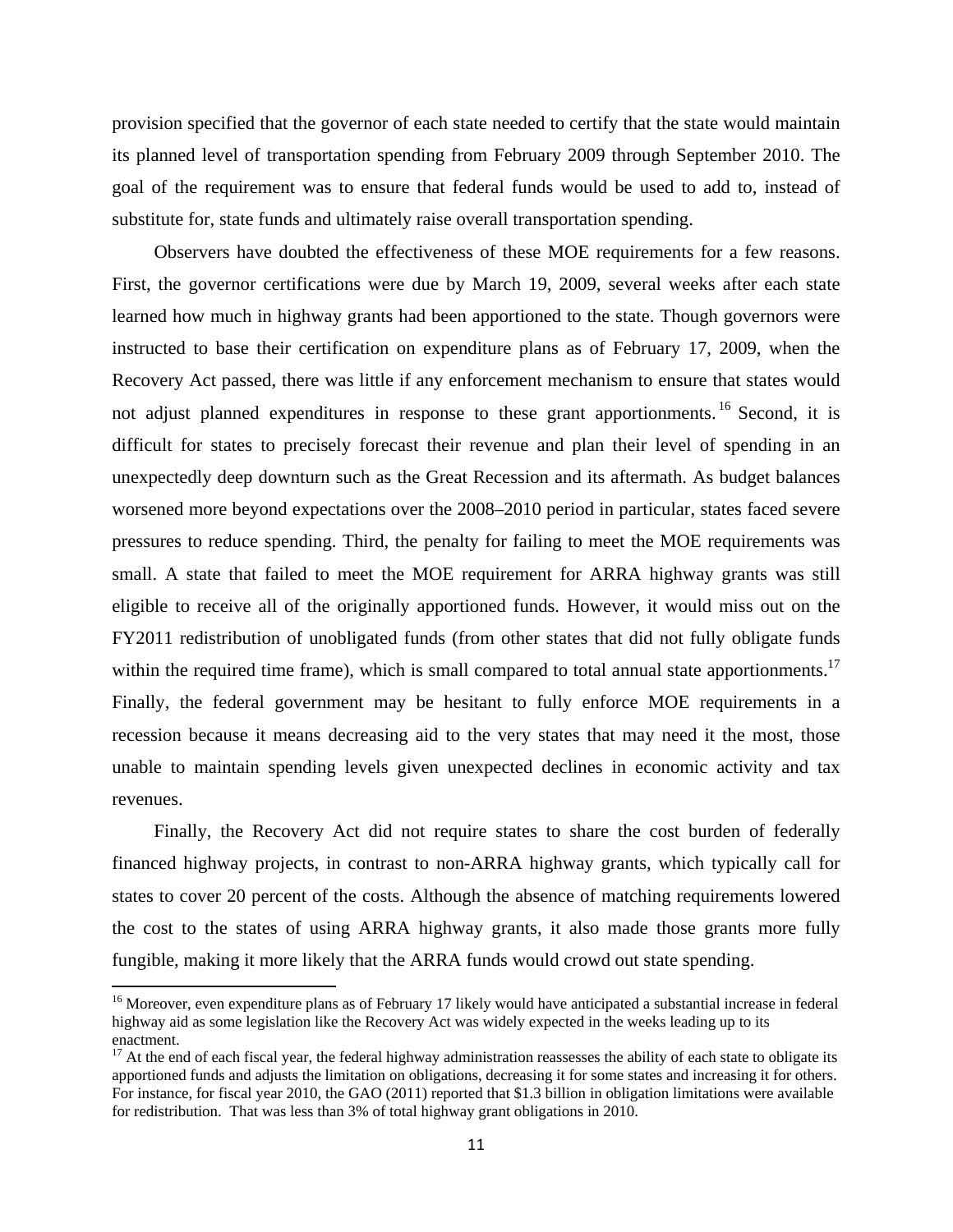The importance of ARRA highway grants relative to non-ARRA grants is shown in Figures 1 to 3. For instance, **Figure 1** shows that states received between \$50 and \$100 (in constant 1997 dollars) per capita in apportioned highway grants annually between 1983 and 2008. The Recovery Act added over \$80 per capita in 2009 to apportioned highway grants, a near doubling in a single year. As mentioned above, states generally were required to obligate these apportioned funds to specific projects by September 30, 2010. Consequently, the enormous surge in apportionments led to a sharp increase in highway grant obligations over 2009 and 2010 before returning to pre-ARRA levels in 2011, as shown in **Figure 2**. At first glance, **Figure 2** thus suggests that states did not use ARRA highway grants as a substitute for non-ARRA. The outlays eventually resulting from these highway grant obligations are shown in **Figure 3**. Although the majority of apportioned grants was obligated in 2009, ARRA outlays rose most in 2010 and continued into 2011. This feature is consistent with the substantial time lags between apportionments and outlays that are discussed in FHWA (2007) and more precisely documented in Leduc and Wilson (2013).

### **IV. Methodology**

We examine the effects of ARRA highway grants on state highway spending in the years following the adoption of the fiscal stimulus package. We use a difference-in-difference estimator, in which the time difference in state highway spending per capita is taken with respect to 2008, the year immediately preceding the ARRA since our goal is to estimate the effects of the ARRA highway grants on post-ARRA highway spending for years  $t \ge 2009$ . Thus, we regress  $(S_{it} - S_{i,2008})$  on corresponding differences in a set of conditioning variables  $(X_{it})$  as well as on the amount of ARRA highway grants per capita received by the state  $(G_i^{ARRA})$ :

$$
S_{it} - S_{i,2008} = \beta_t G_i^{ARRA} + \zeta'(\mathbf{X}_{it} - \mathbf{X}_{i,2008}) + f_t + e_{it}.
$$
 (1)

Note that by time differencing, this specification removes the effects that time-invariant state characteristics may have on the *level* of state highway spending.18 We also include time fixed effects  $(f_t)$  to account for common aggregate factors.

<sup>&</sup>lt;sup>18</sup> While time-invariant state characteristics may influence the level of state highway spending (for instance, large states with spread-out populations may tend to spend more per capita on roads), there is little reason to think they should affect the change in state highway spending. In fact, as a robustness check below, we condition on the state's trend (i.e., change) in highway spending per capita over the ten years leading up to ARRA and find that it is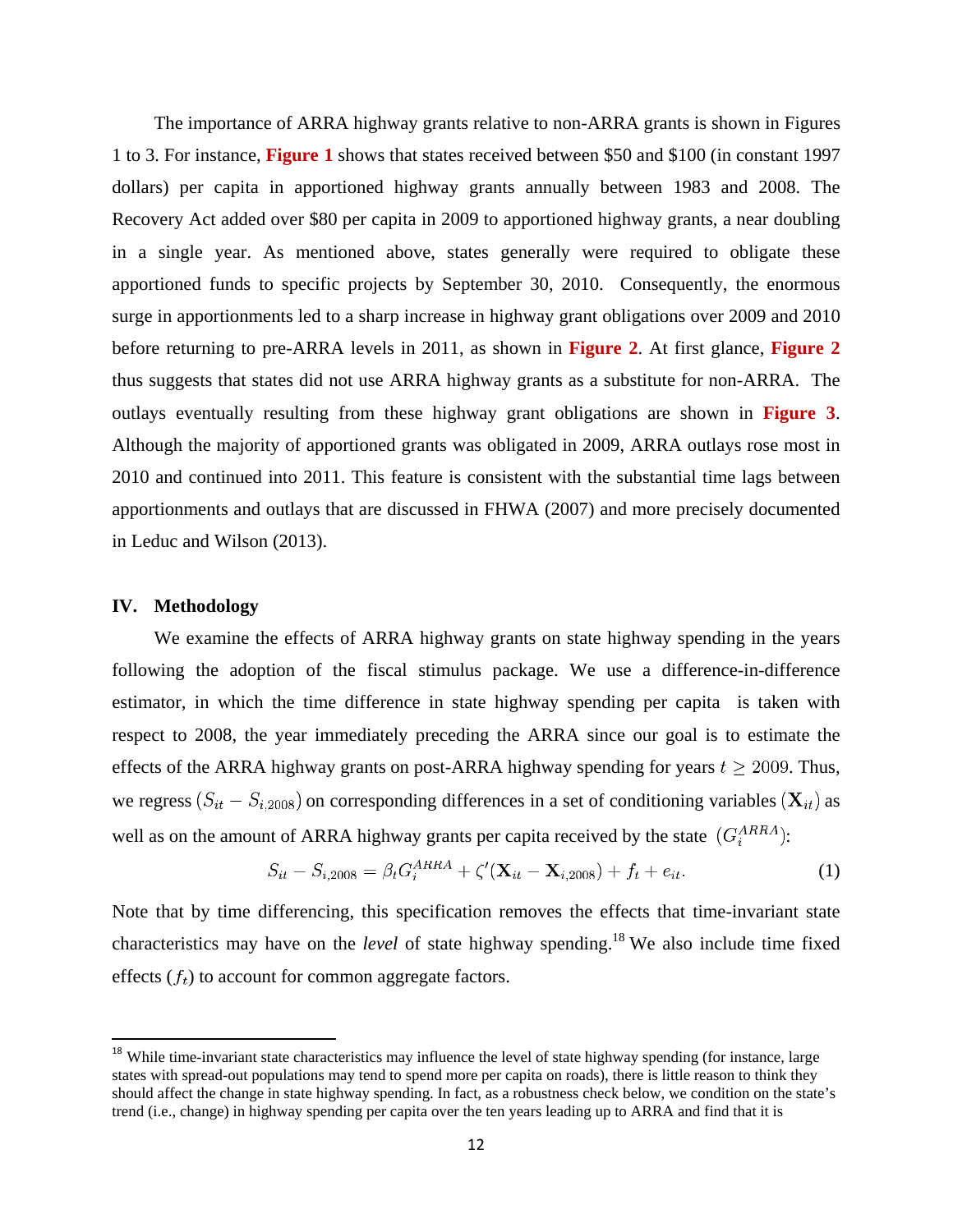Note that  $G_i^{ARRA}$  is written without a time subscript to reflect the fact that this was essentially a one-time shock. (These highway grants were, by definition, zero before the ARRA's enactment in 2009.) As discussed earlier, we measure  $G_i^{ARRA}$  either with FHWA's ARRA apportionments (which were announced in mid-2009) or by FHWA's ARRA obligations (which occurred from mid-2009 through September 2010).

The coefficient of interest is  $\beta_t$ , which capture the yearly effects of highway grants on state government highway spending. Hereafter, we adopt the terminology of the public finance literature and refer to this as the "flypaper effect." More specifically, we estimate both the yearly flypaper effects on highway spending in each post-ARRA year  $(\beta_t)$  and the total, or "cumulative", flypaper effect,  $\beta^c \equiv \sum_{t=2009}^{\infty} \beta_t$ . Though one can obtain an estimate of the cumulative effect by simply summing over the estimated  $\hat{\beta}_t$ 's from separate yearly regressions, a more efficient pooled estimator can be derived by combining the yearly specifications (equation  $(1)$ :

$$
\sum_{t=2009}^{T} (S_{it} - S_{i,2008}) = \beta^{c} G_{i}^{ARRA} + \zeta' \sum_{t=2009}^{T} (\mathbf{X}_{it} - \mathbf{X}_{i,2008}) + \tilde{f}_{T} + \tilde{e}_{iT},
$$
 (2)

where  $\tilde{f}_T = \sum_{t=2009}^{T} f_t$  and  $\tilde{e}_T = \sum_{t=2009}^{T} e_t$ . *T* denotes the year after which the ARRA grants are assumed to no longer have any effect on highway spending. Note that  $G_i^{ARRA}$  is zero after 2009 when grants are measured using apportionments and is zero after 2010 when they are measured using obligations (see Figures 1-2). Thus, the cumulative impact through *T* represents the full – immediate and delayed – impact of the one-time ARRA grants on highway spending.

 Under the hypotheses that the grants are completely fungible and state governments are rational and benevolent, one should expect both the yearly and the cumulative grant effects to be far below one. In particular, if roads are a normal good, then  $\hat{\beta}^c$  should be equal to roads' share of total state government expenditures, which averaged 0.066 in 2010 (see Table 1). An estimate above this level would thus indicate less than perfect crowd-out of a state's own highway funding in response to highway grants.

In Section V, we report both the yearly estimate,  $\beta_t$ , for 2009 through 2013 (as well as for earlier years to test for pre-treatment trends) and the cumulative effect,  $\beta^c$ . In general, because of

<u> 1989 - Johann Stein, marwolaethau a bhannaich an t-an an t-an an t-an an t-an an t-an an t-an an t-an an t-a</u>

economically and statistically insignificant and that its inclusion has very little effect on grants' estimated effect on spending.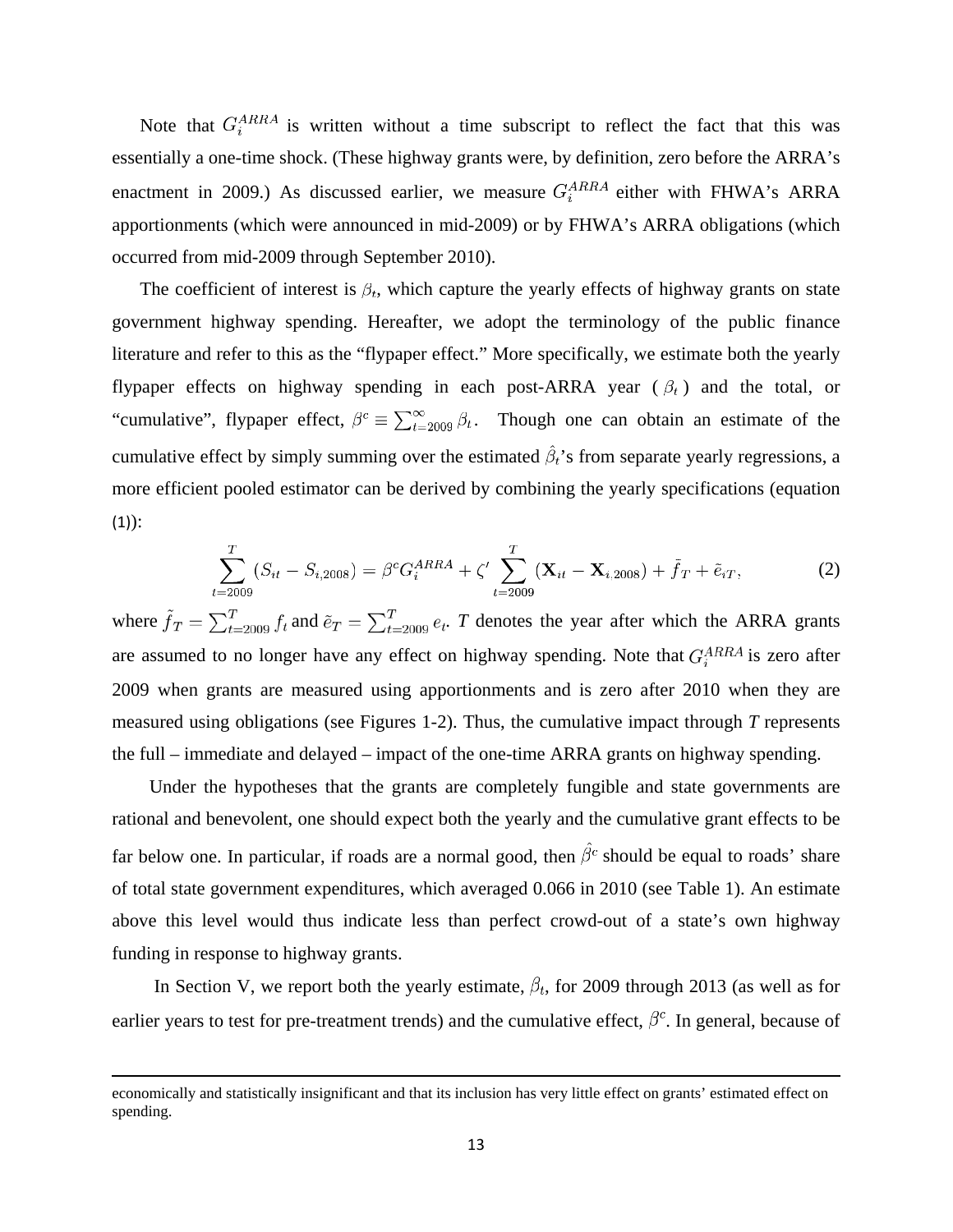bureaucratic or institutional lags, it is possible that the initial impact of a one-time grant shock could be very low, consistent with perfect crowd-out, while the cumulative impact over several years could be large. Nonetheless, with a few exceptions (e.g., Gordon 2004), the literature on the flypaper effect has generally focused only on the initial impact.

 We report both OLS and IV/GMM results from estimating equations (1) and (2). The IV/GMM estimation is motivated by two potential endogeneity concerns. First, states with more lane-miles per capita and other road-related formula factors may also coincidentally have been hit harder by the recession and/or recovered faster after the recession, leading to a spurious correlation between ARRA highway grants (and formula factors) and post-ARRA state highway spending. For instance, less dense states with more lane-miles per capita may have had steeper house price run-ups prior to the recession, larger housing crashes in the recession, and then sharper housing recoveries in 2009-2011 at the same time that they received more ARRA highway grants. We address such concerns via selection-on-observables. That is, we condition on a number of variables likely to capture pre-ARRA trends in state highway spending, state house prices, and overall state economic conditions, as well as variables capturing the political environment of the state.

A second endogeneity concern is that, while most ARRA highway grants were distributed according to the pre-existing formulas described earlier, some portion may have been distributed in an endogenous manner. For instance, the Department of Transportation may have been influenced by political pressure to direct funds disproportionately to politically powerful states (particularly if politically powerful states were also states that would have increased road spending relative to other states even in absence of ARRA) or may have wanted to direct funds disproportionately to states perceived to be more in need.

We address these concerns via instrumental variables. We use two alternative sets of instruments. The first set consists of the state's number of interstate highway lane-miles and the state's contributions to the Highway Trust Fund (HTF) attributable to commercial vehicles. These two variables are a subset of the road-related factors used in the statutory formulas for apportioning the bulk of federal highway grants to states. These formulas have been used for several decades in the multiyear federal highway authorization acts. In writing the legislation on highway grants in the ARRA, Congress piggy-backed on these pre-existing formulas by apportioning half of the \$27.5 billion in ARRA highway grants in proportion to each state's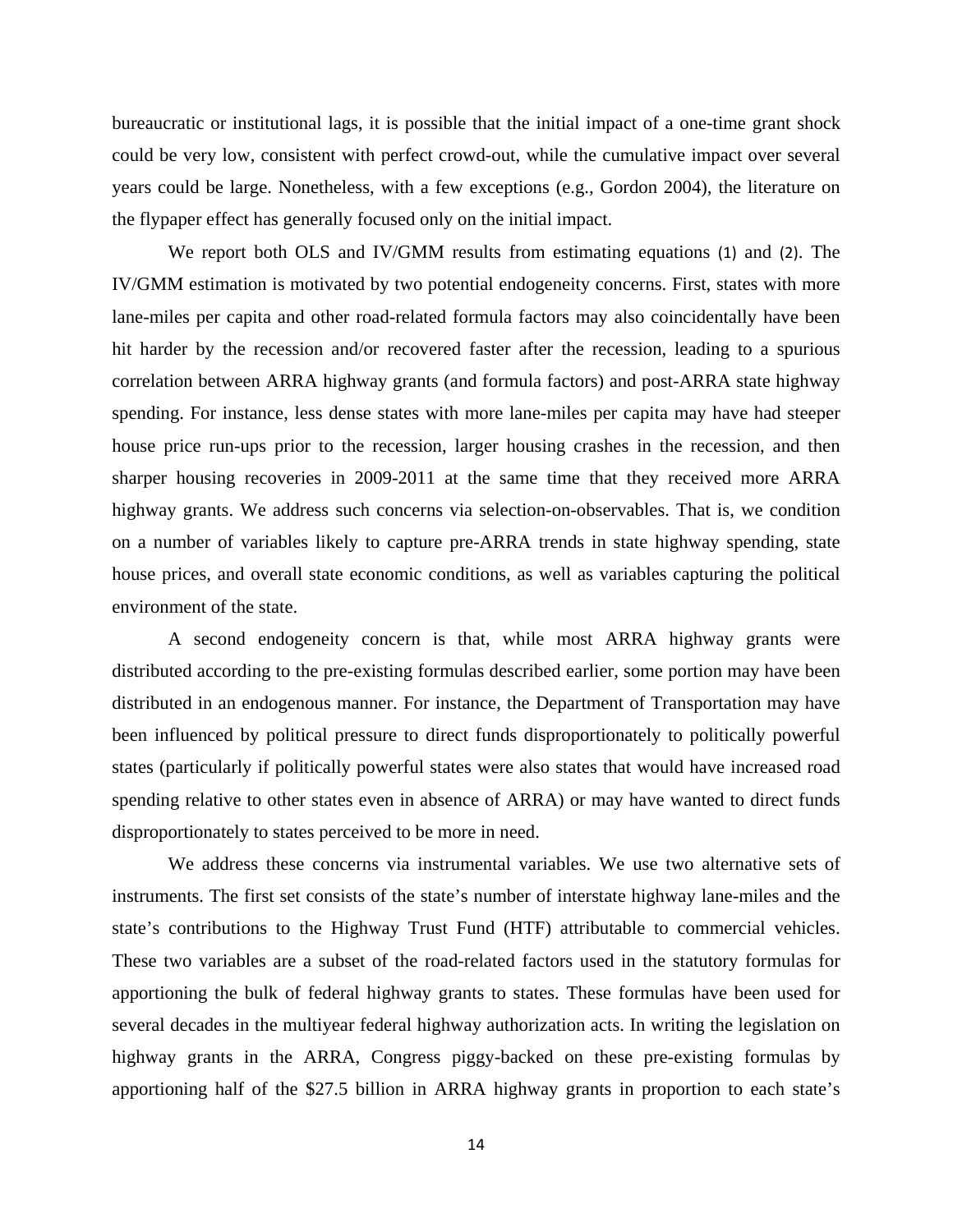share of overall Federal-Aid Highway Program (FAHP) grants in 2008 and the other half according to the pre-existing formula used by the Surface Transportation Program (STP), which is a subset of the FAHP. The STP formula is a weighted average of a state's federal-aid highway lane-miles (0.25 weight), vehicle-miles traveled (0.40), and contributions to the HTF (0.35). The formulas for the other major programs in the FAHP, the Interstate Maintenance (IM) and the National Highway System (NHS), use very similar factors. For instance, the IM formula is an equal-weighted average of interstate vehicle-miles traveled, interstate lane-miles, and contributions to the HTF attributable to commercial vehicles.

 For all FAHP programs, grants for a given year are apportioned based on data for these factors as of three years prior. The three-year lag is due to lengthy lags involved with collecting and processing the data. In particular, the 2009 ARRA grants were apportioned as functions of road factors from 2005 (for the half of funds using 2008 FAHP apportionment shares) and 2006 (for the half based on STP's formula). Because we are using these factors as instruments for a given year's grants, the three-year lag fortunately further ensures the exogeneity of these factors with respect to a state's current economic activity and its current highway spending decisions. In our baseline specifications, we use just the measures of interstate lane-miles and HTF contributions used in the IM formula as instruments rather than the full dozen or so road factors going into FAHP formulas, to avoid potential biases from using a large number of instruments (see, e.g., Hansen, Hausman, and Newey (2008)). Using the full set yields little additional firststage power given that the road factors tend to be highly correlated. We also exclude vehiclemiles traveled as an instrument because it is possible that this variable (even with the three-year lag) is correlated with contemporaneous economic activity. That said, the results are quite robust to including additional road factors as instruments.

 The second instrument set consists of the number of highway miles in each state according to the original 1944 proposal for the interstate highway system put forth by President Franklin D. Roosevelt's National Interregional Highway Committee (NIHC). The 1944 NIHC report contained both a map and a table indicating the number of proposed highway miles by state corresponding to the committee's recommendation for a new national interregional highway network. The map is shown in **Figure 4** below.19

 $19$  This map also was used as an instrument for county-level rural highway construction in Michaels's (2008) study of the labor market effects of reduced trade barriers.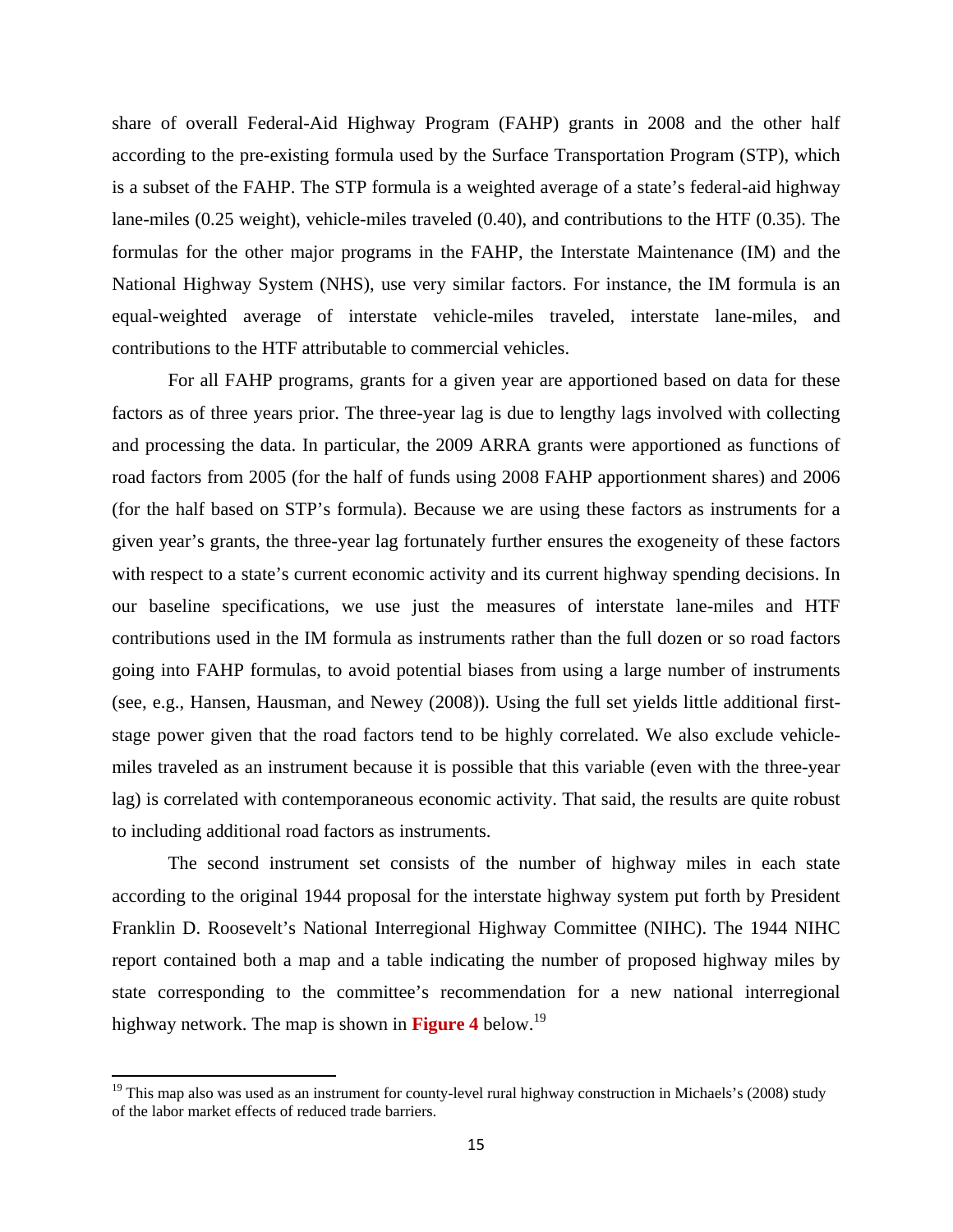

**Figure 4. Map of Proposed National Highway System in 1944 NIHC Report** 

The general location of routes of the recommended interegional highway system. Total length of the system is 33,920 miles.

The 1944 plan became the basis for interstate highway system proposals, including the 1947 map used to construct city-level instruments in the studies of Baum-Snow (2007) and Duranton and Turner (2011, 2012), as well as for the actual 1956 Interstate Highway Act, which initiated the construction of the U.S. interstate highway system as we know it today. Because modern spending on the interstate highways has consisted largely of widening, improving, and adding lanes to the original highways rather than building new routes, the initial 1944 plan is highly correlated with the geographic distribution of highway lane-miles today. Furthermore, because modern-day lane-miles, as well as other strongly correlated road factors were used to determine the apportionment of ARRA highway grants to states, there arises a rather remarkable positive correlation between the 1944 highway network and the cross-state distribution of ARRA highway funds some 65 years later. Indeed, as the ARRA funds account for the bulk of the increase in total federal highway funds from 2008 to 2009, there also turns out to be a positive correlation between the distribution of highway miles in the 1944 plan and the 2008-2009 *change* in total FHWA grants – a correlation not found in previous year's changes in grants, which are functions of changes in road factors as opposed to levels.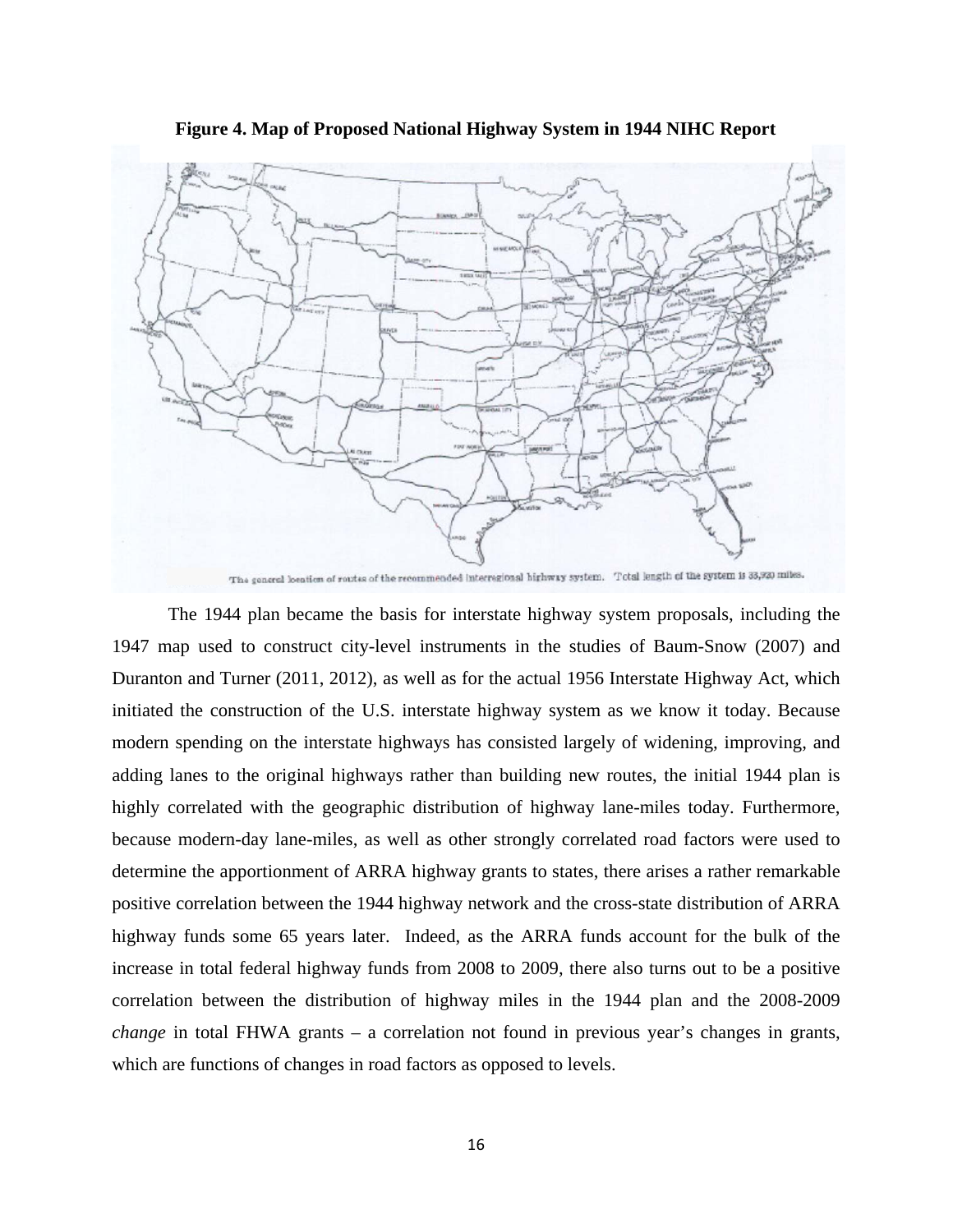We also report results where we replace these road-related instruments with instruments measuring each state's political power in Congress, both in general and on the key committees in charge of transportation funding. Such instruments were used in Knight's (2002) study of the flypaper effect of highway grants over 1983-1997 as well as by the Feyrer and Sacerdote (2012) study of the employment effects of the ARRA. Consistent with the first-stage results reported in these other studies, we find the Congressional power instruments are only weakly predictive of highway grants, both for ARRA years and earlier. Given that IV estimates based on weak instruments are prone to finite-sample bias (see, e.g., Stock, Wright and Yogo (2002)), we prefer the regressions using road-related formula factors or the 1944 highway network as instruments. Nonetheless, as shown below, we obtain very similar results using these Congressional power instruments.

### **V. Data**

This section describes the data on state government spending, regular federal-aid highway grants, ARRA highway grants, the instruments, and the conditioning variables used to estimate the regressions discussed earlier. Summary statistics for these variables are provided in **Table 1**. The statistics are given for the year 2010, except where otherwise indicated, because the effect of the ARRA highway grants on state highway spending in 2010 is the primary focus of this paper. All dollar variables are measured in constant  $1997$  dollars.<sup>20</sup> Our primary sample includes 48 states. Alaska is excluded because, due to its extreme weather and population sparsity, it is a major outlier in terms of per capita highway grants and spending. Nonetheless, we show in a robustness check that the estimated flypaper effect of ARRA grants is even larger when Alaska is included. Nebraska is excluded because it does not have a bicameral legislature making two of the conditioning variables (Democrat share of state house and state senate) undefined. Including Nebraska and dropping those two conditioning variables has virtually no effect on the results.

### *A. State Government Spending*

 $20$  We use 1997 dollars to deflate variables to facilitate our replication of, and comparisons to, the Knight (2002) results, as in Table 9.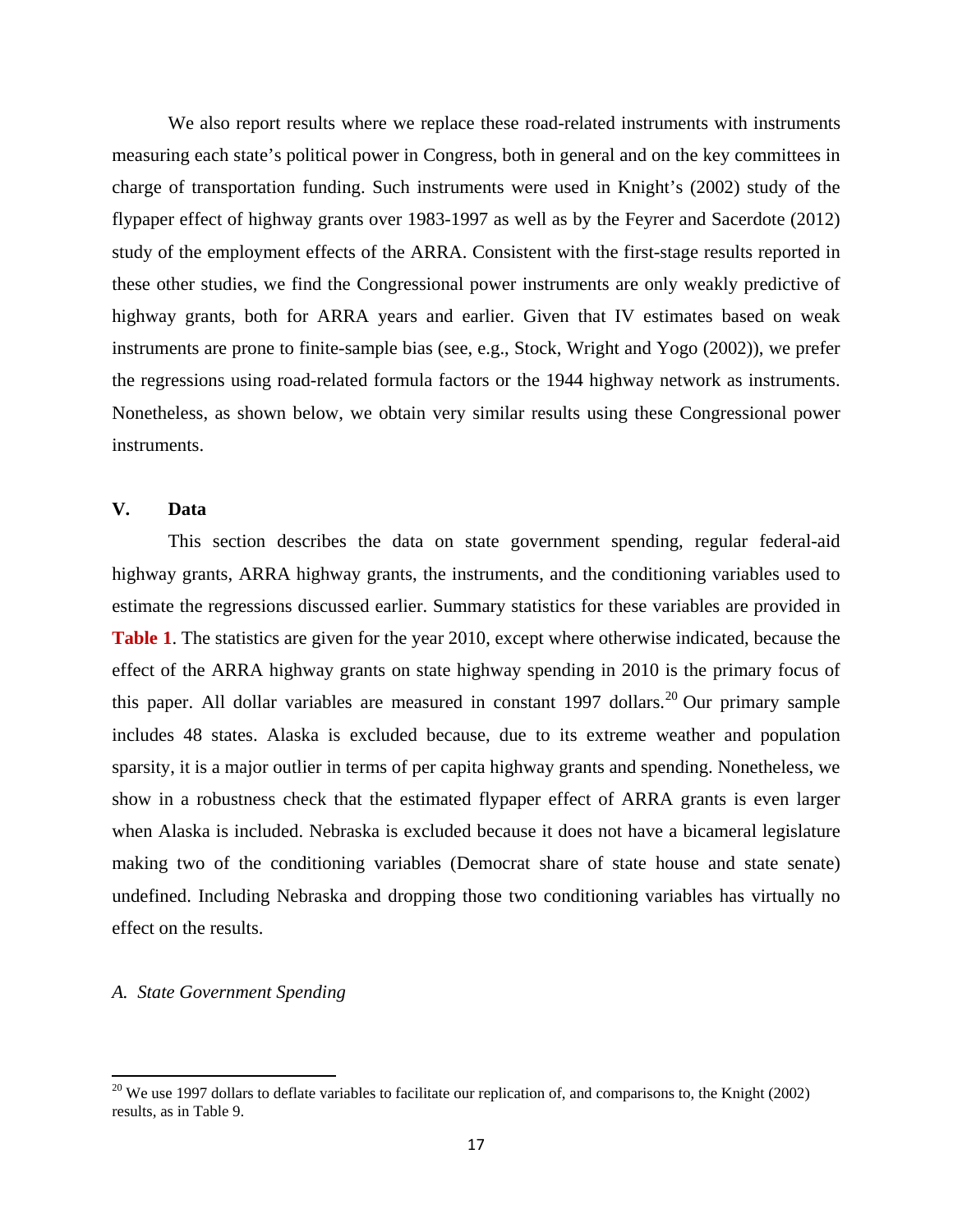Data on highway-related expenditures and total general-fund expenditures by each state government come from the Census Bureau's Survey of State Government Finances (SGF). These data are available from 1977 to 2011. We measure highway expenditures as the sum of regular and toll highway expenditures on (1) current operations, (2) construction outlays, (3) other capital outlays, and (4) transfers to local governments for roads. The SGF defines highway expenditures as expenditures on "[m]aintenance, operation, repair, and construction of highways, streets, roads, alleys, sidewalks, bridges, tunnels, ferry boats, viaducts, and related non-toll [and toll] structures." For each state, data in the SGF are reported for that state's fiscal year. All but four states have fiscal years ending June 30 of the named year (e.g., FY2012 begins July 1, 2011 and ends June 30, 2012). The other four states – Alabama, Michigan, New York, and Texas – have fiscal years ending September 30 of the named year.

#### *B. Regular (Non-ARRA) Federal-Aid Highway Grants*

When referring to federal aid, the term "grants" typically denotes the amount of intergovernmental transfers from the federal government to other levels of government. Yet there are at least three distinct concepts, or measures, of grants that differ importantly in their timing: Apportionments, Obligations, and Outlays. These concepts are described briefly below; see FHWA (2007) for details.

"Apportionments" are the amounts of Congressionally authorized federal funding that each state is eligible to receive for reimbursement of FHWA-approved highway costs. For federal highway grants, each program within the Federal Aid Highway Program apportions these authorized national totals to states based on a statutory apportionment formula, as discussed earlier. Each year, the annual apportionments for each program are announced at the start of the federal fiscal year (October 1). At that time, no actual funds are transferred from the federal government to states. Rather, these announcements inform states of the funding they are eligible to receive as reimbursement for expenditures on FHWA-approved projects. After states are informed of their apportionments, they then are able to obligate those prospective funds to specific FHWA-approved projects. For regular (non-ARRA) highway grants, states typically have up to four years to obligate apportioned funds. In contrast, an important feature of ARRA highway grants was the requirement that states obligate funds within 18 months of apportionment – that is, by September 30, 2010, 18 months from March 2, 2009, the date on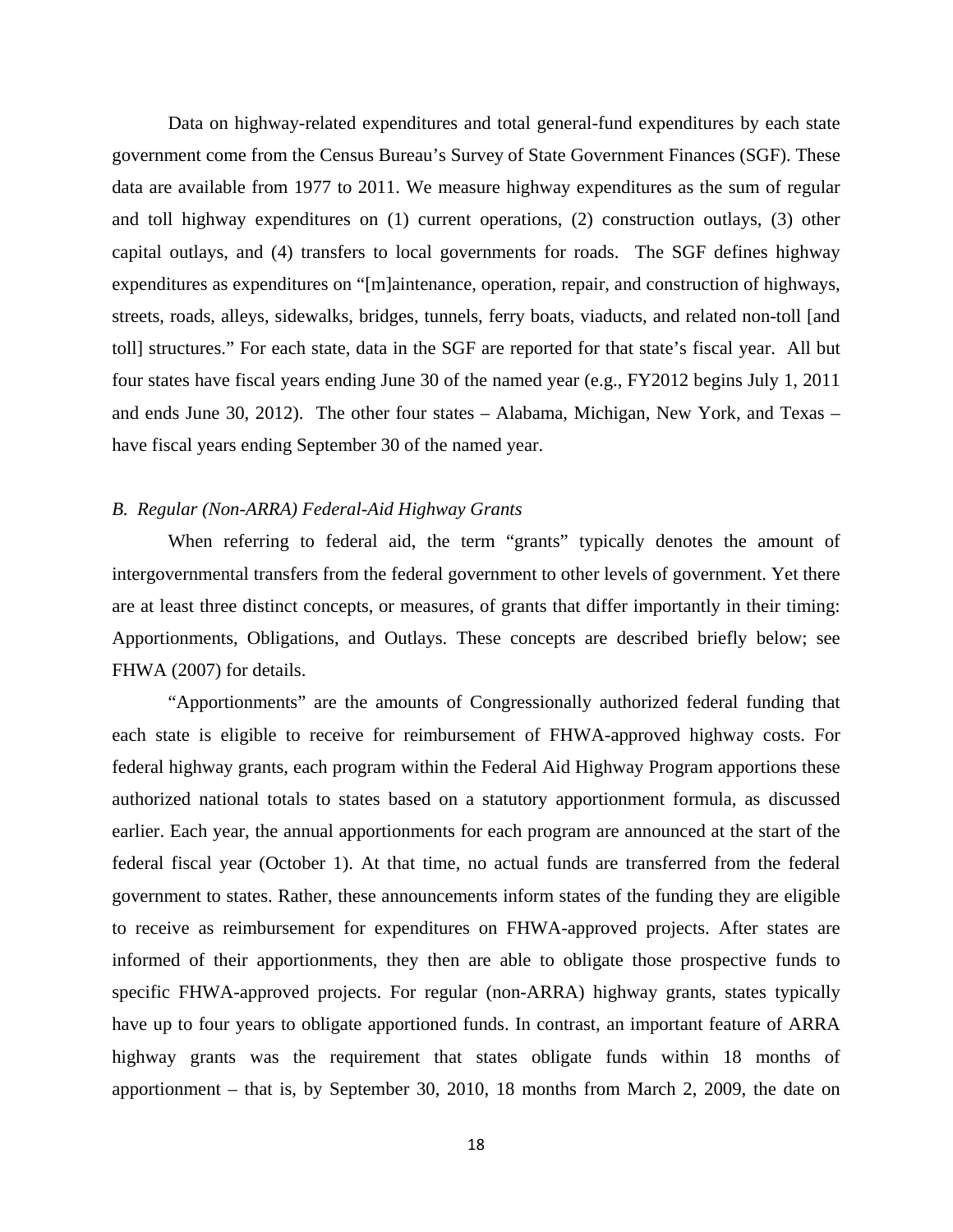which ARRA highway grant apportionments were announced (see FHWA (2009)). As mentioned earlier, this provision was included in the ARRA to provide incentives to states to start highway projects quickly, while they could provide the greatest countercyclical stimulus, rather than over the usual several-year process. We provide evidence suggesting that indeed the lag between grant apportionments and obligations, and in turn outlays, was much shorter for ARRA grants than for regular, non-ARRA grants.

 The sum of state government obligations within each state and year are the FHWA's "obligations" for that state-year. These obligations are effectively promises by the federal government to reimburse the states for future costs. Still, no actual funds are transferred at this time. Once projects commence and costs are incurred, payments are made from the state government to the contractors or local government agencies engaged in the work and the federal government transfers funds to the state government's general fund. These federal reimbursements are referred to as FHWA "outlays."

Data on apportionments, obligations, and outlays are available from the Office of Highway Policy Information's annual Highway Statistic Series publications (Tables FA-4, FA-4B, and FA-3, respectively). For 2009 onward, the reported totals for obligations in these statistics include FHWA obligations of ARRA funds, while the totals for apportionments and outlays do not. Data on ARRA FHWA apportionments, obligations, and outlays are available separately, allowing us to measure these three variables both gross and net of ARRA grants.

#### *C. ARRA Highway Grants*

Data on ARRA highway grant apportionments come from the March 2, 2009 FHWA Notice, "Apportionment of Highway Infrastructure Investment Funds Pursuant to the American Recovery and Reinvestment Act of 2009, Public Law Number 111-5" (FHWA 2009). Data on ARRA obligations and outlays by state are available from recovery.gov, the website set up by the federal government to provide information to the public about how ARRA funds are being spent. For each government department, the website provides weekly Financial and Activity Reports containing the cumulative-to-date amounts of awards and outlays for each specific grant, loan, or contract by state and subagency (such as the FHWA). From the Department of Transportation's Financial and Activity Reports, we computed the sum of all FHWA-issued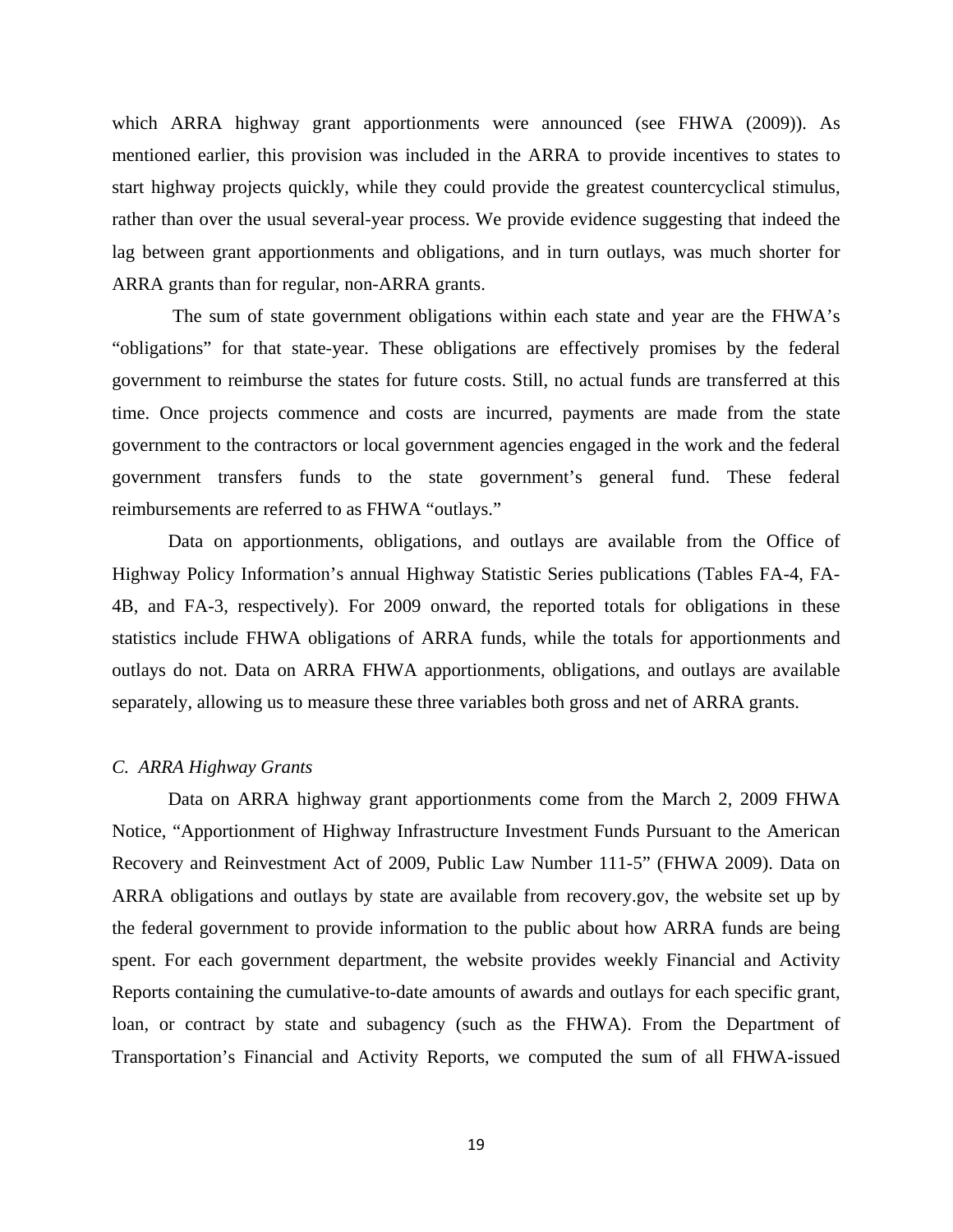grants – measured by both obligations and outlays – by state over the course of each federal fiscal year (2009-2011). (FHWA grants are identified by the TAFS code 69-0504.)

In our cross-sectional regressions, which focus on the effect of ARRA grants on state government highway spending in 2010, we consider three alternative measures of ARRA highway grants. The first is ARRA highway apportionments to the state (i.e., the announcements of ARRA highway grant apportionments on March 2, 2009). The second is the ARRA highway obligations through the end of the federal fiscal year 2010 (September 30, 2010). This variable turns out to be nearly equivalent to ARRA highway apportionments because of the ARRA requirement that apportioned funds be obligated within 18 months of the apportionment date – that is, by September 2, 2010. The third measure is ARRA highway outlays through the end of (federal) fiscal year 2010. In some regressions, we look at state government highway spending in 2011; for those regressions, we use ARRA highway apportionments, obligations, and outlays through fiscal year 2011, though ARRA apportionments were zero after 2009 and obligations were very close to zero after 2010.

It is worth noting that there is a one-quarter misalignment between our data on state government spending and federal grants. Four states (Alabama, Michigan, New York, and Texas) have the same fiscal year as the federal government, which ends September 30 of the calendar year. But the other 43 states in our sample have fiscal years that end one quarter earlier. This misalignment can be thought of as adding measurement error to the true dependent variable, state government spending within the *federal* fiscal year. As long as this measurement error is uncorrelated with highway grants (for ordinary least squares (OLS) regressions) or with the instruments (for IV regressions), it will not cause any bias and will be reflected in the size of the standard errors. In addition, this concern is alleviated by the fact that we are looking at the effects of the ARRA grants on state highway spending over multiple years. In particular, this misalignment will have minimal effect on the estimated cumulative effect through 2011.

### *D. Instruments*

 Data on FHWA apportionment formula factors comes from the Office of Highway Policy Information's annual Highway Statistic Series publications, Table FA-4E. The number of miles in each state of the 1944 NIHC proposed national highway system can be found in Table 1 of the 1944 NIHC Report to Congress (NIHC 1944, pp. 8-9). Both the formula factors and the 1944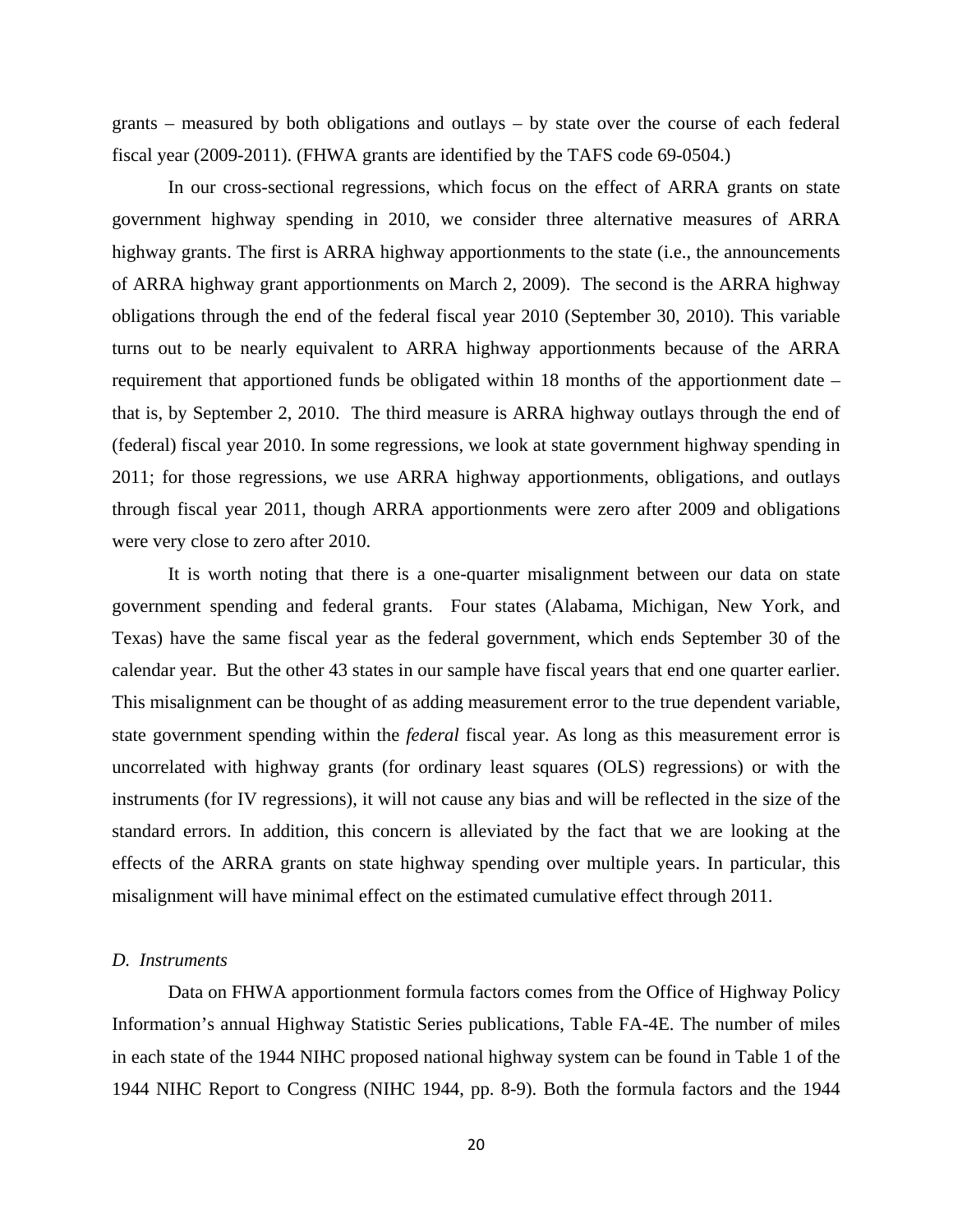proposed highway miles are scaled by state population as of 2009. The Congressional power instruments used in some specifications came from Stewart and Woon (2012).

### *E. Conditioning Variables*

 Our baseline specification includes several conditioning variables that could potentially affect or predict post-ARRA state highway spending while also being correlated with ARRA highway grants or the instruments. We include the 2008-2010 change in state income per capita (in 1997 dollars), using data from the Bureau of Economic Analysis. We also include the 2008- 2010 change in three variables meant to capture the state's residents' preferences regarding public spending. These variables were also included in Knight's (2002) study of the flypaper effect of federal highway grants. The first is an indicator variable for whether the governor is a Democrat (1) or Republican (0). The other two are the share of legislators in the state's House of Representatives that are Democrats and share of legislators in the state's Senate that are Democrats. The data for these political variables come from the Council of State Governments.

 In various robustness checks presented later in the paper, we also condition on a lagged dependent variable (2006 to 2008 change in highway spending), the ten-year trend in highway spending leading up to the Recovery Act, the pre-recession run-up in house prices, the 2008 level of the index of leading economic indicators (from the Federal Reserve Bank of Philadelphia), the 2006 to 2008 change in the index of leading indicators, and the 2008 levels of the three political variables described above.

### VI. **Results**

### *A. OLS*

The results from estimating variations on equation  $(1)$ , for  $t = 2010$ , via Ordinary Least Squares are shown in **Table 2**. The bottom row reports the cumulative effect,  $\hat{\beta}^c$ , from estimating corresponding variations on equation (2)**Error! Reference source not found.**. (To economize on space, we do not separately report the coefficients on the control variables for the cumulative specification.) Identification in the OLS case is based on the selection-on-observables assumption, which posits that, conditional on the observed covariates, the amount of ARRA highway grants received by a state is uncorrelated with the change in state highway spending  $(e_{it})$ in equation (1)**Error! Reference source not found.** and  $\tilde{e}_{iT}$  in equation (2)).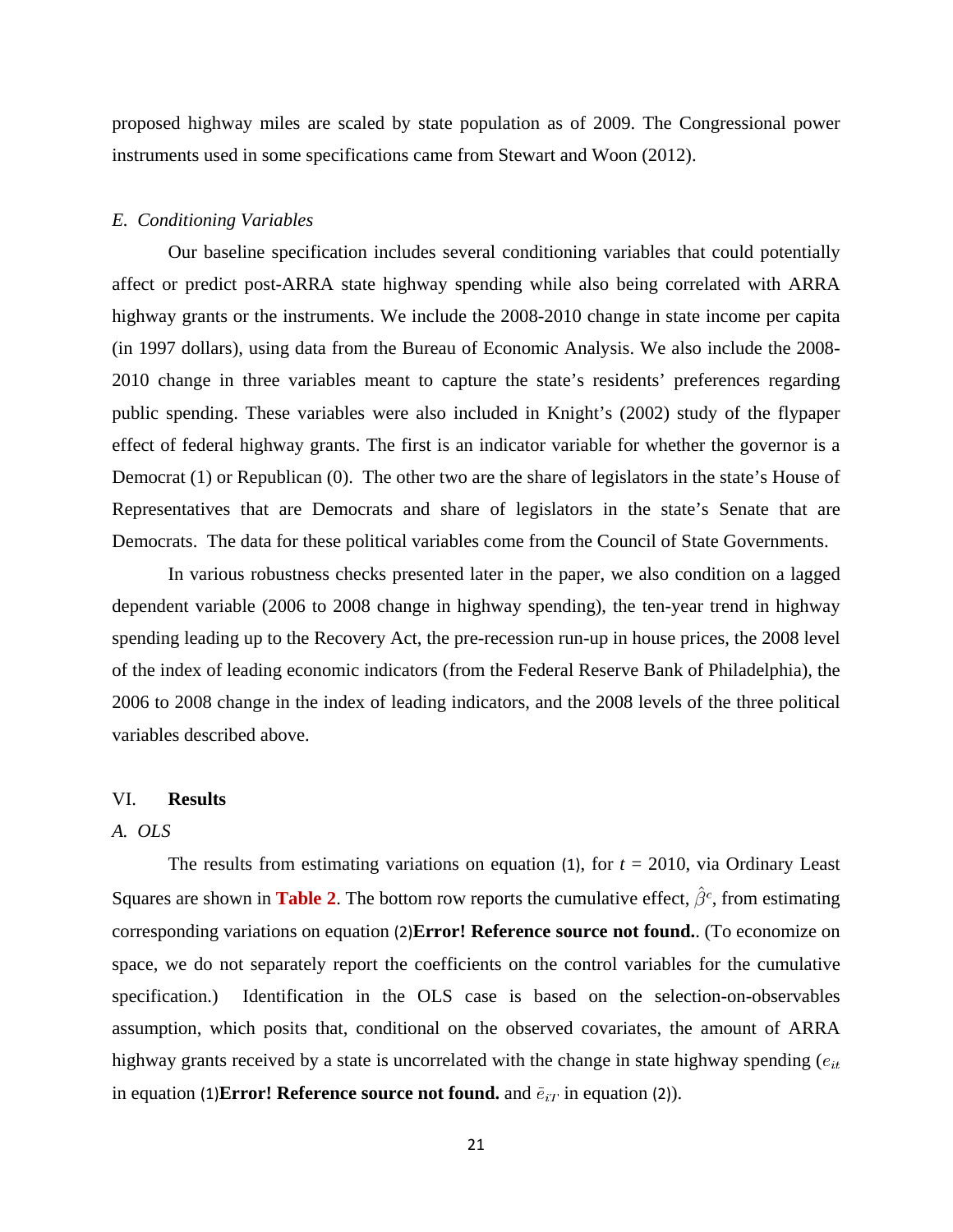The dependent variable in each regression is either the 2008 to 2010 change in state highway spending per capita or the cumulative change from 2008 to 2012 (as defined in equation (2) with  $T = 2012$ ). We first focus on the 2010 yearly effect because, by design, we would expect the maximal effect of ARRA grants on highway spending in that year. In particular, as mentioned in Section III, states were required to obligate the ARRA grants to specific projects by September 30, 2010. In addition, given that much of the literature has focused on the flypaper effect in a given year, we report such yearly effects to facilitate comparison of our results with previous ones, particularly those of Knight's (2002). Yet, we view the cumulative effect as a better estimate of the flypaper effect as it accounts for delayed adjustment in state budgetary decisions, as well as possible spillovers of budgetary decisions in one year on budget making in subsequent years. We estimate the cumulative effect over 2009-2012 given the IV evidence, reported below, that the yearly effect is roughly zero (and statistically insignificant) after 2012.

 The regression in the first column includes only a constant along with the level of ARRA highway grant apportionments, which were announced in early 2009. Column (2) adds changes in the political preferences variables, and column (3) adds the change in income per capita. The coefficient on grant apportionments is very similar, about 0.7, across the three cases and is highly statistically significant – both relative to zero and relative to the share of highway spending in total spending, which as mentioned earlier averages 0.066. The coefficient in column (1) is not statistically significantly different from one, while the coefficients in columns (2) and (3) are significantly different from one at the 10% level. Column (4) repeats the regression in Column (3) but using ARRA FHWA obligations through September 30, 2010 (the deadline for states to obligate apportioned ARRA funds) as an alternative measure of ARRA highway grants. Using obligations instead of apportionments yields nearly identical results, which is not surprising because states collectively obligated over 98% of apportioned funds (see Table 1).<sup>21</sup>

The estimated cumulative impact of the ARRA highway grants are shown in the bottom row. Compared with the 2010 impact estimate, the cumulative estimate is more sensitive to including conditioning variables, especially the change in income per capita ). In that case, the cumulative impact on state highway spending is estimated to be a little under \$2 for each dollar

<sup>21</sup> We do not report here results using ARRA FHWA outlays because, as seen in **Figure 3**, outlays through 2010 represented only about two-thirds of total outlays through 2012 (the latest year of data as of this writing). We note, however, that using total ARRA FHWA outlays through 2012 as a measure of ARRA "grants" yields very similar results as those shown in **Table 2**.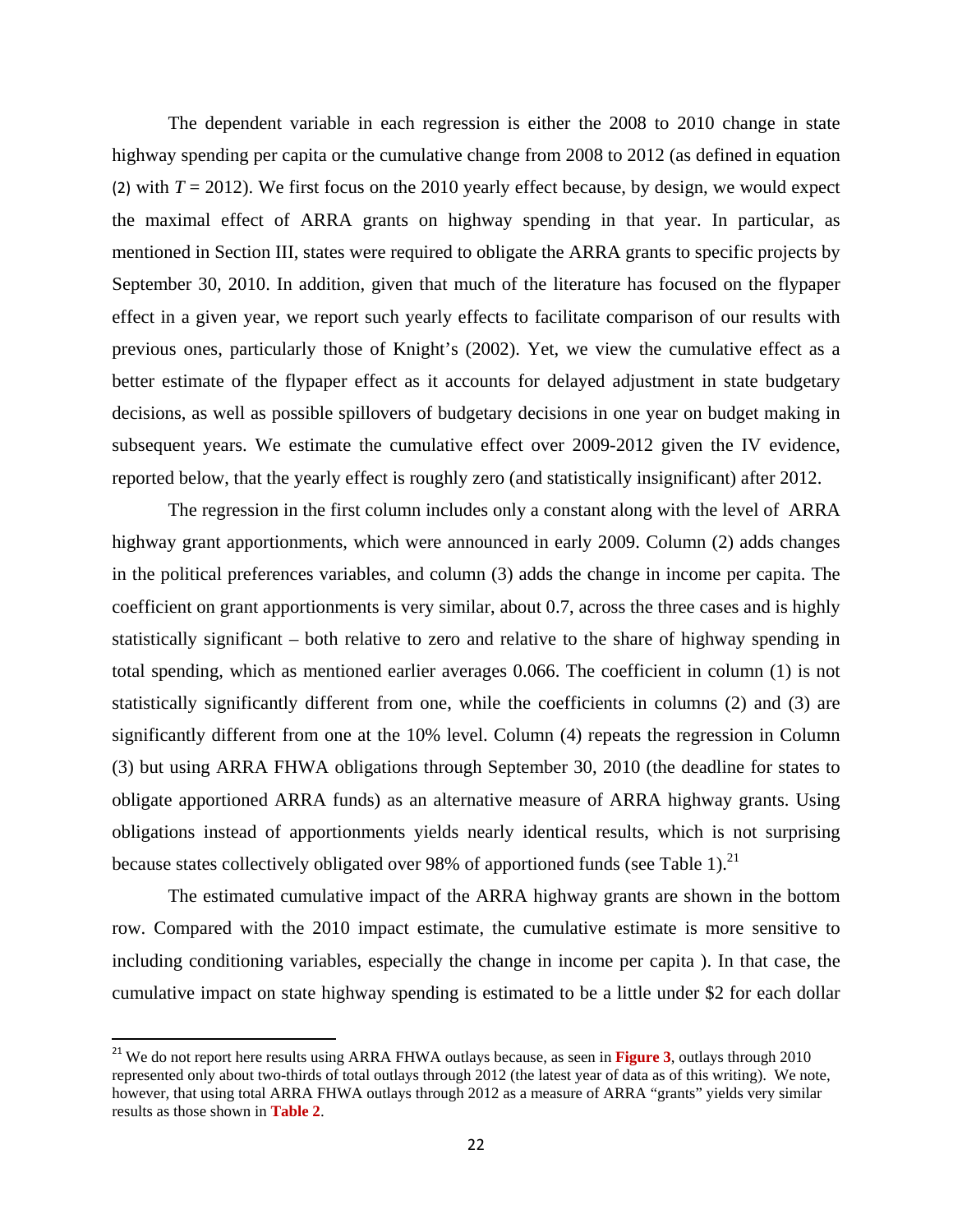of ARRA grants received.

Recall that a coefficient near zero (i.e., near highway's typical share of total state spending) would indicate that federal grant funds are entirely fungible – treated by states no differently than any other general revenue. In contrast, a coefficient of one implies a perfect flypaper effect, whereby each additional dollar of federal highway grants leads to an additional dollar in highway spending by the state government. A coefficient above one would imply that federal highway grants not only cause a dollar-for-dollar increase in state highway spending but also crowd-in additional highway expenditures by the state. Thus, the OLS results strongly reject complete fungibility and instead indicate a very strong flypaper effect. In fact, the cumulative impact estimates indicate substantial crowding-in.

#### *B. First Stage of IV/GMM – Exogenous Determinants of ARRA Highway Grants*

 As mentioned earlier, one possible concern about the OLS results is that the distribution among states of some portion of the ARRA highway grants could have been endogenous with respect to post-ARRA highway spending. We address this concern via instrumental variables. Before presenting the IV/GMM second-stage results, which give estimates of the flypaper effect of ARRA highway grants on state government highway spending, we evaluate the strength and validity of the instruments. We consider the two alternative sets of instruments described in Section III, the first consisting of road-related apportionment formula factors and the second consisting of the 1944 NIHC planned highway miles per capita.

The results of the first-stage regression of ARRA highway grants, for each of the two grants measures, on each set of instruments and conditioning variables are shown in **Table 3**. The regressions in columns (1) and (3) use 2006 interstate lane-miles and 2006 payments to the Highway Trust Fund (HTF) attributable to commercial vehicles as the instruments. Both factors are scaled by state population. The regressions underlying columns (2) and (4) use the proposed highway miles (per capita) in each state according to the 1944 NIHC recommendation. (We measure this variable on a logarithmic scale to reduce the influence of a few outliers, yielding a more even distribution and a stronger first-stage fit). Along with coefficients and heteroskedasticity-robust standard errors, the table also reports the first-stage F statistics and the p-values on the Hansen-J overidentifying restrictions test (for those regressions containing more than one instrument). The overidentifying restrictions tests are based on the residuals from the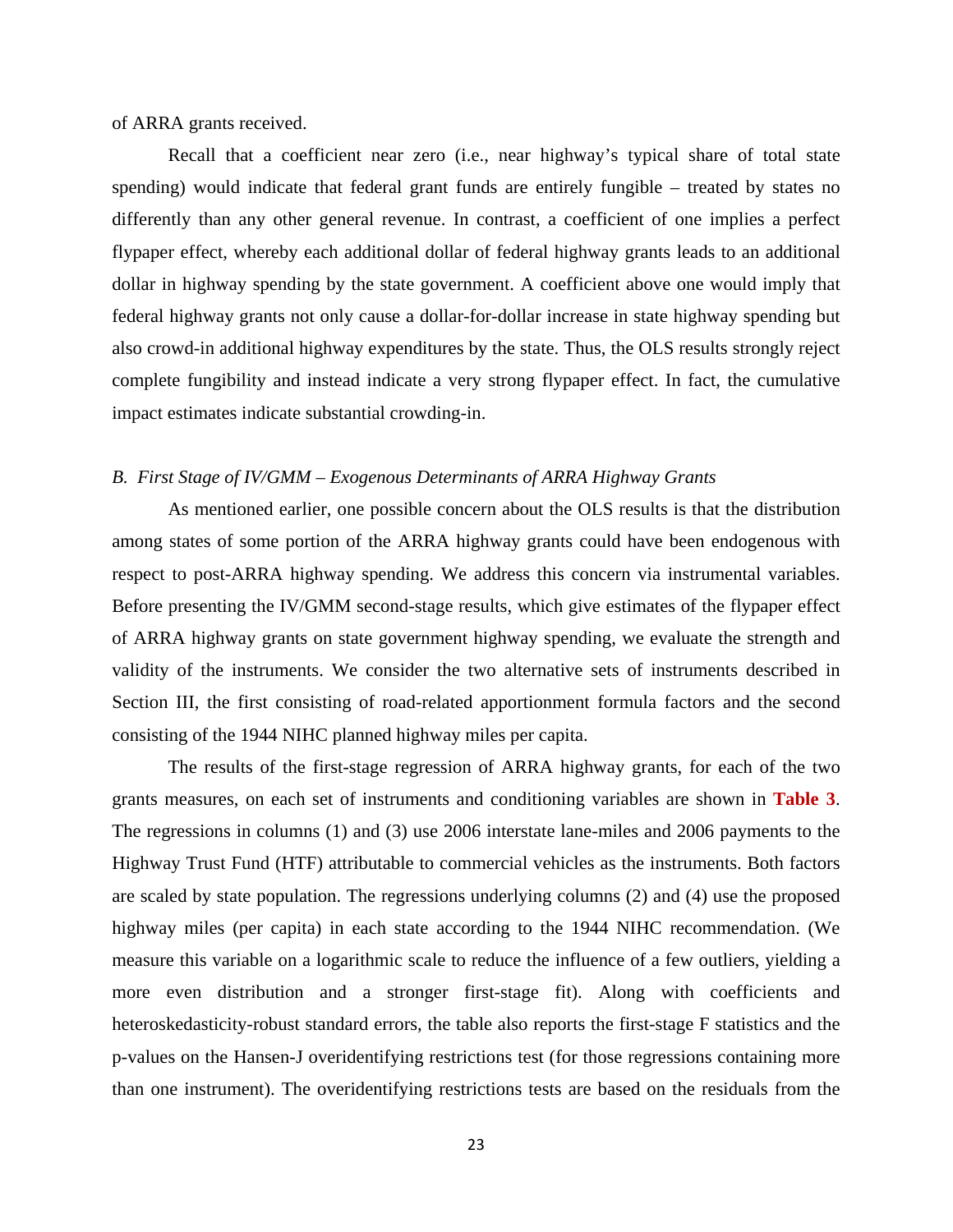differences specification (Columns 1-2 of **Tables 4** and **5**).

 The 2006 road factors strongly predict each of the three measures of ARRA highway grants, as indicated by the very high first-stage F-statistics. Stock and Yogo (2005) provide 5 percent critical values of the first-stage F statistic for the test of weak instrument bias in twostage least squares. They find that, for a single endogenous variable and two instruments, Fstatistics above approximately 9 correspond to a bias (of the IV estimator relative to OLS) of less than 10 percent. The first-stage F statistics on the 2006 road factors range from 53 to 55. The overidentifying restriction test yields p-values on the null hypothesis of exogeneity that are well above standard significance levels.

 The proposed miles of highways from the 1944 NIHC plan also strongly predict ARRA highway grants, though not quite as strongly as the 2006 road factors. The first-stage F-statistics when using the 1944 plan miles are 29.

### *C. Second Stage – The Flypaper Effect*

The IV/GMM second-stage results from estimating equations (1) and (2) are shown in **Tables 4** and **5**. The results in **Table 4** are based on the 2006 road factors as instruments, while the results in **Table 5** are based on the 1944 NIHC proposed miles. The estimated highway spending effect of ARRA highway grants, for each of the two grants measures, are shown in columns 1 and 2 of each table.

Starting with **Table 4**, we find a very strong flypaper effect in the first full year after ARRA, irrespective of the grants measure used. The point estimates in columns (1) and (2) indicate a flypaper effect of ARRA highway grants on 2010 highway spending of approximately 0.72. In both cases, the effect is statistically very far from zero and from highway's typical share of highway spending (0.066 on average); it is significantly different from one at the 5% level. The flypaper coefficient is quite precisely estimated in large part because of the very strong firststage fit. The IV estimates are quite similar to the OLS estimates, consistent with our prior that the distribution of ARRA highway grants to states was largely exogenous.

The cumulative impact through 2012, shown in the bottom row, is estimated to be a little over \$2, again similar to the OLS estimates (once the change in state income is controlled for) and indicative of substantial crowd-in.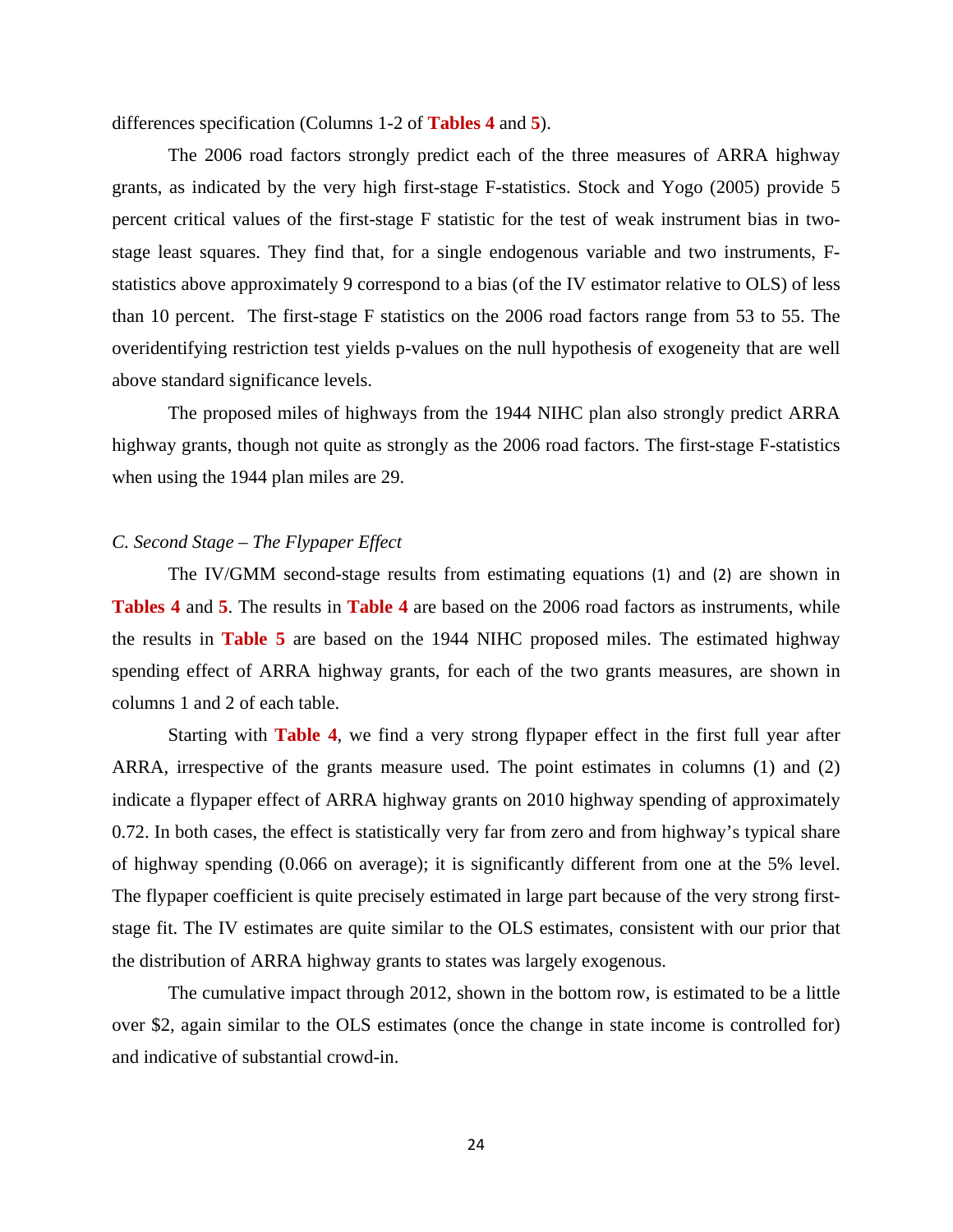One possible concern with these regressions is that ARRA highway grants could be correlated with non-ARRA highway grants, which are omitted from the regression and may independently affect state highway spending. That is, non-ARRA highway grants may have their own flypaper effect and may be correlated with ARRA grants, biasing the estimated flypaper effect on ARRA grants. Thus, in columns 3 and 4, of **Tables 4** and **5**, we replace ARRA highway grants with total (ARRA and non-ARRA) highway grants. For apportionments, we use the difference from 2008 to 2009 in total highway grants, given that there should be at least a one-year lag between apportionments and state spending, as discussed earlier, and the fact that all of the ARRA highway apportionments occurred in 2009 (see **Figure 1**). For obligations, the difference is from 2008 to 2010, since the bulk of ARRA highway obligations occurred in 2010 (see **Figure 2**). The estimated IV/GMM coefficients on the difference in total highway grants are broadly similar to those found for ARRA highway grants in that they are economically and statistically far from zero. The coefficients for the 2010 yearly specification in Table 4 range from about 0.6 when using total apportionments to about 0.9 when using total obligations. The estimated cumulative effect varies a bit more across specifications in this case, ranging from about 1.8 based on apportionments to 3.4 based on obligations. Thus, there is no indication that the flypaper effect found for the ARRA highway grants arose because of a failure to account for a flypaper effect for non-ARRA grants.

The results based on using the 1944 NIHC planned miles as instruments are shown in **Table 5**. Overall, the results are broadly similar to those of **Table 4**, though the estimated flypaper effect of ARRA highway grants, especially the cumulative effect, is somewhat larger. Specifically, the 2010 impact of the ARRA grants is estimated to be about \$0.90 per dollar of grants (columns (1) and (2)), while the cumulative impact is estimated to be about \$3.25. As shown in columns (3) and (4), these results are qualitatively robust to using total highway grants. In all cases, the estimated initial impact (2010) is statistically significantly different from zero but not from one. $^{22}$ 

 $22$  Another way to test whether ARRA highway grants do indeed "stick where they hit" is to look at the effect of the ARRA grants on highway spending's share of total state government spending. If ARRA grant funds were treated by states as being completely fungible, they should have no effect of the share of state government spending going to highways. Regressing the 2008-2010 change in highway spending's share of total state government spending on log ARRA grants per capita yields positive and statistically significant coefficients, around 0.007, in both OLS and IV and for both grant measures. A coefficient of 0.007 implies that having 10 percent higher ARRA grants is associated with a 0.7 percentage point higher highway share of spending between 2008 and 2010.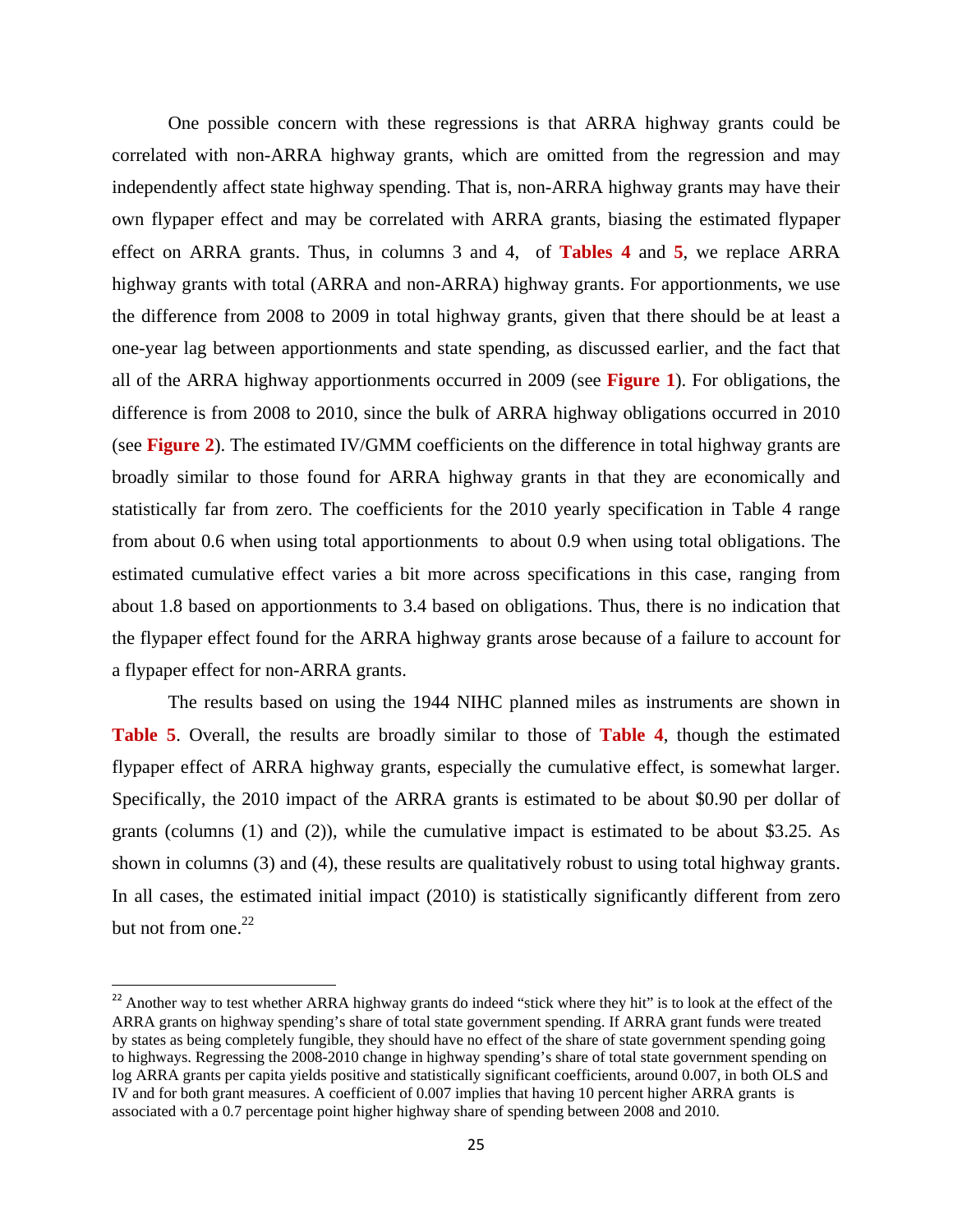Summarizing our baseline empirical results, we find strong evidence that ARRA highway grants induced states to increase highway spending between 2009 and 2012. In particular, we find that each dollar in ARRA highway grants to a given state led to between \$0.72 and \$0.89 of highway spending in that state in the first full year after the grants (2010). Moreover, the grants had a cumulative effect over the course of 2009 to 2012 ranging between \$2.12 and \$3.28 of spending, indicating substantial crowd-in of states' own funding of highways.

This crowd-in could be due to complementarity between highway projects eligible for federal aid and road construction/improvement projects financed with state funds alone. In general, federal aid (including the FHWA's ARRA grants) may be spent by states on additions or improvements to major roads (e.g., highways and urban corridors), bridges, and tunnels, while minor roads (e.g., small rural roads and residential side-streets) must be built and maintained with state funds. Additions or improvements to federally-funded major roads, bridges, and tunnels may increase demand by local residents for new or expanded state-funded roads connecting to those major roads, bridges, and tunnels.

### *D. Robustness Checks and Falsification Tests*

 We estimate a number of alternative specifications to assess the robustness of our results and to test alternative explanations. First, we assess the robustness of the results to alternative specifications such as excluding the conditional variables, including additional conditioning variables, or dropping outliers. The results of these robustness checks are shown in the first ten rows of **Table 6**. Each cell of the table represents a separate regression, showing the IV/GMM coefficient and standard error on the measure of ARRA highway grants indicated in the column heading. The first two columns show the estimated impact for 2010, while the last two columns show the cumulative impact over 2009-2012. The regressions use the 2006 road factors as instruments; using the 1944 planned miles as instruments yields similarly robust results (i.e., coefficients and standard errors similar to those in columns 1-2 of **Table 5**).

The regressions underlying the first row include, along with the baseline set of conditioning variables (as in columns 1-2 of **Table 4**), a lagged dependent variable – that is, the 2006 to 2008 change in state highway spending per capita. This regression addresses the concern that there may be unobserved factors correlated with the 2006 road factors that also affected the 2008 to 2010 change in highway spending. For example, more sparsely populated states with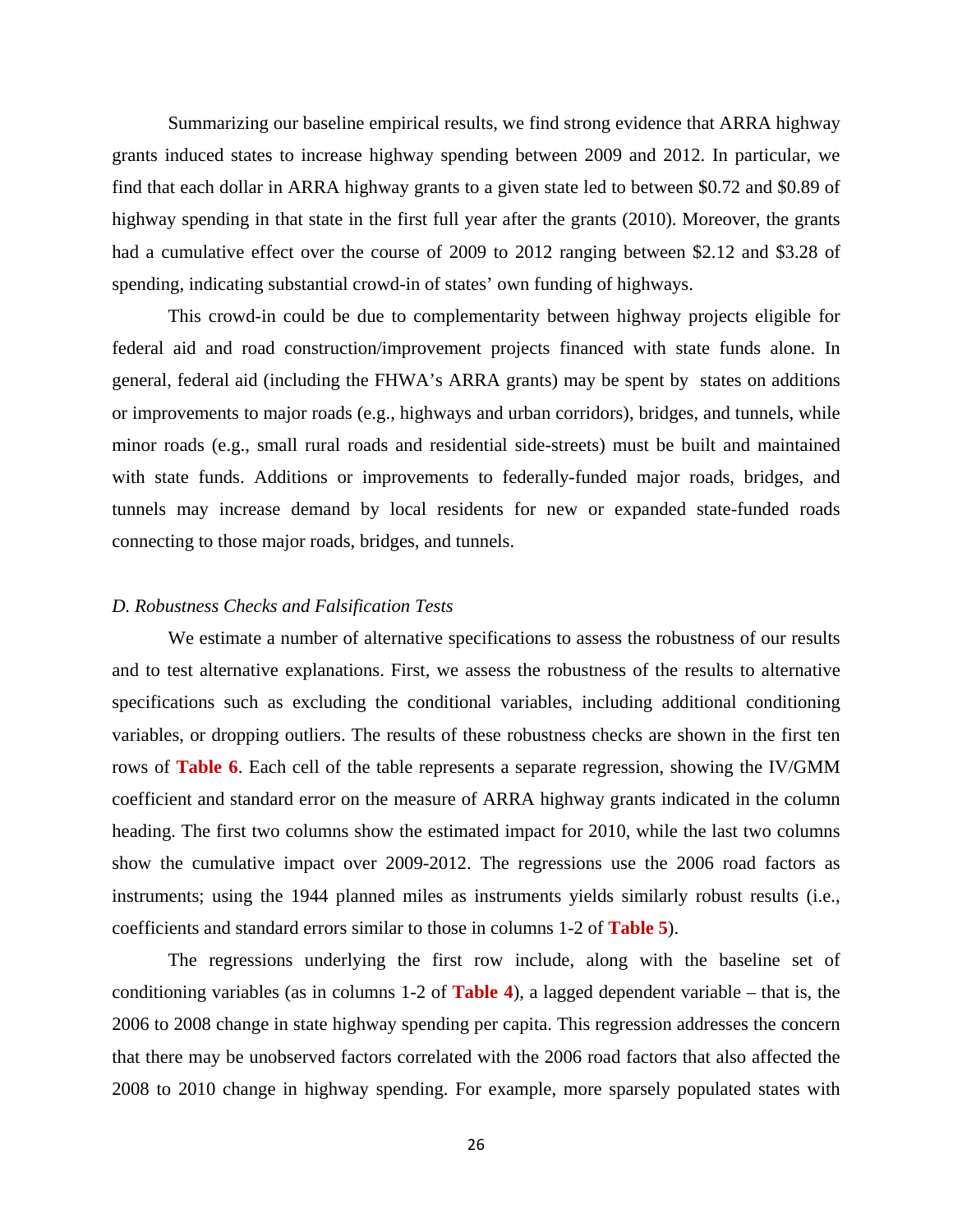higher interstate lane-miles per capita coincidentally might have been more exposed to the housing slump beginning in late 2006 and the subsequent financial crisis and recession, and more exposed states likely would have had a lower (or more negative) change in highway spending from 2006 to 2008 as well as potentially from 2008 to 2010. This could lead to a spurious correlation between lane-miles, one of our instruments, and the 2008 to 2010 change in highway spending. However, conditioning on the lagged dependent variable – the change in highway spending from 2006 to 2008 – should remove any such correlation. As shown in the first row of **Table 6**, the estimated flypaper effect is virtually unaffected by the inclusion of the lagged dependent variable.

In the second row of the table, we replace the lagged dependent variable with a longerrun pre-ARRA change in highway spending. Specifically, we include the 1998-2008 trend in the state's per capita highway spending to ensure our baseline results are not driven by a correlation between the instruments and longer-run growth in highway spending, which may be reflected in the 2008 to 2010 spending change. For instance, if the interstate highway system in a state in 2006 or in 1944 had an effect on suburbanization and/or population growth (as suggested by Baum-Snow (2007)), and hence on recent highway spending growth, this correlation should be captured by this pre-trend. However, the estimated IV coefficients when including this pre-trend are very similar to the baseline results.

The regressions underlying the third and fourth rows of **Table 6** control for the state's house price run-up prior to the 2007-2009 recession (using two alternative time intervals to capture the "run-up" period, 2002 to 2005 and 2003 to 2007). States with faster pre-recession house price appreciation tended to have deeper recessions and state fiscal crises. States with faster pre-recession house price appreciation also tended to be less dense states ("sand states") which would have higher per capita road factors. This could cause a spurious correlation between the road-factor instruments and state government spending. Yet, as shown in the table, we find that controlling for pre-recession house price growth has little effect on the coefficient on ARRA highway grants.

In the fifth and sixth rows, we add either the level or the change in the State Indexes of Leading Economic Indicators (produced by the Federal Reserve Bank of Philadelphia). As the name suggests, this index is constructed from multiple state-level time series that have been found to be leading indicators of state economic conditions. Thus, the value of this index in 2008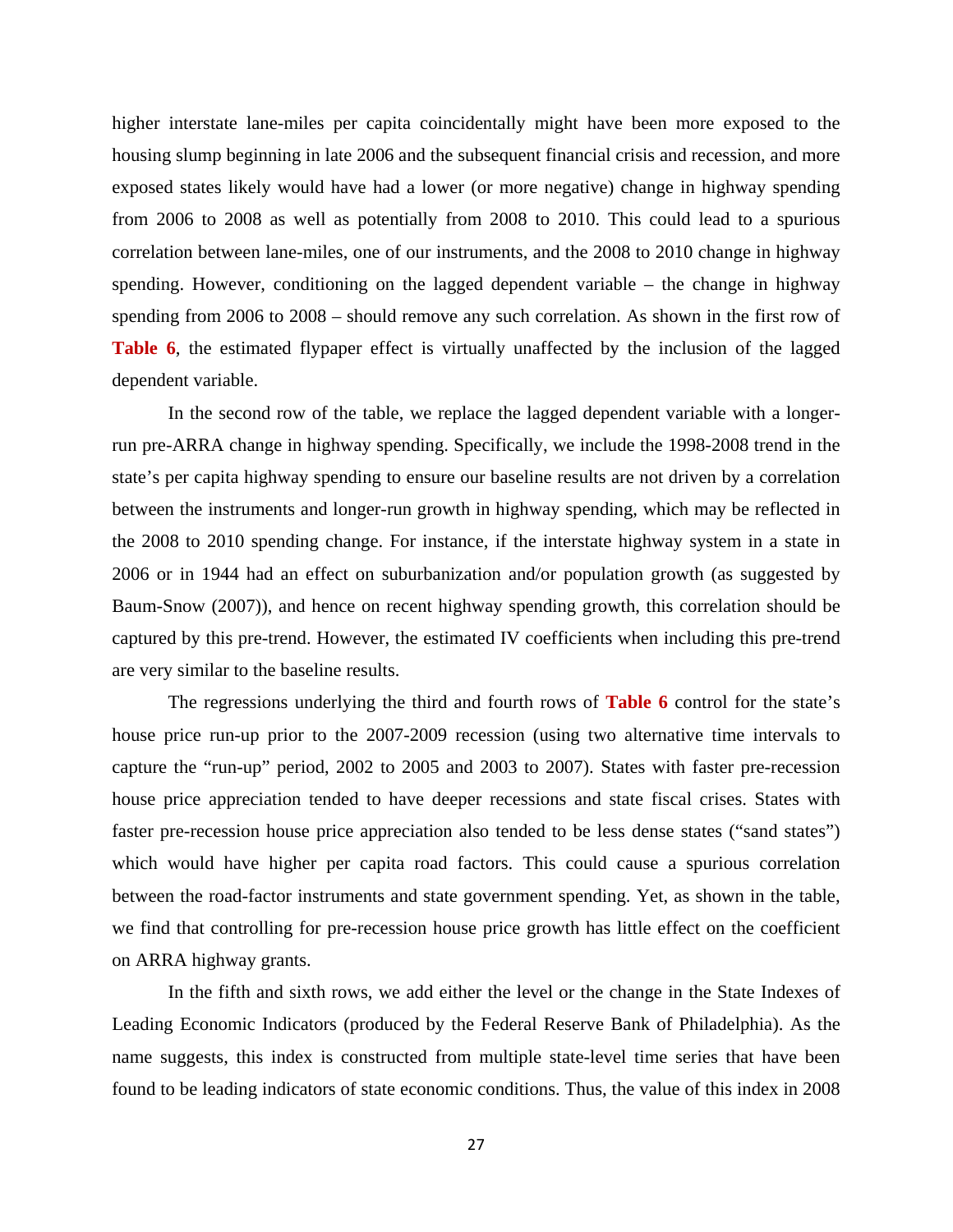for a given state should have predictive power for the state's overall economic conditions in 2009 and 2010. Conditioning on it should help control for any spurious correlation between the ARRA grant instruments and post-ARRA highway spending to the extent the latter is determined partly by overall economic conditions. We find that the baseline flypaper effect is virtually unchanged by the inclusion of either the level of, or the change in, this index.

Another possible concern is that the level of political preferences (e.g., preferences regarding higher or lower state public spending), as opposed to their change, which already is included in our baseline conditioning variables, could have affected the change in state highway spending and might also be correlated with road factors. The seventh row of the table shows that the baseline results are robust to including the level of political preferences (in addition to their change) as proxied by the political party of the governor, the state house/assembly, and the state senate.

 In the eighth row, we assess the importance of the conditioning variables by dropping them from the regressions. Again, the IV coefficient on each measure of ARRA highway grants is virtually unchanged. In the ninth and tenth rows, we consider the sensitivity of the results to outliers. In the ninth row, we include Alaska in the sample, which was dropped from the baseline sample because, given its extreme population sparsity and weather, it is a large outlier in terms of both ARRA highway grants and state highway spending. Including Alaska does not substantively change the estimated flypaper effect. In the tenth column, in addition to Alaska, we drop two other (less extreme) outlier states: Wyoming and North Dakota. Again, dropping these outliers has little effect on the results.

We next assess whether the IV results are robust to using non-road-related variables as instruments. Row 11 of **Table 6** shows the coefficient and standard error on ARRA highway grants (for each of the three measures) when we replace the road-related instruments with instruments measuring each state's political power in Congress. The six instruments are: (1) the fraction of the state's senators that are in the Senate majority, (2) the fraction of the state's representatives that are in the House majority, (3) the average tenure of the state's senators, (4) the average tenure of the state's House representatives, (5) the fraction of the state's senators that are on the Senate Environment and Public Works Committee (the key appropriations committee for transportation bills), and (6) the fraction of the state's House representatives that are on the House Transportation Committee. These variables were used as instruments in Knight's (2002)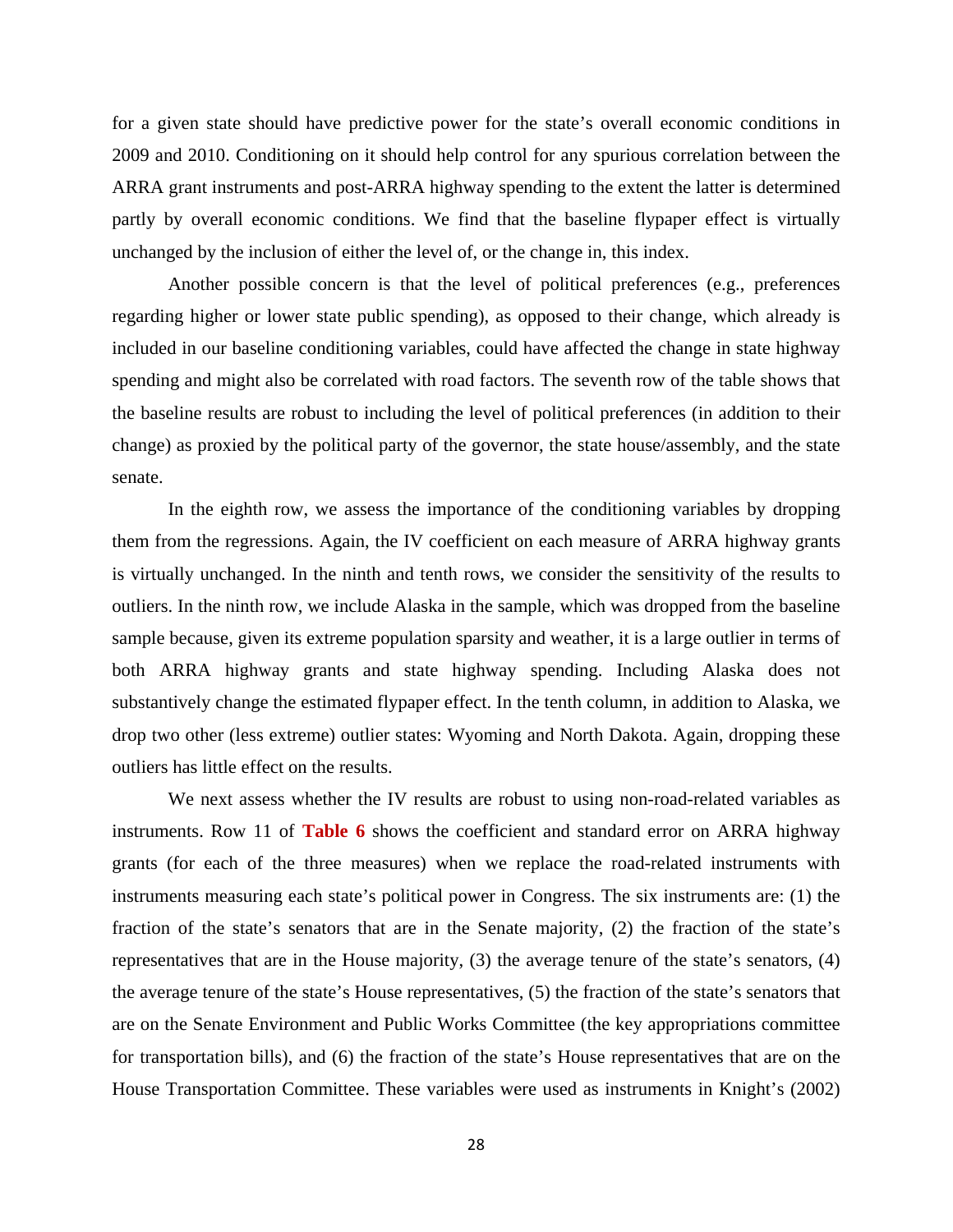study of the flypaper effect of highway grants over 1983-1997 as well as by Feyrer and Sacerdote's (2012) study of the employment effects of the ARRA. Consistent with the first-stage results reported in those studies, we find the Congressional power instruments are only weakly predictive of highway grants, both for ARRA years and earlier. In particular, we find first-stage F statistics of between 2 and 3, well below standard critical values to reject weak instrument bias. Nonetheless, the second-stage coefficients on ARRA highway grants obtained using these instruments are similar, though less precisely estimated, to those found using the road-related instruments.

In row 12, we reconsider our first instrumental variable approach, which was based on the pre-existing statutory formulas that were used to apportion ARRA highway grants to states. As discussed in section III, half of the \$27.5 billion in ARRA highway grants were apportioned to states in proportion to each state's share of overall Federal-Aid Highway Program (FAHP) grants in 2008 and the other half according to the pre-existing formula used by the STP, which is a weighted average of a state's federal-aid highway lane-miles (0.25 weight), vehicle-miles traveled (0.40), and contributions to the HTF (0.35). In our baseline specifications, we used both interstate lane-miles and HTF contributions as instruments. However, an alternative approach would be to construct a single instrument using the exact STP apportionment formula. We do this in row 12, which indicates that our results are robust to this alternative approach.

We also consider the sensitivity of our results to an alternative measure of state highway spending. Because our measure includes transfers to local government for roads, it implicitly assumes that local governments in fact use those transfers on roads. In other words, we implicitly assume that the flypaper effect from state transfers to local governments is one. In the penultimate row, we rerun our regression stripping those transfers from the measure of state highway spending. Our findings are robust to this modification.

Lastly, we consider a number of falsification, or placebo, tests to further assess whether the results found thus far do indeed reflect a causal effect of the ARRA highway grants on states' highway spending decisions. First we test whether the results are unique to highway spending as compared to other types of state government spending. We do so by repeating the baseline regressions, but with the 2008-2010 change in education spending, instead of highway spending, as the dependent variable. Education is the largest category of state government general expenditures. The results of those regressions are shown in the bottom row of **Table 6**. Unlike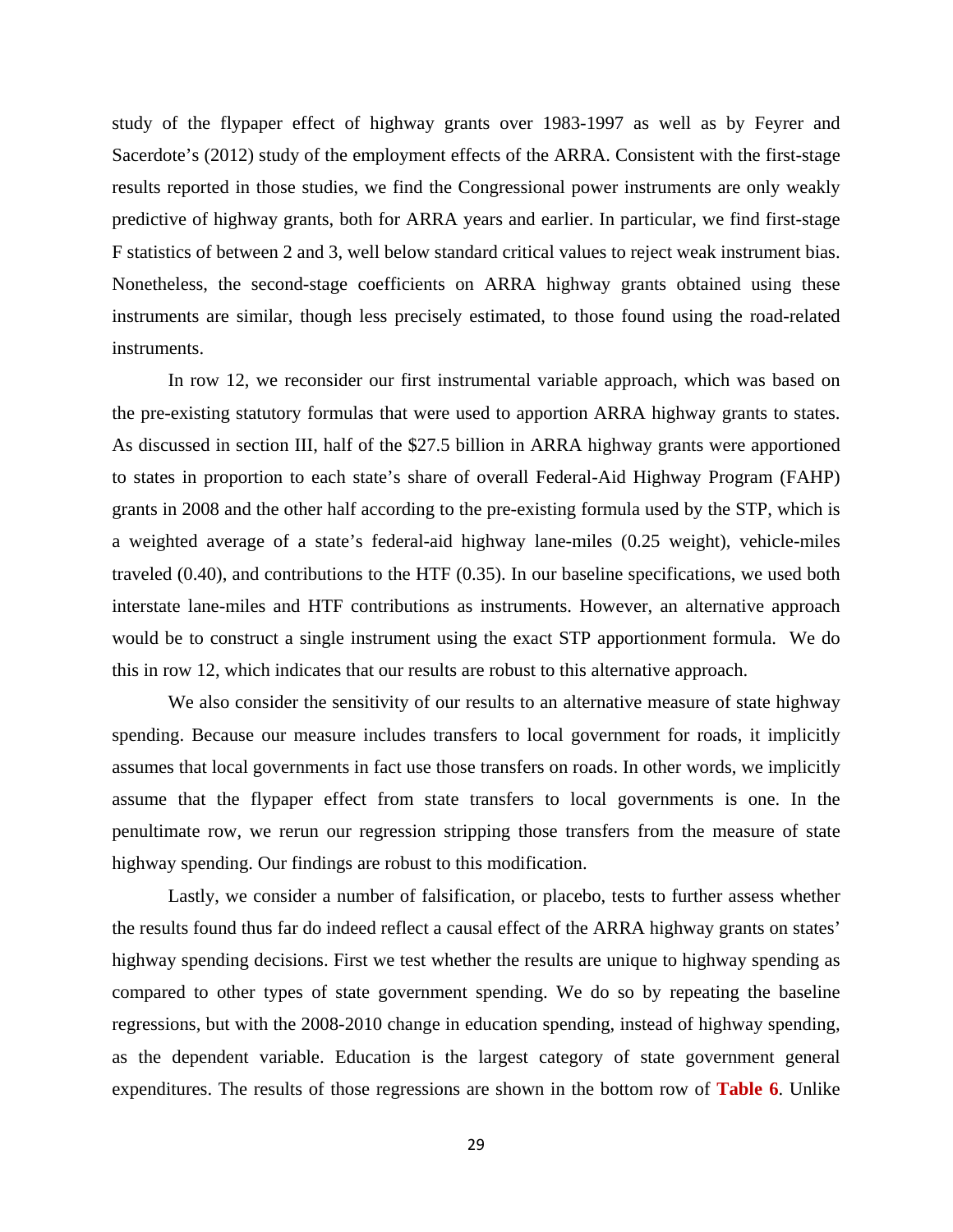their effect on highway spending, the ARRA highway grants are found to have no significant effect on education spending.

In **Table 7**, we replace the 2008-2010 change in highway spending as the dependent variable with earlier, pre-ARRA changes in highway spending. If the positive and significant coefficient found on ARRA highway grants in the baseline regressions does indeed reflect a causal effect on post-ARRA highway spending, then the coefficient should be zero when the dependent variable is pre-ARRA highway spending. We consider three alternative pre-ARRA periods: the period immediately preceding ARRA (2006-2008) and the last two recession episodes (1990-1992 and 2001 to 2003). In each case, we use a two-year change to be as comparable as possible to the baseline 2008-2010 regressions. In all three cases, we find that the coefficient on ARRA grants is insignificantly different from zero, as one would expect.

### *E. Dynamics of the Flypaper Effect*

 Thus far, we have focused on documenting the strong flypaper effect of ARRA highway grants in its first full year and cumulatively over the 2009-2012 period. Here we delve deeper into the timing of the flypaper effect by estimating the full dynamic path of highway spending before and after the ARRA grants. Specifically, we estimate equation (1), reproduced here for convenience:

$$
S_{it} - S_{i,2008} = \beta_t G_i^{ARRA} + \zeta'_t (\mathbf{X}_{it} - \mathbf{X}_{i,2008}) + f_t + e_{it}.
$$

The estimated coefficients  $\beta_t$ , for  $t > 2008$ , form the impulse response function to an unanticipated increase in ARRA highway grants. We also estimate  $\beta_t$  for  $t < 2008$  in order to test for pre-treatment trends. We measure ARRA grants using apportionments, which were announced in early 2009, though the results are similar using 2009-2010 ARRA highway obligations. The parameters are estimated using IV/GMM with the 1944 planned interstate miles as the instrument for ARRA grants. Results using the formula factors as instruments are qualitatively similar, though quantitatively somewhat smaller, and are provided in Appendix Figure A1.

**Figure 5** plots the estimated  $\beta_t$  coefficients (the blue dots) and their 95% confidence intervals. First, we see that there is no pre-treatment trend: the coefficients for 2005 through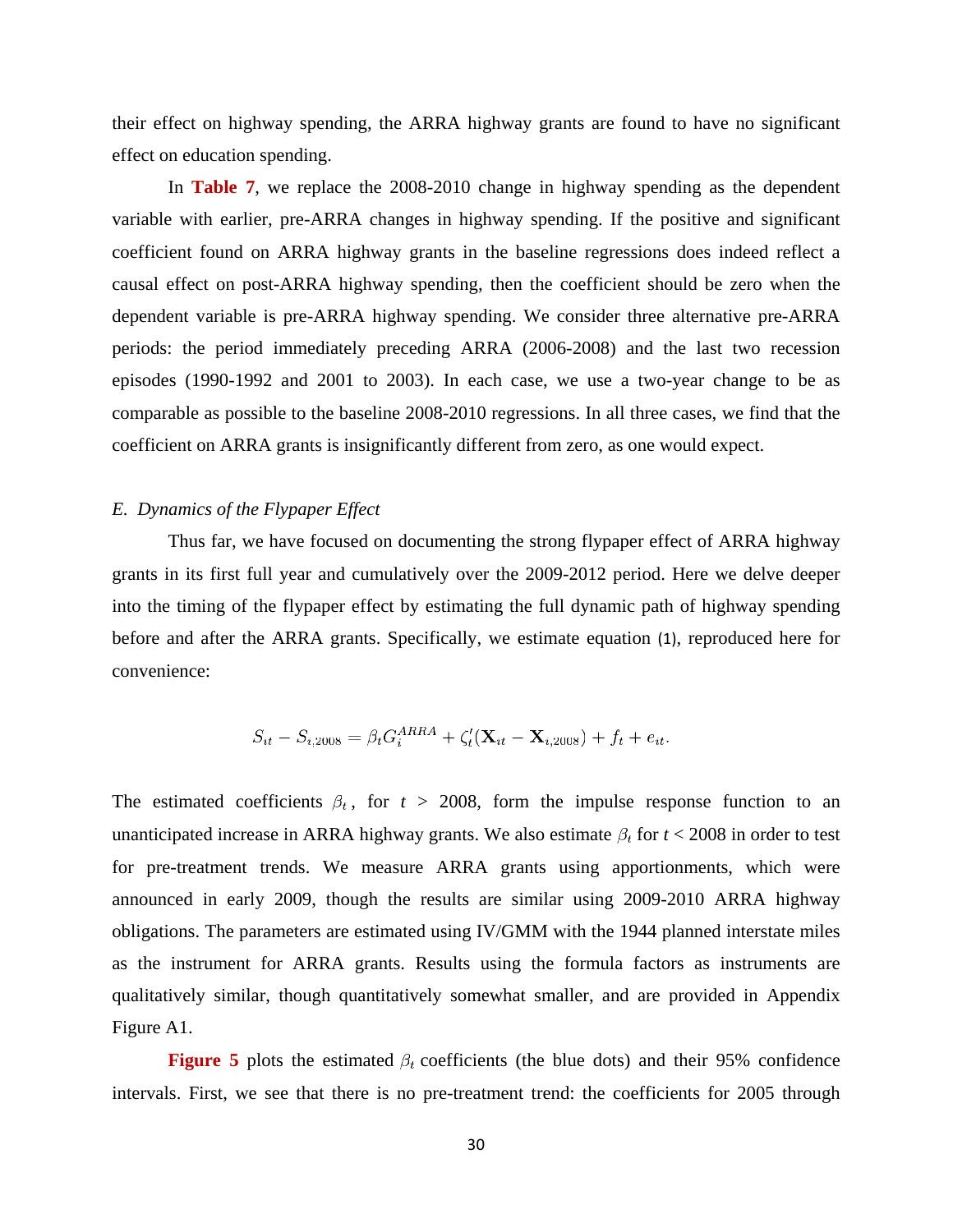2007 are essentially zero. Second, we find a significant positive impact of the ARRA grants on state highway spending starting in 2009 and persisting through 2012. By 2013, the impact is small and no longer statistically significant. Note that the implied cumulative impact (the area under the curve) through 2012 is about \$3.30, consistent with the cumulative impact estimates in **Table 5**. If one includes 2013, the cumulative impact is slightly larger at about \$3.75.

### *F. Implications for National Highway Spending*

 In the introduction, we argued that one should not infer that ARRA highway grants crowded out state highway spending based only on the lack of a post-ARRA spike in such spending in the national time series data. Such an inference is problematic since the counterfactual level of highway spending that would have occurred without the ARRA grants is unknown. A simple way to illustrate this point is to use the estimated effects of the ARRA grants on highway spending found in **Figure 5** to obtain such a counterfactual. Specifically, we estimate the national counterfactual for a given year by starting with the actual level of national highway spending in that year and then subtracting off the estimated effect of the grants on spending in that year (i.e., the product of the estimated flypaper effect coefficient for that year and the level of ARRA highway grants):

$$
S_t^{CF} = \sum_{i=1}^{50} [S_{i,t} - \hat{\beta}_t G_i^{ARRA}],
$$

where  $\hat{\beta}_t$  are the coefficient estimates shown in **Figure 5**.<sup>23</sup>

The results are shown in **Figure 6**. The counterfactual path of national highway spending from 2009 to 2011 absent the ARRA grants is shown by the dashed line in **Figure 6**; the actual level of spending, going back to 1979, is shown by the solid line. Actual highway spending was close to flat over 2009 to 2011, despite the fact that state tax revenue, as well as spending in most other categories, fell precipitously.<sup>24</sup> Notice that this flatness also is in stark contrast to the sharp drop in highway spending following the last major recession, in 1981-1982. As shown in the figure, our cross-state IV results suggest that, without the ARRA highway grants, state spending on highways following the Great Recession similarly would have fallen dramatically.

 $23$  To assess whether the national effect could be smaller due to diminishing returns, we also estimated specifications that included a squared term for ARRA highway grants. The coefficient on the squared term turned out to be very close to zero and was not statistically significant, indicating no diminishing or increasing returns. 24 Specifically, state tax revenue nationally fell about 15 percent from its peak in 2007 to its trough in 2010.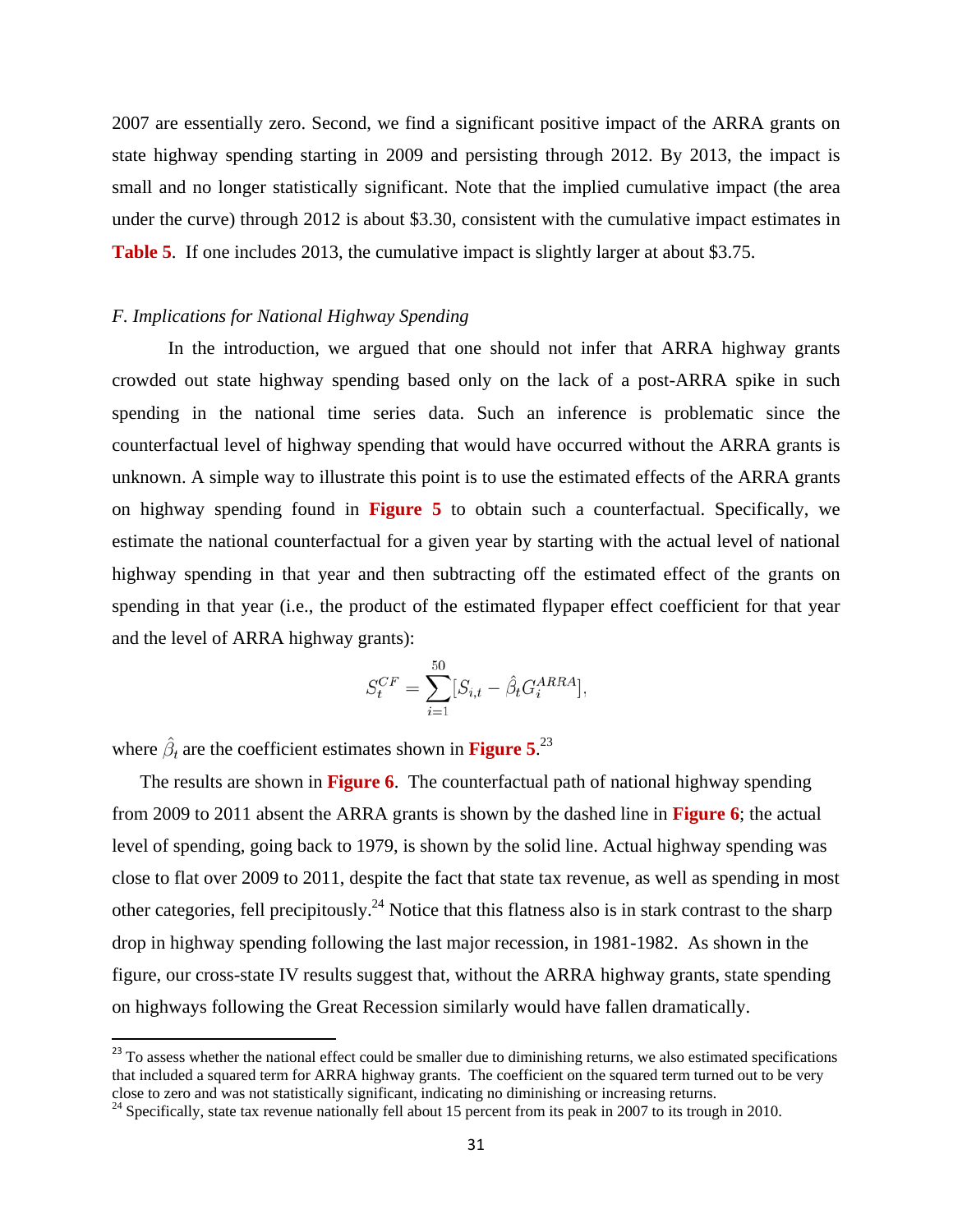Specifically, these estimates imply that highway spending would have declined by about 20 percent in the absence of the ARRA grants.

#### *G. Implications for Employment*

 The strong effect of federal highway grants on state highway spending found above naturally raises the question of whether the grants also impacted employment in related sectors. In this subsection, we address that question by estimating the same yearly difference-indifference specification (equation (1)), via Instrumental Variables, that we estimated for highway spending but now with employment (relative to its 2008 baseline) as the outcome. We examine the effect of ARRA highway grants on employment in the sector most likely to be directly affected by grant-induced road spending: Highway, Street, and Bridge Construction (NAICS sector  $237310$ .<sup>25</sup> The regressions include the same three political conditioning variables as in earlier regressions but omit the change in income per capita to avoid multicollinearity between that variable (a possible additional outcome of the grants) and the change in employment per capita.

**Table 8** shows the results of these regressions. Each cell corresponds to a separate regression and gives the coefficient and standard error on ARRA highway grants. Results using apportionments as the measure of ARRA grants are shown in column (1); those using obligations are shown in column (2). We find a positive and significant effect on employment in 2010, while the effect is close to zero in the other years.

The coefficient for 2010 implies that each \$1 million of ARRA highway grants received by a state resulted in approximately 2 road construction jobs created or saved. Given that ARRA highway grants totaled about \$25 billion nationally, this implies a national effect of roughly 50,000 jobs, which is equivalent to a 16% increase in road construction employment from September 2008.

On its face, this suggests a cost per road construction job created (or saved) of \$500,000, but we caution that the cost per job is not an entirely well-defined concept when it comes to evaluating subsets of government stimulus and subsets of employment since it ignores indirect

<sup>&</sup>lt;sup>25</sup> For each year, we measure employment in the sector as of September given that FHWA's ARRA obligations data correspond to obligations through September 2010.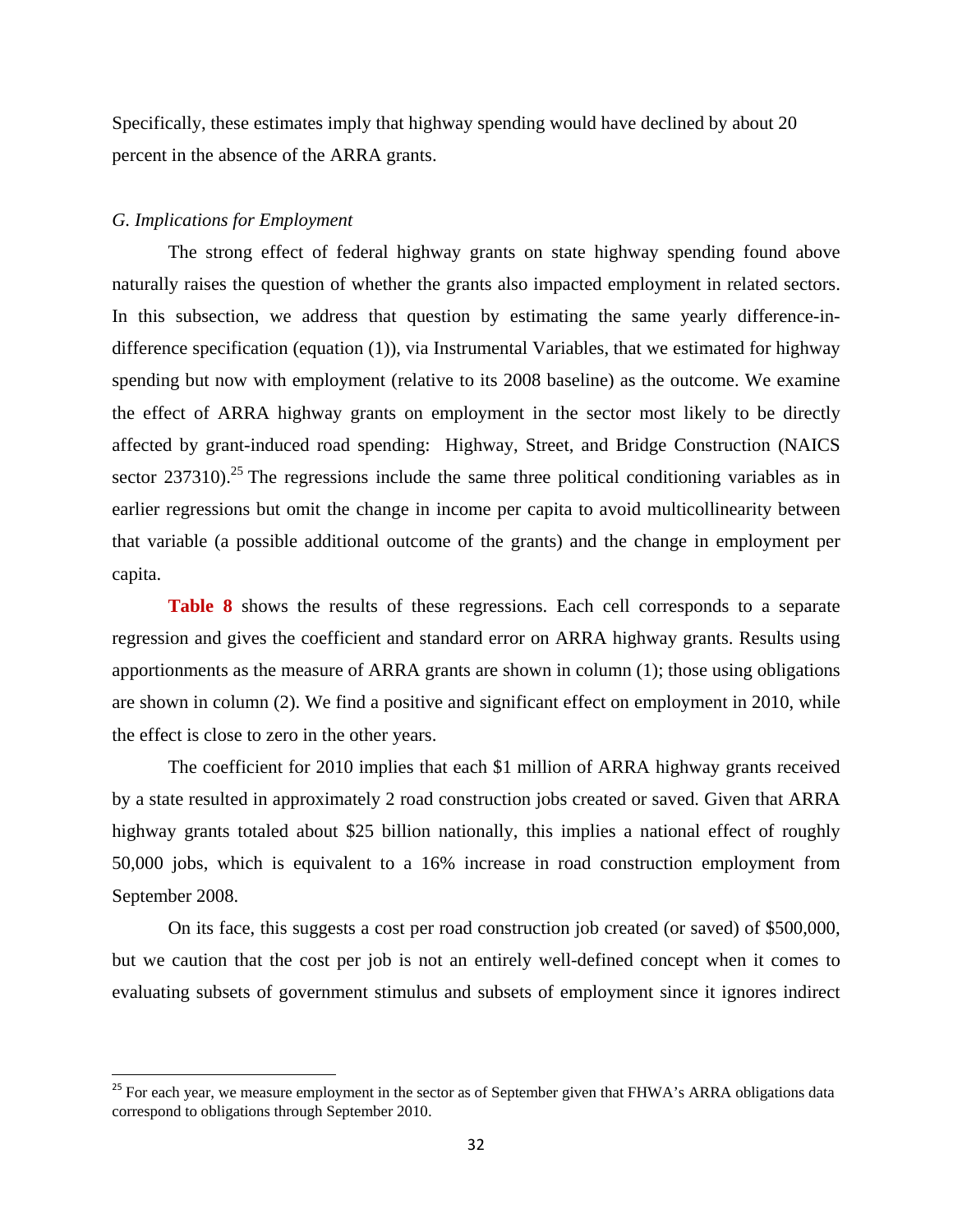effects. For instance, ARRA highway grants may well have led to additional employment gains in non-construction sectors via indirect spillovers. $^{26}$ 

That said, it is worth noting that the recent empirical literature on the ARRA has tended to findsmaller estimates of the aggregate cost per job created (or saved). Examining the impact of total ARRA spending on total nonfarm employment using a cross-state analysis, Wilson (2012) estimate a cost per job created in the first year following the ARRA that ranges between \$85,000 and \$125,000. In their cross-section study, Feyrer and Sacerdote (2012) estimate a similar cost per job, \$107,000, while their time-series estimate is higher at \$400,000 per job, whereas the cost per job estimated by Conley and Dupor (2013) is \$202,000. In contrast, focusing on the effect of the ARRA emergency Medicaid grants on states total nonfarm employment, Chodorow-Reich et al. (2011) estimate a per job cost of only \$26,000. However, Dupor (2013) shows that this finding is sensitive to the set of control variables used in the regression. For instance, the cost estimate rises substantially if one controls for pre-recession house price growth and includes additional controls for pre-ARRA labor market conditions. Nevertheless, these other findings suggest that the ARRA highway grants likely had less 'bang for the buck' compared to other types of spending in the ARRA.

We also note that the increase in employment appears temporary, since the ARRA grants had no effect on the level of road construction employment after 2010 despite the finding that state highway spending was stimulated through 2012. A conjecture is that the types of highway projects done in 2010, which were largely resurfacing and other ready-to-be-implemented ("shovel ready") work, may have been more labor-intensive than the complementary, longerterm projects done in 2011 and 2012.

In sum, we find that the ARRA highway grants not only led to higher state highway spending, but also resulted in sizable, though short-lived, increases in employment in the road construction sector.

### **VII. Examining the role of lobbying groups**

<sup>&</sup>lt;sup>26</sup> We also estimated the effect of the ARRA highway grants on total private nonfarm employment. The point estimate suggests a roughly 1.6% increase in total employment through September 2010. However, it is imprecisely estimated, with a p-value around 0.20. The imprecision likely stems from the fact that this regression omits the much larger non-highway ARRA spending that one would expect to also affect total employment. For instance, Wilson (2012) found that *total* ARRA spending (excluding unemployment insurance extensions) led to employment increases through February 2010 of 1.0% in the total private nonfarm sector and 16.4% in the construction sector, both of which were precisely estimated.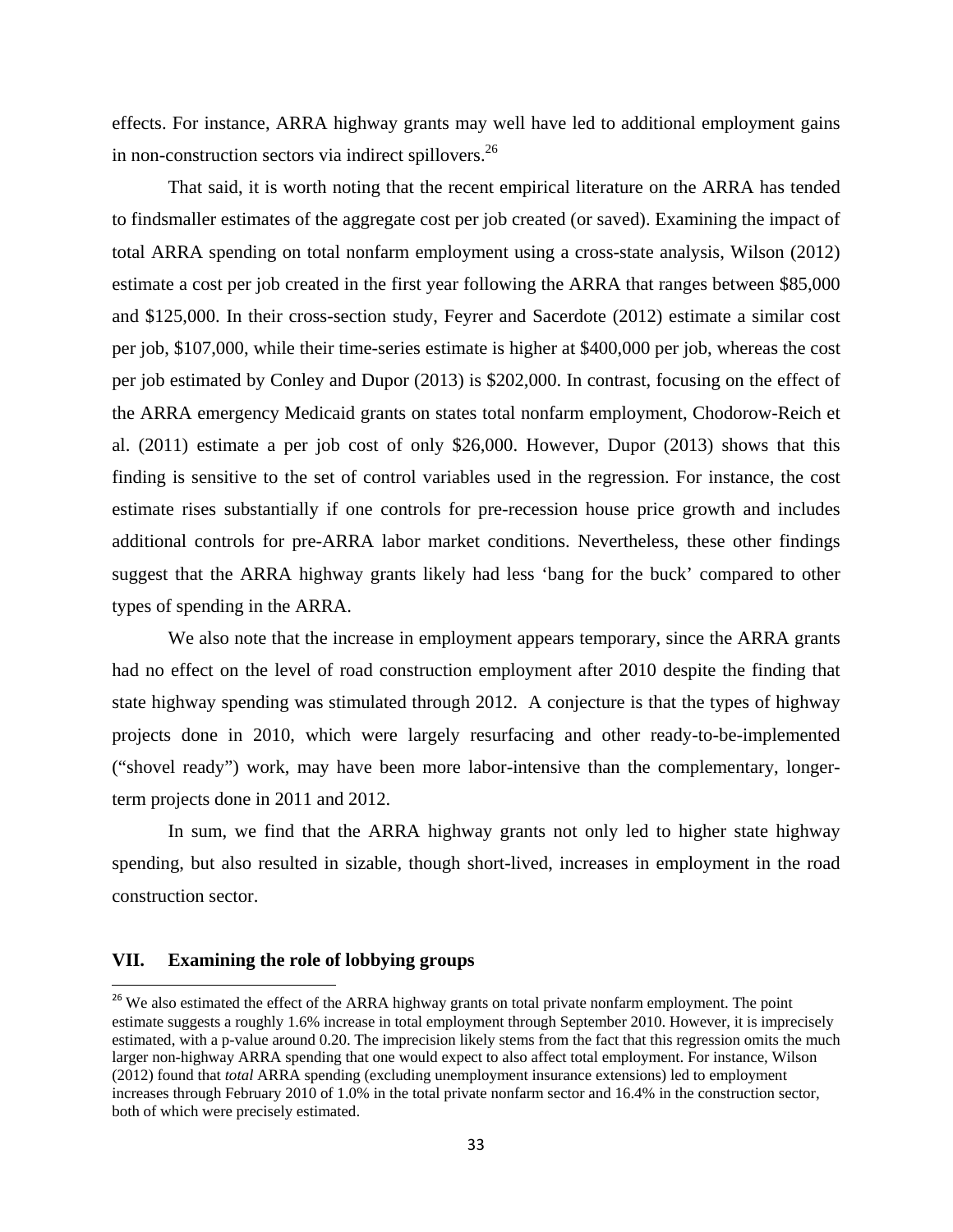Our results provide strong evidence that ARRA highway grants had a powerful flypaper effect on state highway spending. In this section, we examine the role of rent-seeking behavior by lobbying groups in influencing how much state governments spent out of the ARRA highway grants.

While different explanations have been proposed for the flypaper effect (see, for instance, the review in Hines and Thaler (1995) and Inman (2008)), Singhal (2008) emphasizes the importance of lobbying groups. As mentioned in Section II, Singhal studyies the 1998 settlement with the tobacco industry andfinds that state spending on tobacco prevention and control programs increased more than six-fold after receiving the windfall payment. To capture rentseeking behavior in a state, she uses whether or not the state filed independent lawsuits prior to the settlement, presumably because of pressure from anti-tobacco lobbying groups in the state. Using this proxy, she finds that states that filed lawsuits prior to the settlement spent significantly more on tobacco prevention and control programs than states that did not file lawsuits.

The role of rent-seeking appears particularly salient as a driver of the strong flypaper effect of the ARRA highway grants, given widespread anecdotal reports of intense lobbying by public works construction companies, executives, and trade associations. In contrast to Singhal (2008), we directly investigate this role by compiling state-level campaign contributions to political candidates for statewide office (e.g., governor, lieutenant governor, and state legislators), using data from the National Institute on Money in State Politics (NIMSP).<sup>27</sup> NIMSP staff compile public records on campaign contributions from all fifty states and, among other things, identify the sector of the donor for each contribution, typically based on the donor's employer. The sector may be a specific industry, a specific type of labor union, or a specific cause (e.g., environmental protection, animal rights, etc.). From these raw contribution-level data, we measure aggregate contributions from both the public works construction sector and the total business sector for each state and each two-year electoral cycle.<sup>28,29</sup>

<sup>&</sup>lt;sup>27</sup> Downloaded on  $7/31/2013$  from http://data.influenceexplorer.com/bulk/.

<sup>&</sup>lt;sup>28</sup> Electoral cycles differ by office and state. For State House seats, an equal number of seats are up for election every two years in all but four states, where they are every four years. For State Senate seats, an equal number of seats are up for election every two years in all but 11 states, where they are every four years. Gubernatorial elections are held every four years (usually even years in between Presidential elections) in all states but two, where they are every two years. Thus, one would expect national contribution levels to be roughly constant (net of secular trends) over electoral cycles except perhaps for a tendency to be higher in gubernatorial election years.

<sup>&</sup>lt;sup>29</sup> Examples of major public works contributors in the raw data are trade associations like "Florida Transportation Builders Association," "California Alliance for Jobs, Rebuild California Committee," and "Transportation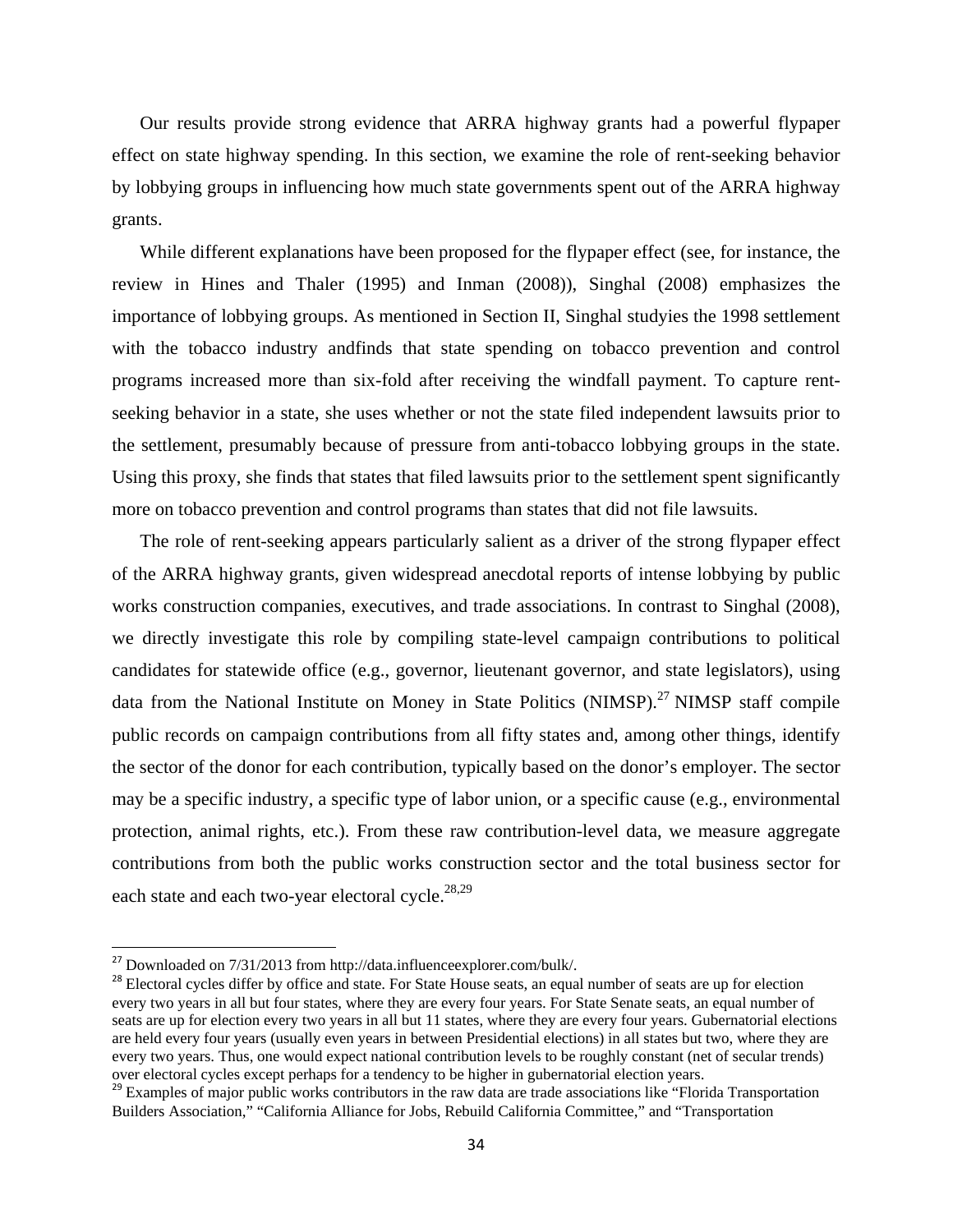**Figure 7** plots nationwide contributions from the public works construction sector, as a share of total business sector contributions, by electoral cycle from 1997/98 to 2009/10. We scale by total business contributions to remove any residual cyclicality of contributions (for any given business subsector) due to gubernatorial elections generally occurring every four years (for most states, in 1997/98, 2001/02, 2005/06, and 2009/10) or due to business cycle effects. The figure reports a clear and dramatic increase in public works' contributions in the 2009/10 electoral cycle, both in absolute dollars (not shown but available upon request) and as a share of total business contributions. Specifically, while this share ranged from 0.35% to 0.55% between 1997/98 and 2007/08, it jumped to about 0.85% in the 2009/10 cycle.

This surge in public works' campaign contributions is *a priori* consistent with the notion that road construction companies lobbied heavily during the 2009/10 period for their state's officials to fully spend the highway funds coming from the Recovery Act and to not divert those funds to other uses. To test this hypothesis, we estimate our baseline specification, equation (1), via OLS for highway spending in 2010, adding a term that interacts the state's ARRA highway grants with the state's public works contributions to state candidates in 2009/10. The results are shown in **Table 9**. The variable *G*<sub>i</sub> represents ARRA grants received by state i, as in equation (1), while  $L_i$  represents the measure of public works contributions in state  $i$ . In the first two regressions/columns, public works contributions is measured in per capita terms; in the last two columns, public works contributions is measured as a share of total business contributions in the state. A positive coefficient on the interaction term would suggest the flypaper effect from ARRA highway grants was greater in states with higher public works contributions.

We find some support for the hypothesis. Public works contributions per capita is positively associated with the marginal effect of ARRA grants on highway spending (i.e., the flypaper effect) for both measures of ARRA grants. The interaction is statistically significant at the 10% level. The point estimates in column (1) imply that going from the  $25<sup>th</sup>$  percentile to the  $75<sup>th</sup>$ percentile in lobbying (as measured by public works contributions per capita) increases the flypaper effect from 0.38 to 0.77.<sup>30</sup> The coefficients in column (2) imply very similar magnitudes. The flypaper effect at the mean level of lobbying is shown at the bottom of the table

<u> 1989 - Johann Stein, marwolaethau a gweledydd a ganlad y ganlad y ganlad y ganlad y ganlad y ganlad y ganlad</u>

Construction Industries" and top executives of road construction companies such as Anderson Columbia Co. or Williams Brothers Construction.

<sup>&</sup>lt;sup>30</sup> The implied flypaper effect is  $\partial \Delta S_i/\partial G_i = \hat{\beta} + \hat{\phi}L_i$ . The 25<sup>th</sup> and 75<sup>th</sup> percentiles of  $L_i$  are 0.239 and 2.028, respectively, and the mean is 1.844.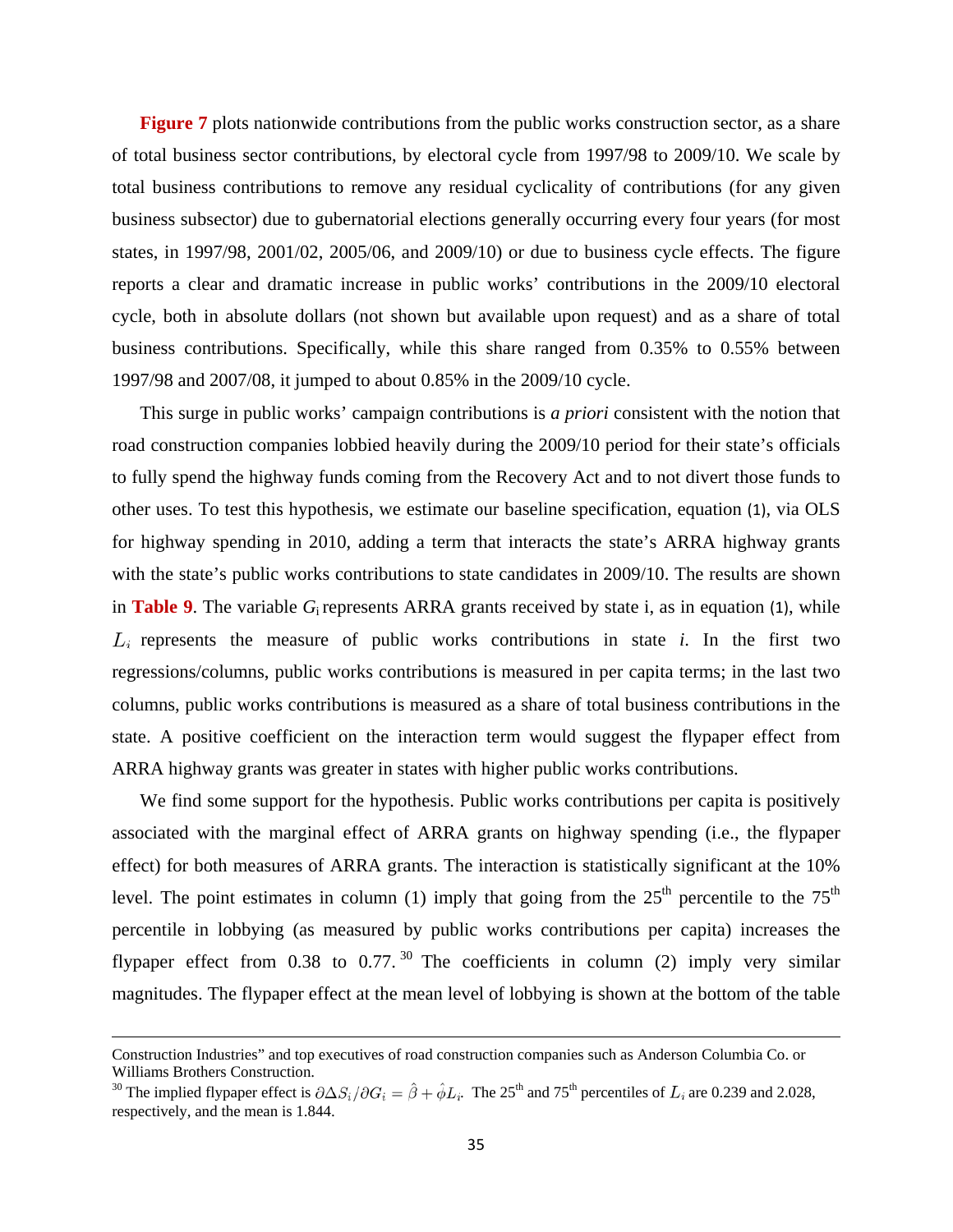and is around 0.72, similar to our baseline OLS estimates in columns (1) and (2) of Table 2. The implied flypaper effects are the  $25<sup>th</sup>$  and  $75<sup>th</sup>$  percentiles of lobbying, and at the mean, are of similar magnitudes if one alternatively measures public works contributions as a share of total business contributions. $31$ 

The regression estimates in Table 9 also can be used to evaluate the implied "bang for the buck", or return, on lobbying – that is,  $\partial \Delta S_i/\partial L_i = \phi G_i + \psi$ , where  $\phi$  is the coefficient on the interaction term and  $\psi$  is the coefficient on contributions. The return varies by state and depends on the level of ARRA highway grants: the return to lobbying is higher when there are more grant dollars for which to lobby. When contributions are measured in per capita terms, the return on contributions is positive for ARRA highway grant amounts above about \$81 per capita, which happens to be about equal to its cross-state mean. When contributions are measured as a share of total business contributions, the estimates imply positive returns in states with grant levels above about \$96 per capita.

How might public works' campaign contributions influence states' use of ARRA highway grants? One possibility is that their influence works through the structure of the states' legislative process. For instance, public works' campaign contributions may have been more effective in states with transportation committees that are in charge of designing state highway budget legislations. In this case, political contributions to state leaders (for instance, governors) may have influenced their decision to assign the ARRA highway grants to such transportation committees, which may be more sensitive to the interests of highway-related businesses, instead of to general budget committees, which are less likely to be influenced by those interest groups.<sup>32</sup>

### **VIII. Conclusion**

 $31$  We also have estimated these specifications using instrumental variables to address the potential concern that public works contributions, and its interaction with ARRA highway grants, may be endogenous in that public works companies/associations may have contributed more to state officials during the 2009-2010 electoral cycle in states where the companies/associations expected higher growth in highway spending between 2008 and 2010 (the dependent variable). We constructed four instruments: (i) a 10-year trailing average of road employment as a share of total nonfarm employment as of 2008, (ii) a 10-year trailing average of (ordinary/non-ARRA) Federal Highway (FHWA) grants as of 2008, (iii) lagged (i.e., 2007-08 electoral cycle) public works contributions to state office candidates, and (iv) the 1944 planned interstate highway miles. The IV point estimates are similar to the OLS results in Table 9, but they are less precisely estimated. The p-values on the interaction term's effect in the IV estimations range from 0.13 to 0.23.

<sup>&</sup>lt;sup>32</sup> For an analysis of such multi-player games in the legislative process, see Baron and Ferejohn (1989) and Baron (1991). We thank a referee for directing us to this literature.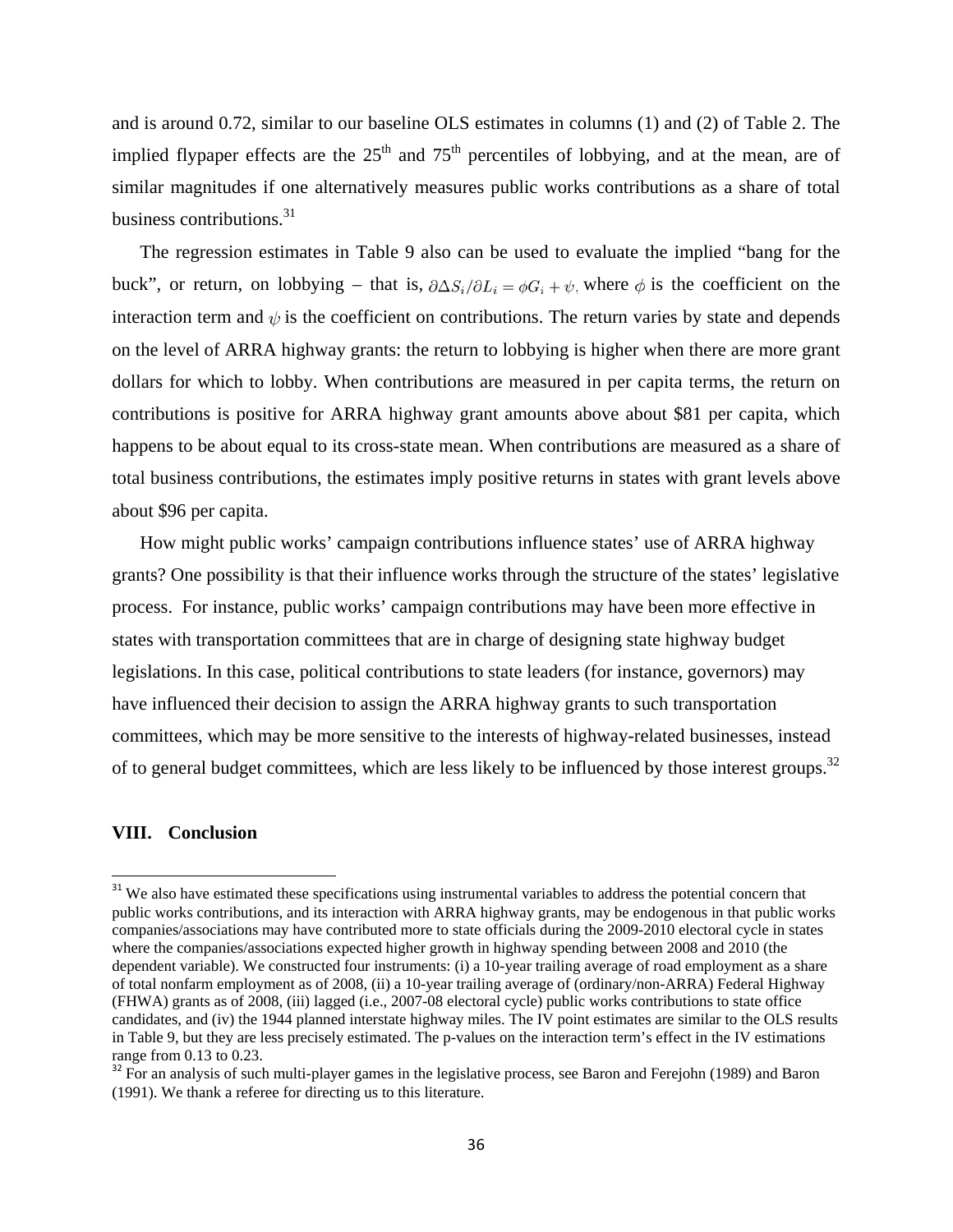Using cross-state data between 2009 and 2011, we assess the extent to which ARRA highway grants affected state highway spending. We find that ARRA highway grants increased state highway spending nearly dollar-for-dollar in 2010, indicating little to no crowd out. In addition, we estimate a cumulative effect of grants on highway spending over the period 2009 to 2012 of more than two dollars per dollar of grants, suggesting some crowding-in of states' own funding for highways. Overall, our results suggest that highway spending between 2009 and 2012 would have been 20 percent lower in the absence of the ARRA grants. We find some evidence that rent-seeking behavior by lobbing groups influenced how much state governments spent out of the ARRA highway grants.

### **References**

- Baum-Snow, Nathaniel (2007). "Did Highways Cause Suburbanization?" *Quarterly Journal of Economics* 122(2): pp. 775-805.
- Baicker, Katherine , Clemens, Jeffrey, and Monica Singhal (2012). "The Rise of the States: U.S. Fiscal Decentralization in the Postwar Period," Journal of Public Economics 96(11-12): pp. 1079-1091.
- Baron, David P. (1991). "Majoritarian Incentives, Pork Barrel Programs, and Procedural Control, American Journal of Political Science 35(1), pp. 57-90.
- Baron, David P. and John F. Ferejohn (1989). "Bargaining in Legislatures," American Political Science Review 83(4), pp. 1181-1206.
- Boone, Christopher, Dube, Arindrajit, and Ethan Kaplan (2014). "The Political Economy of Discretionary Spending: Evidence from the American Recovery and Reinvestment Act," Brookings Papers on Economic Activity, Spring 2014, pp. 375-441
- Chodorow-Reich, Gabriel, Laura Feiveson, Zachary Liscow, and William Gui Woolston (2012). "Does State Fiscal Relief During Recessions Increase Employment? Evidence from the American Recovery and Reinvestment Act," *American Economic Journal: Economic Policy* 4(3): pp. 118-145.
- Carlino, Gerald and Robert Inman (2013). "A Narrative Analysis of Post-World War II Changes in Federal Aid," Federal Reserve Bank of Philadelphia Working Paper 12-23.
- Cogan, John F., and John B. Taylor (2011). "What the Government Purchases Multiplier Actually Multiplied in the 2009 Stimulus Package," NBER Working Paper 16505.
- Congressional Budget Office (2009). "American Recovery and Reinvestment Act of 2009."
- Congressional Budget Office (2013). "Federal Grants to State and Local Governments."
- Conley, Timothy G., and William Dupor (2013). "The American Recovery and Reinvestment Act: Solely A Government Jobs Program?," *Journal of Monetary Economics* 60 (5): pp. 535-549.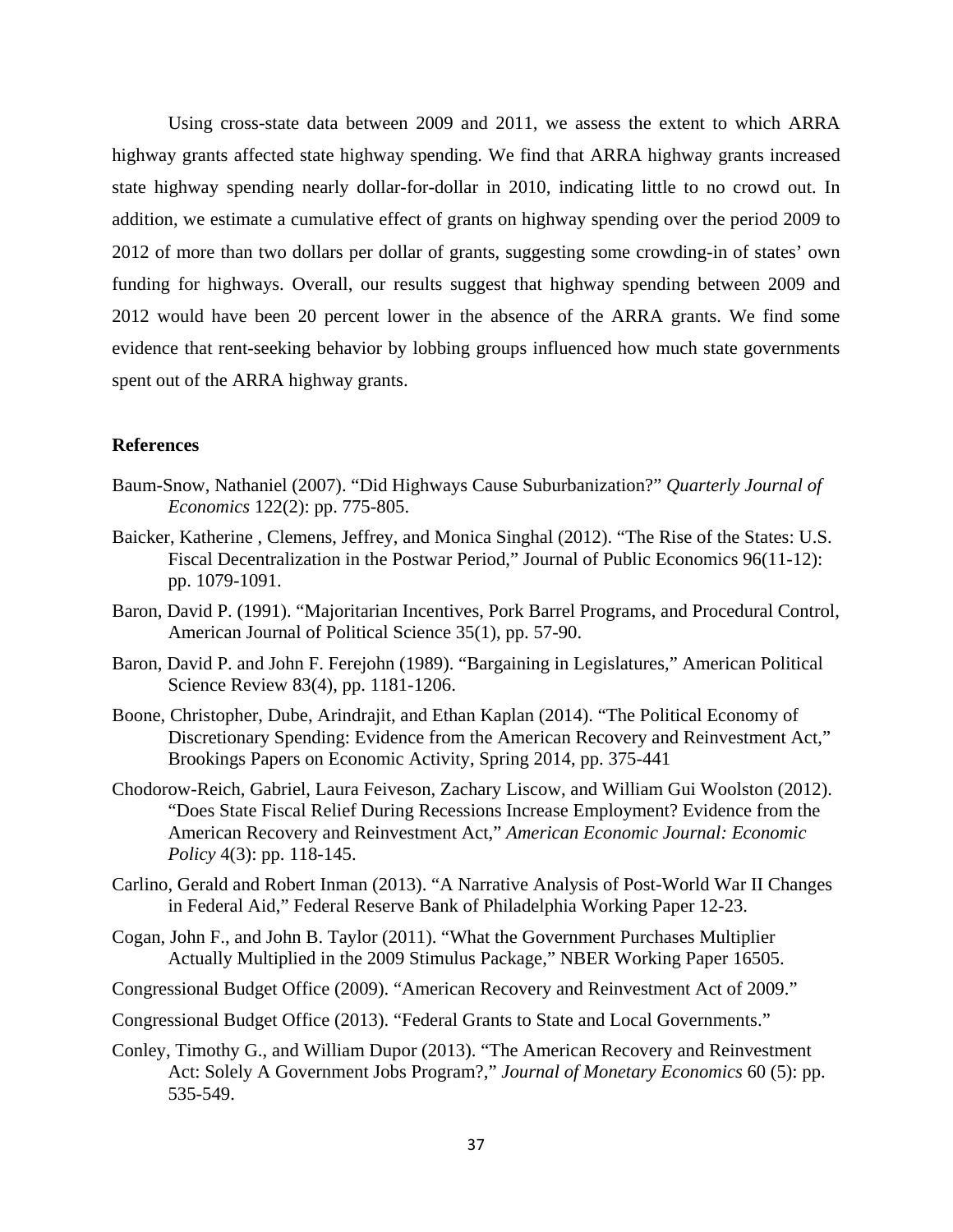- Duranton, Gilles and Matthew A. Turner (2011). "The Fundamental Law of Road Congestion: Evidence from U.S. Cities," *American Economic Review* 101: pp. 2616-2652.
- Duranton, Gilles and Matthew A. Turner (2012). "Urban Growth and Transportation," *Review of Economic Studies* 79: pp. 1407-1440.
- Federal Highway Administration (2007). "Financing Federal-Aid Highways," FHWA-PL-07- 017.
- Federal Highway Administration (2009 "Apportionment of Highway Infrastructure Investment Funds Pursuant to the American Recovery and Reinvestment Act of 2009, Public Law Number 111-5," FHWA Notice.
- Feyrer, James, and Bruce Sacerdote (2011). "Did the Stimulus Stimulate? Real Time Estimates of the Effects of the American Recovery and Reinvestment Act," NBER Working Paper No. 16759.
- Fisher, Ronald C., and Robert W. Wassmer (2013). "Differences in State and Local Government Public Capital Expenditure Before, During, and After the Great Recession: Did the Federal Stimulus Matter?" Mimeo, California State University.
- Gramlich, Edward (1978), "State and Local Budgets the Day After It Rained: Why Is The Surplus So High?" Brookings Papers on Economic Activity, 1:191-216.
- Gramlich, Edward M. (1979). "Stimulating the Macro Economy Through State and Local Governments," American Economic Review 69, pp. 180-185.
- Government Accountability Office (2011). "Recovery Act: Funding Used for Transportation Infrastructure Projects, but Some Requirements Proved Challenging."
- Hansen, Christian, Jerry Hausman, and Whitney Newey (2008). "Estimation with Many Instrumental Variables." *Journal of Business and Economic Statistics*, 26(4): pp. 398– 422.
- Hines, James R. Jr. and Richard H. Thaler (1995). "Anomalies: The Flypaper Effect*," Journal of Economic Perspectives* 9: pp. 217-226.
- Inman, Robert P. (2008). "The Flypaper Effect." NBER Working Paper 14579.
- Inman, Robert. (2010). "States in Fiscal Distress." NBER Working Paper no. 16086.
- Inman, Robert P. (2010). "Using States for Macroeconomic Fiscal Policy," VoxEU, Sept. 15, 2010. URL: www.voxeu.org/article/shortcomings-using-states-federal-macroeconomicfiscal-policy.
- Johnson, D. S., J. A. Parker, and N. S. Souleles (2006). "Household Expenditure and the Income Tax Rebates of 2001," American Economic Review, 96(5): pp. 1589-1610.
- Jordà, Oscar (2005). "Estimation and Inference of Impulse Responses by Local Projections," *American Economic Review* 95(1): pp. 161-182.
- Knight, Brian (2002). "Endogenous Federal Grants and Crowd-out of State Government Spending: Theory and Evidence from the Federal Highway Program." *American Economic Review*, 92(1): pp. 71-92.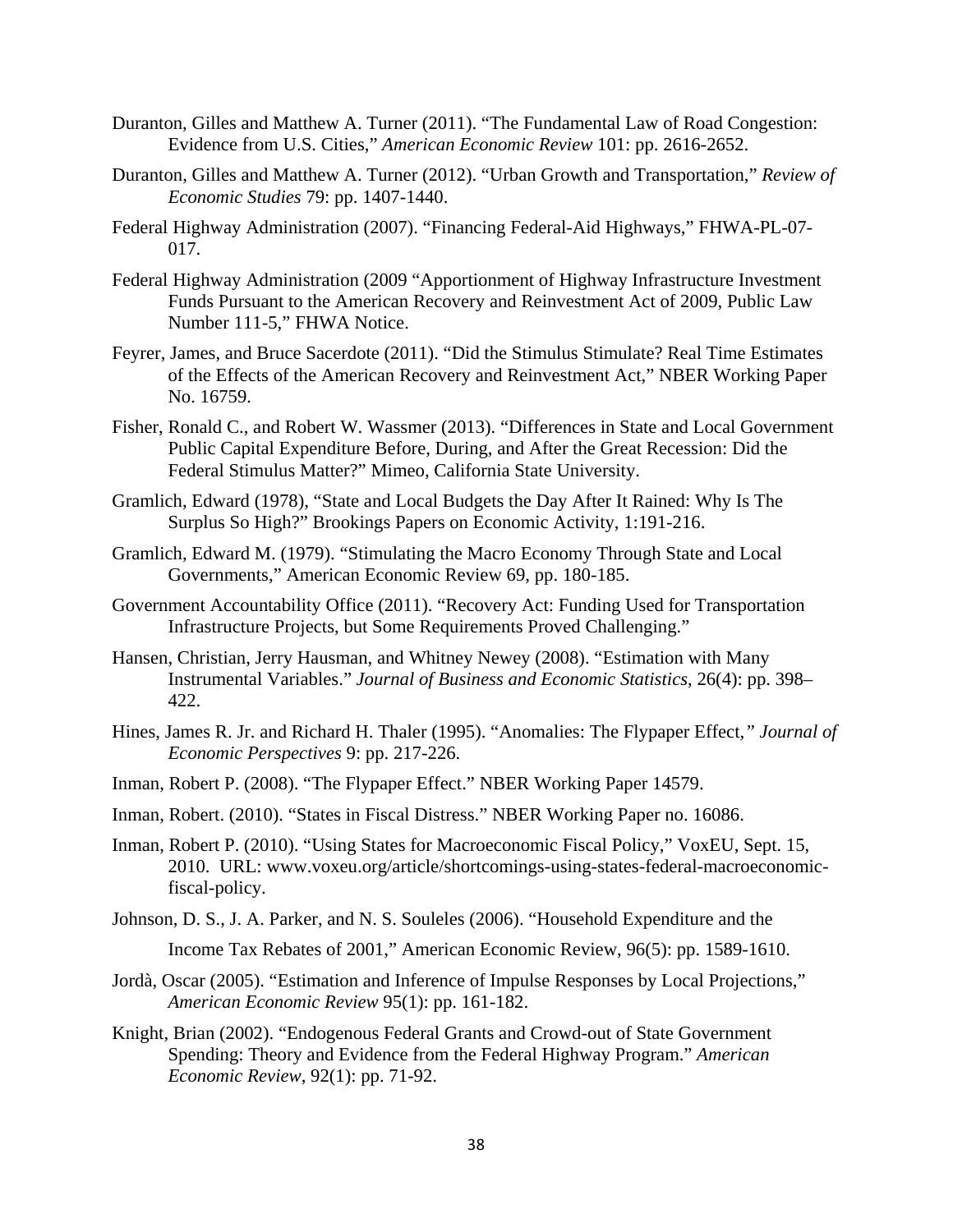- Leduc, Sylvain and Daniel J. Wilson (2013). "Roads to Prosperity or Bridges to Nowhere: Theory and Evidence on the Impact of Public Infrastructure Investment." *NBER Macroeconomic Annual 2012*, Vol. 27, Daron Acemoglu, Jonathan Parker, and Michael Woodford, editors, pp. 89-142.
- Leduc, Sylvain and Daniel J. Wilson (2014). "Are State Governments Roadblocks to Federal Stimulus? Evidence from Highway Grants in the 2009 Recovery Act." Federal Reserve Bank of San Francisco Working Paper 2013-16.
- Michaels, Guy (2008). "The Effect of Trade on the Demand for Skill: Evidence from the Interstate Highway System," Review of Economics and Statistics 90(4): pp. 683-701.
- National Interregional Highway Committee (1944). "A Report on the National Interregional Highway Committee, Outlining and Recommending a National System of Interregional Highways." House Document No. 379.
- Ramey, Valerie A. (2011). "Identifying Government Spending Shocks: It's all in the Timing," *Quarterly Journal of Economics*, 126(1): pp. 1-50.
- Singhal, Monica (2008). "Special interest groups and the allocation of public funds," *Journal of Public Economics* 92: pp. 548-564.
- Stewart III, Charles, and Jonathan Woon (2012). "Congressional Committee Assignments, 80<sup>th</sup> to  $111<sup>th</sup>$  Congresses, 1980 – 2011." Online data set, available at: http://web.mit.edu/17.251/www/data\_page.html#2.
- Stock, James H., and Motohiro Yogo (2005). "Testing for Weak Instruments in Linear IV Regression." In *Identification and Inference for Econometric Models: Essays in Honor of Thomas Rothenberg,* eds. Donald W.K. Andrews and James H. Stock, 80–108. Cambridge: Cambridge University Press.
- Stock, James H., Jonathan H. Wright, and Motohiro Yogo (2002). "A Survey of Weak Instruments and Weak Identification in Generalized Method of Moments." *Journal of Business and Economic Statistics*, 20(4): 518–529.
- Wilson, Daniel J. (2012). "Fiscal Spending Jobs Multipliers: Evidence from the 2009 American Recovery and Reinvestment Act," *American Economic Journal: Economic Policy* 4(3): pp. 251-282.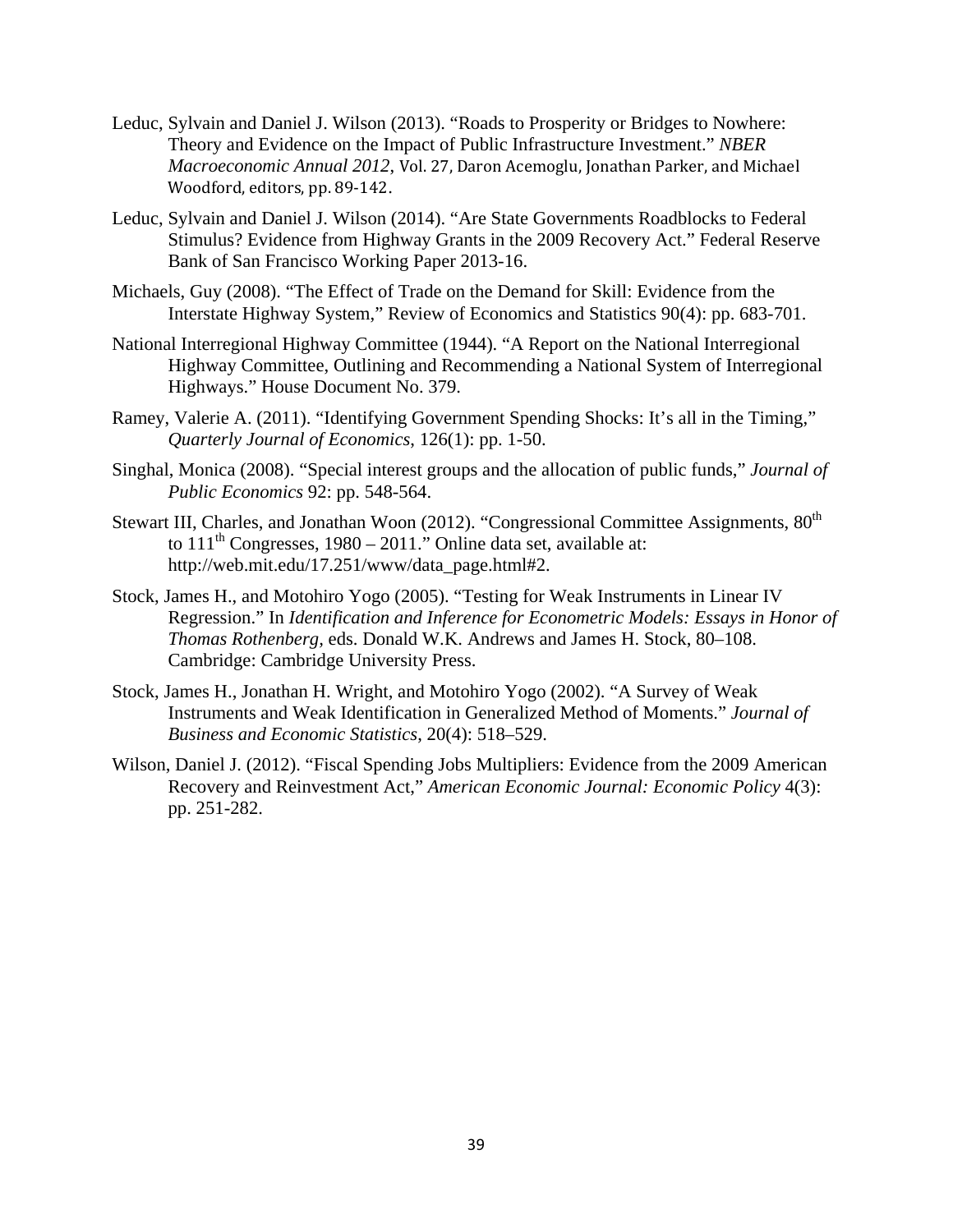|  |  | Table 1: Summary Statistics |  |
|--|--|-----------------------------|--|
|--|--|-----------------------------|--|

|                                                              | Mean    | <b>Standard Deviation</b> | Minimum    | Maximum  | Count |
|--------------------------------------------------------------|---------|---------------------------|------------|----------|-------|
| 2010 Highway Spending (Per Capita)                           | 319.127 | 116.393                   | 167.330    | 653.080  | 48    |
| 2008 Highway Spending (Per Capita)                           | 299.795 | 92.403                    | 145.640    | 543.923  | 48    |
| 2010 Highway's Share of Total State Govt Spending            | 0.066   | 0.021                     | 0.027      | 0.120    | 48    |
| 2008-2010 Change in Highway Spending (Per Capita)            | 19.332  | 49.156                    | -76.620    | 132.009  | 48    |
| 2008-2012 Cumulative Change in Highway Spending (Per Capita) | 69.119  | 215.391                   | $-306.068$ | 1028.389 | 48    |
| ARRA FHWA Apportionments (Per Capita)                        | 83.058  | 35.709                    | 45.347     | 194.694  | 48    |
| ARRA FHWA Obligations (Per Capita)                           | 81.713  | 35.964                    | 38.066     | 190.875  | 48    |
| ARRA FHWA Outlays through 2012 (Per Capita)                  | 76.591  | 36.045                    | 34.255     | 187.745  | 48    |
| 2008-2010 Change in FHWA Apportionments (Per Capita)         | 9.676   | 10.601                    | $-5.530$   | 49.019   | 48    |
| 2008-2010 Change in FHWA Obligations (Per Capita)            | 39.699  | 40.187                    | 2.919      | 250.195  | 48    |
| 2008-2010 Change in FHWA Outlays (Per Capita)                | 24.371  | 29.255                    | $-35.927$  | 148.048  | 48    |
| 2010 Income Per Capita                                       | 29374   | 4657                      | 21823      | 41504    | 48    |
| 2010 Governor Democrat                                       | 0.458   | 0.504                     | 0.000      | 1.000    | 48    |
| 2010 Democrat Share of State House                           | 0.557   | 0.150                     | 0.257      | 0.920    | 48    |
| 2010 Democrat Share of State Senate                          | 0.536   | 0.172                     | 0.200      | 0.920    | 48    |
| $2006$ Lane Miles – IM (Per Capita)                          | 0.001   | 0.001                     | 0.000      | 0.006    | 48    |
| $2006 \text{ Pay} - \text{IM}$ (Per Capita)                  | 42.133  | 25.784                    | 10.617     | 183.548  | 48    |

Notes: All monetary values are expressed in 1997 dollars.

| belongen (armore, bood bord change in gaate rights politing (r or capital) |                         |                         |                        |                         |
|----------------------------------------------------------------------------|-------------------------|-------------------------|------------------------|-------------------------|
|                                                                            | (1)                     | $\left( 2\right)$       | (3)                    | $\left( 4\right)$       |
| ARRA FHWA Apportionments (Per Capita)                                      | $0.721***$<br>(0.173)   | $0.660***$<br>(0.183)   | $0.654***$<br>(0.188)  |                         |
| ARRA FHWA Obligations (Per Capita)                                         |                         |                         |                        | $0.657***$<br>(0.133)   |
| 2008-2010 Change in Income Per Capita                                      |                         |                         | 1.431<br>(8.248)       | 1.405<br>(7.228)        |
| 2008-2010 Change in Governor Democrat                                      |                         | $-25.303$<br>(22.767)   | $-24.985$<br>(23.102)  | $-24.099$<br>(14.870)   |
| 2008-2010 Change in Democrat Share of State House                          |                         | 125.991<br>(172.411)    | 126.902<br>(174.467)   | 129.365<br>(132.672)    |
| 2008-2010 Change in Democrat Share of State Senate                         |                         | $-21.464$<br>(166.693)  | $-23.190$<br>(168.898) | $-23.655$<br>(133.221)  |
| Constant                                                                   | $-40.591**$<br>(15.602) | $-35.920**$<br>(16.206) | $-34.177*$<br>(19.224) | $-33.722**$<br>(13.899) |
| $\overline{N}$                                                             | 48                      | 48                      | 48                     | 48                      |
| $\mathbf{R}^2$                                                             | 0.275                   | 0.314                   | 0.314                  | 0.320                   |
| Cumulative 2009-12 Impact of ARRA Grants                                   | $3.794***$<br>(0.691)   | $3.559***$<br>(0.749)   | 1.830*<br>(0.741)      | $1.886**$<br>(0.547)    |

Table 2: Baseline OLS Results Dependent Variable: 2008-2010 Change in State Highway Spending (Per Capita)

Coefficient and standard error on income per capita are multiplied by 1000 for presentation purposes.

Heteroskedasticity-robust standard errors in parentheses.<br>\*  $p < 0.10$ , \*\*  $p < 0.05$ , \*\*\*  $p < 0.01$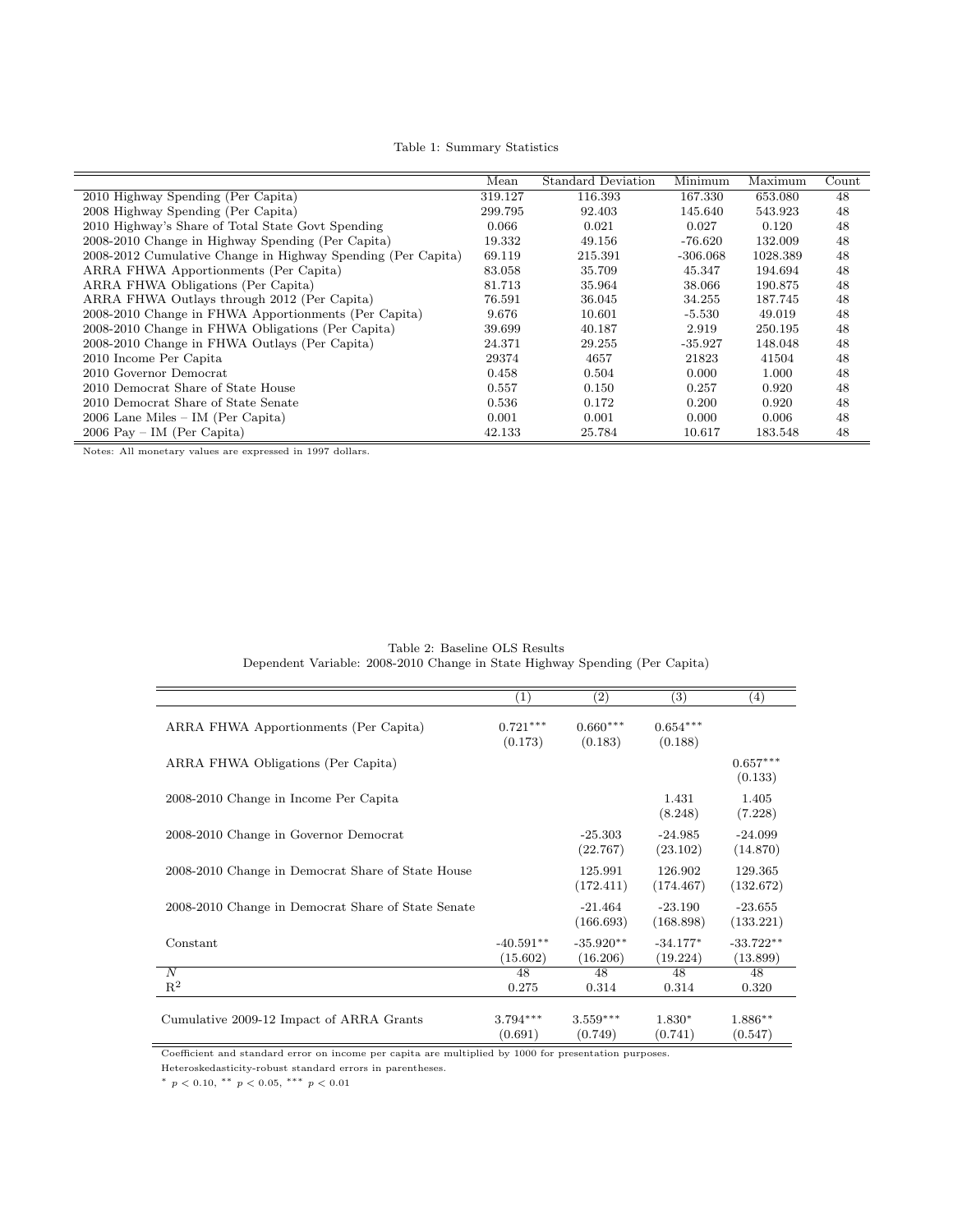| Table 3: First-Stage Results                  |
|-----------------------------------------------|
| Grants Regressed on Road Factors and Controls |

|                                                    |              | 2009 FHWA ARRA Apportionments |              | 2009-2010 FHWA ARRA Obligations |
|----------------------------------------------------|--------------|-------------------------------|--------------|---------------------------------|
|                                                    | (1)          | (2)                           | (3)          | (4)                             |
| $2006$ Lane Miles - IM (Per Capita)                | $26620.9***$ |                               | $26509.5***$ |                                 |
|                                                    | (7211.2)     |                               | (7253.9)     |                                 |
|                                                    |              |                               |              |                                 |
| $2006$ Pay - IM (Per Capita)                       | $-0.0$       |                               | $-0.0$       |                                 |
|                                                    | (0.2)        |                               | (0.2)        |                                 |
| 1944 Planned Miles Per Capita                      |              | $29.2***$                     |              | $29.5***$                       |
|                                                    |              | (5.5)                         |              | (5.5)                           |
|                                                    |              |                               |              |                                 |
| 2008-2010 Change in Income Per Capita              | $12.0***$    | 9.5                           | $12.1***$    | 9.5                             |
|                                                    | (3.0)        | (6.0)                         | (2.8)        | (5.9)                           |
|                                                    |              |                               |              |                                 |
| 2008-2010 Change in Governor Democrat              | 3.1          | 13.2                          | 1.9          | 12.0                            |
|                                                    | (3.8)        | (8.3)                         | (4.5)        | (9.0)                           |
|                                                    |              |                               |              |                                 |
| 2008-2010 Change in Democrat Share of State House  | $147.7***$   | $277.0**$                     | $143.4*$     | $272.4***$                      |
|                                                    | (71.3)       | (106.1)                       | (75.6)       | (114.1)                         |
| 2008-2010 Change in Democrat Share of State Senate | $-41.9$      | $-103.1$                      | $-39.5$      | $-101.6$                        |
|                                                    | (57.2)       | (94.0)                        | (58.8)       | (94.5)                          |
|                                                    |              |                               |              |                                 |
| Constant                                           | $64.2***$    | $-55.2$ **                    | $62.5***$    | $-57.6$ **                      |
|                                                    | (6.8)        | (26.8)                        | (7.1)        | (27.1)                          |
| $R^2$                                              | 0.801        | 0.630                         | 0.798        | 0.627                           |
| Hansen's J $\chi^2$ (p-value)                      | 0.416        |                               | 0.396        |                                 |
| Instrument F-test (statistic)                      | 53.391       | 28.740                        | 55.099       | 29.291                          |
| N Obs.                                             | 48           | 47                            | 48           | 47                              |

Coefficient and standard error on income per capita and 1944 planned miles variables multiplied by 1000 for presentation purposes.<br>Heteroskedasticity-robust standard errors in parentheses.<br>\* p < 0.10, \*\* p < 0.05, \*\*\* p <

|                                                      | (1)                      | (2)                      | (3)                     | (4)                     |
|------------------------------------------------------|--------------------------|--------------------------|-------------------------|-------------------------|
| ARRA FHWA Apportionments (Per Capita)                | $0.724***$<br>(0.118)    |                          |                         |                         |
| ARRA FHWA Obligations (Per Capita)                   |                          | $0.718***$<br>(0.119)    |                         |                         |
| 2008-2009 Change in FHWA Apportionments (Per Capita) |                          |                          | $0.617***$<br>(0.116)   |                         |
| 2008-2010 Change in FHWA Obligations (Per Capita)    |                          |                          |                         | $0.853***$<br>(0.176)   |
| 2008-2010 Change in Income Per Capita                | 2.220<br>(6.650)         | 2.319<br>(6.639)         | 5.154<br>(7.040)        | $-8.781$<br>(7.565)     |
| 2008-2010 Change in Governor Democrat                | $-25.965*$<br>(13.892)   | $-25.109*$<br>(13.492)   | $-24.991*$<br>(13.727)  | $-29.408$<br>(21.283)   |
| 2008-2010 Change in Democrat Share of State House    | 92.099<br>(115.451)      | 96.960<br>(118.606)      | 107.119<br>(115.736)    | 149.592<br>(157.113)    |
| 2008-2010 Change in Democrat Share of State Senate   | 29.239<br>(109.854)      | 28.211<br>(111.117)      | 19.915<br>(109.909)     | $-124.083$<br>(141.508) |
| Constant                                             | $-38.762***$<br>(13.365) | $-37.331***$<br>(13.163) | $-29.021**$<br>(13.727) | $-22.338*$<br>(12.373)  |
| $R^2$                                                | 0.310                    | 0.317                    | 0.305                   | 0.138                   |
| Hansen's J $\chi^2$ (p-value)                        | 0.416                    | 0.396                    | 0.285                   | 0.910                   |
| Instrument F-test (statistic)                        | 53.391                   | 55.099                   | 98.241                  | 7.273                   |
| N Obs.                                               | 48                       | 48                       | 48                      | 48                      |
| Cumulative 2009-12 Impact of ARRA Grants             | $2.154***$<br>(0.704)    | $2.123***$<br>(0.689)    | $1.770***$<br>(0.663)   | $3.447***$<br>(0.887)   |

Table 4: Baseline IV Results Using Formula Factors as Instruments Dependent Variable: 2008-2010 Change in State Highway Spending (Per Capita)

Coefficient and standard error on income per capita are multiplied by 1000 for presentation purposes.<br>Heteroskedasticity-robust standard errors in parentheses.<br>\* p < 0.10, \*\* p < 0.05, \*\*\* p < 0.01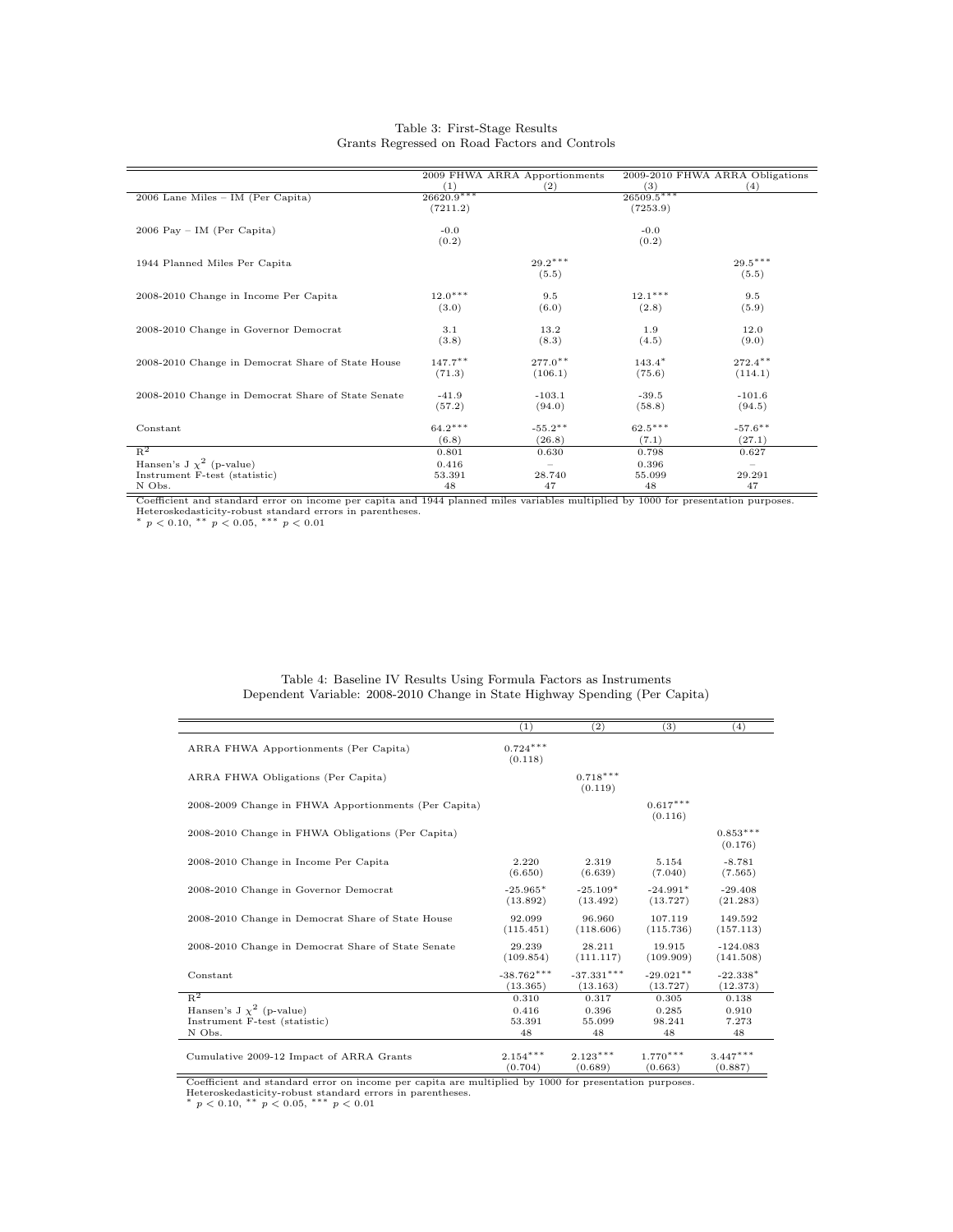|                                                                             |  |  |  | Table 5: Baseline IV Results Using 1944 Proposed Highway Plan Miles as Instrument |
|-----------------------------------------------------------------------------|--|--|--|-----------------------------------------------------------------------------------|
| Dependent Variable: 2008-2010 Change in State Highway Spending (Per Capita) |  |  |  |                                                                                   |

|                                                      | (1)                   | (2)                   | (3)                   | (4)                   |
|------------------------------------------------------|-----------------------|-----------------------|-----------------------|-----------------------|
| ARRA FHWA Apportionments (Per Capita)                | $0.887***$<br>(0.219) |                       |                       |                       |
| ARRA FHWA Obligations (Per Capita)                   |                       | $0.879***$<br>(0.217) |                       |                       |
| 2008-2009 Change in FHWA Apportionments (Per Capita) |                       |                       | $0.765***$<br>(0.201) |                       |
| 2008-2010 Change in FHWA Obligations (Per Capita)    |                       |                       |                       | $1.029***$<br>(0.326) |
| 2008-2010 Change in Income Per Capita                | $-0.773$              | $-0.693$              | 2.736                 | $-12.334$             |
|                                                      | (8.302)               | (8.275)               | (8.551)               | (9.847)               |
| 2008-2010 Change in Governor Democrat                | $-24.311*$            | $-23.158*$            | $-22.642$             | $-29.398$             |
|                                                      | (14.490)              | (14.064)              | (14.226)              | (23.203)              |
| 2008-2010 Change in Democrat Share of State House    | 73.834                | 79.963                | 93.028                | 126.497               |
|                                                      | (126.180)             | (127.796)             | (123.877)             | (176.952)             |
| 2008-2010 Change in Democrat Share of State Senate   | 3.243                 | 1.090                 | $-18.900$             | $-147.651$            |
|                                                      | (143.277)             | (143.041)             | (142.638)             | (173.998)             |
| Constant                                             | $-55.248**$           | $-53.532**$           | $-44.602**$           | $-32.604*$            |
|                                                      | (21.970)              | (21.460)              | (21.056)              | (18.002)              |
| $R^2$                                                | 0.291                 | 0.299                 | 0.283                 | 0.047                 |
| Hansen's J $\chi^2$ (p-value)                        |                       |                       |                       |                       |
| Instrument F-test (statistic)                        | 28.740                | 29.291                | 23.255                | 9.729                 |
| N Obs.                                               | 47                    | 47                    | 47                    | 47                    |
| Cumulative 2009-12 Impact of ARRA Grants             | $3.271***$            | $3.232***$            | $2.769***$            | $4.455***$            |
|                                                      | (1.084)               | (1.060)               | (0.982)               | (1.283)               |

Coefficient and standard error on income per capita are multiplied by 1000 for presentation purposes.<br>Heteroskedasticity-robust standard errors in parentheses.<br>\* p < 0.10, \*\* p < 0.05, \*\*\* p < 0.01

#### Table 6: IV Coefficient on FHWA ARRA Grants

|                                  | 2008-2010      |             | 2008-2012 Cumulative |             |
|----------------------------------|----------------|-------------|----------------------|-------------|
|                                  | (1)            | (2)         | (3)                  | (4)         |
|                                  | Apportionments | Obligations | Apportionments       | Obligations |
| Lagged Dependent Variable        | $0.732***$     | $0.729***$  | $2.095***$           | $2.073***$  |
|                                  | (0.127)        | (0.129)     | (0.697)              | (0.687)     |
| 1998-2008 Highway Spending Trend | $0.711***$     | $0.708***$  | $2.031***$           | $2.007***$  |
|                                  | (0.114)        | (0.116)     | (0.666)              | (0.655)     |
|                                  |                |             |                      |             |
| 2003-07 House Price Appreciation | $0.736***$     | $0.727***$  | $2.050***$           | $2.011***$  |
|                                  | (0.121)        | (0.123)     | (0.658)              | (0.641)     |
|                                  |                |             |                      |             |
| 2002-05 House Price Appreciation | $0.721***$     | $0.715***$  | $2.181***$           | $2.150***$  |
|                                  | (0.108)        | (0.109)     | (0.716)              | (0.702)     |
|                                  |                |             |                      |             |
| 2008 Leading Indicators          | $0.756***$     | $0.752***$  | $2.329***$           | $2.302***$  |
|                                  | (0.146)        | (0.146)     | (0.639)              | (0.623)     |
| 2006-08 Leading Indicator Change | $0.736***$     | $0.733***$  | $2.171***$           | $2.138***$  |
|                                  | (0.121)        | (0.122)     | (0.710)              | (0.695)     |
|                                  |                |             |                      |             |
| Political Party Controls Level   | $0.666***$     | $0.662***$  | $2.087***$           | $2.055***$  |
|                                  | (0.157)        | (0.158)     | (0.714)              | (0.699)     |
|                                  |                |             |                      |             |
| Drop Control Variables           | $0.766***$     | $0.760***$  | $3.975***$           | $3.929***$  |
|                                  | (0.126)        | (0.127)     | (1.268)              | (1.288)     |
|                                  |                |             |                      |             |
| Include AK                       | $0.837***$     | $0.828***$  | $1.971***$           | $1.925***$  |
|                                  | (0.152)        | (0.153)     | (0.580)              | (0.558)     |
| Exclude Outliers (WY & ND)       | $0.815***$     | $0.793***$  | $3.040***$           | $2.945***$  |
|                                  | (0.189)        | (0.182)     | (0.876)              | (0.844)     |
|                                  |                |             |                      |             |
| Congressional Power Instruments  | $0.730***$     | $0.699***$  | $2.828**$            | $2.913**$   |
|                                  | (0.274)        | (0.266)     | (1.232)              | (1.211)     |
|                                  |                |             |                      |             |
| STP Formula Simulated Instrument | $0.665***$     | $0.662***$  | $1.889***$           | $1.853***$  |
|                                  | (0.149)        | (0.152)     | (0.569)              | (0.548)     |
|                                  |                |             |                      |             |
| Exclude State-to-Local Transfers | $0.792***$     | $0.782***$  | $2.319**$            | $2.284***$  |
|                                  | (0.152)        | (0.154)     | (0.982)              | (0.953)     |
| Dep Var $=$ State Educ Spending  | 0.256          | 0.255       | 0.848                | 0.845       |
|                                  | (0.249)        | (0.249)     | (0.996)              | (0.992)     |
|                                  |                |             |                      |             |

Heteroskedasticity-robust standard errors in parentheses.<br>\*  $p < 0.10$ , \*\*  $p < 0.05$ , \*\*\*  $p < 0.01$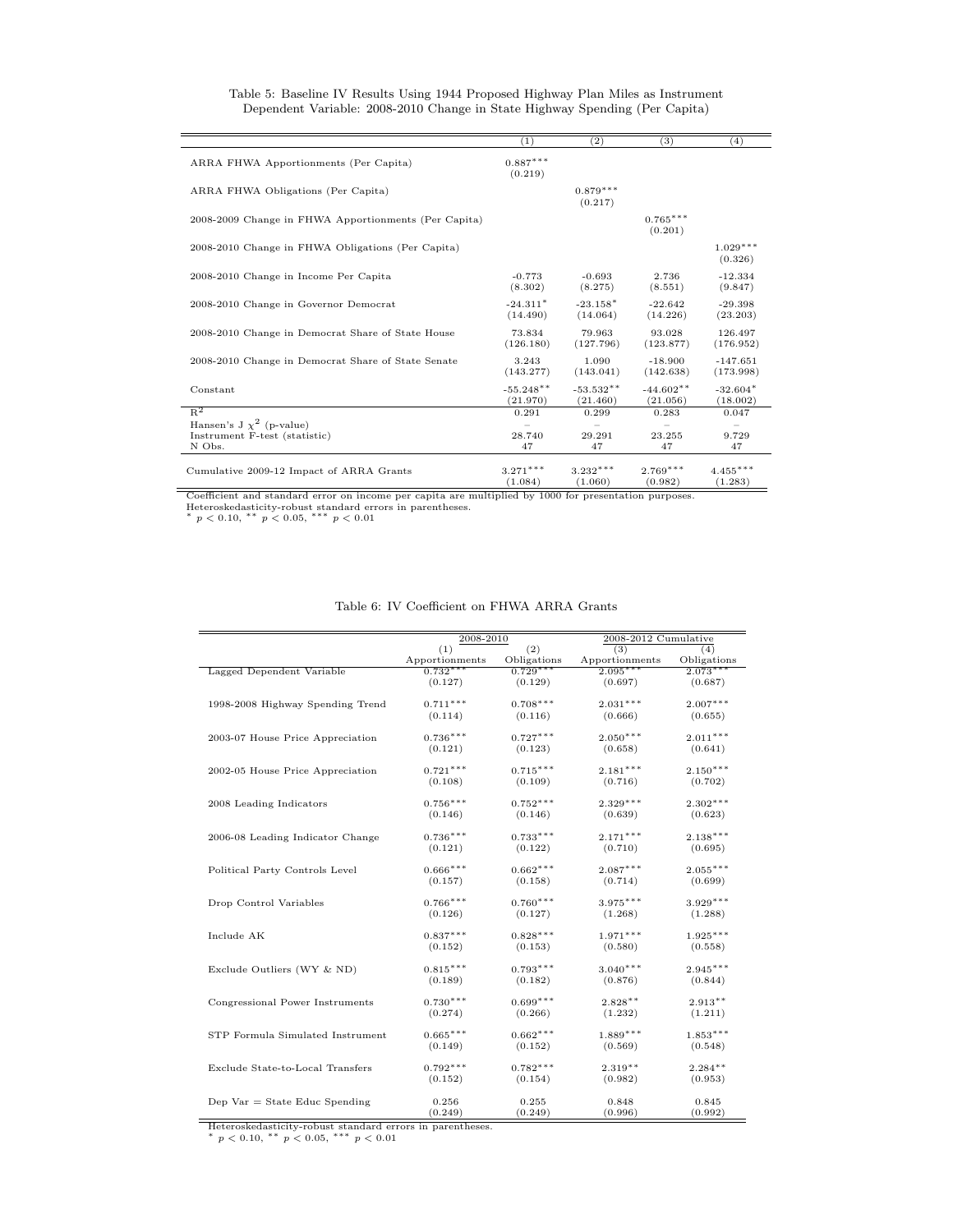Table 7: Falsification Tests

Dependent Variable: Change in State Highway Spending Per Capita Over 2-Year Period Indicated

|                                          | (1)       | (2)         | (3)       |
|------------------------------------------|-----------|-------------|-----------|
|                                          | 2006-2008 | 1990-1992   | 2001-2003 |
| ARRA FHWA Apportionments (Per Capita)    | $-0.160$  | 0.119       | 0.024     |
|                                          | (0.243)   | (0.237)     | (0.347)   |
|                                          |           |             |           |
| Change in Income (Per Capita)            | $-3.523$  | 25.685      | 9.002     |
|                                          | (8.304)   | (20.819)    | (10.199)  |
| Change in Governor Democrat              | $-12.566$ | $-21.548$   | 4.350     |
|                                          | (19.498)  | (16.670)    | (7.871)   |
|                                          |           |             |           |
| Change in Democrat Share of State House  | 43.946    | 32.018      | $-16.793$ |
|                                          | (189.898) | (136.345)   | (105.493) |
| Change in Democrat Share of State Senate | 26.366    | $290.510**$ | 155.512   |
|                                          |           |             |           |
|                                          | (151.697) | (140.767)   | (124.672) |
| Constant                                 | 3.966     | $-8.195$    | 0.855     |
|                                          | (20.479)  | (21.654)    | (27.520)  |
| $R^2$                                    | 0.100     | 0.197       | 0.081     |
| Hansen's J $\chi^2$ (p-value)            | 0.929     | 0.105       | 0.277     |
| Instrument F-test (statistic)            | 31.570    | 28.154      | 22.205    |
| N Obs.                                   | 48        | 48          | 48        |

Coefficient and standard error on income per capita are multiplied by 1000 for presentation purposes. Heteroskedasticity-robust standard errors in parentheses.

<sup>∗</sup> p < 0.10, ∗∗ p < 0.05, ∗∗∗ p < 0.01

|                                | (1)            | $\left( 2\right)$ |
|--------------------------------|----------------|-------------------|
|                                | Apportionments | Obligations       |
| 2008-09 Road Employment Change | 0.0008         | 0.0009            |
|                                | (0.0012)       | (0.0012)          |
|                                |                |                   |
| 2008-10 Road Employment Change | $0.0021***$    | $0.0021***$       |
|                                | (0.0008)       | (0.0008)          |
|                                |                |                   |
| 2008-11 Road Employment Change | $-0.0005$      | $-0.0005$         |
|                                | (0.0018)       | (0.0018)          |
|                                |                |                   |
| 2008-12 Road Employment Change | $-0.0013$      | $-0.0013$         |
|                                | (0.0027)       | (0.0026)          |

Table 8: Employment Regressions

Heteroskedasticity-robust standard errors in parentheses.

<sup>∗</sup> p < 0.10, ∗∗ p < 0.05, ∗∗∗ p < 0.01

|                         | $L_i$ =Public Works Contributions Per Capita |                    | $L_i$ =Pub. Works % of Business Contributions |                    |  |
|-------------------------|----------------------------------------------|--------------------|-----------------------------------------------|--------------------|--|
|                         | $\mathbf{1}$                                 | $\left( 2\right)$  | $\left( 3\right)$                             | (4)                |  |
|                         | $G_i =$ Apportionments                       | $G_i$ =Obligations | $G_i$ =Apportionments                         | $G_i$ =Obligations |  |
| ARRA Grants $(G_i)$     | 0.323                                        | 0.339              | $0.329*$                                      | $0.340*$           |  |
|                         | (0.219)                                      | (0.226)            | (0.195)                                       | (0.193)            |  |
| ARRA Grants x Lobbying  | $0.222*$                                     | $0.205*$           | $0.355*$                                      | $0.340*$           |  |
|                         | (0.125)                                      | (0.122)            | (0.191)                                       | (0.180)            |  |
| Lobbying $(L_i)$        | $-18.394*$                                   | $-16.631*$         | $-34.108**$                                   | $-32.376**$        |  |
|                         | (10.196)                                     | (9.945)            | (17.248)                                      | (16.133)           |  |
| Implied Flypaper Effect | $0.732***$                                   | $0.718***$         | $0.656***$                                    | $0.653***$         |  |
|                         | (0.174)                                      | (0.165)            | (0.141)                                       | (0.137)            |  |

Table 9: Effect of Lobbying on the Flypaper Effect Dependent Variable: 2008-2010 Change in State Highway Spending (Per Capita)

Heteroskedasticity-robust standard errors in parentheses.

 $^{*}$   $p$   $<$   $0.10,\; ^{**}$   $p$   $<$   $0.05,\; ^{***}$   $p$   $<$   $0.01$ 

Implied flypaper effect is  $\partial \Delta S_i/\partial G_i = \hat{\beta} + \hat{\phi} \bar{L}_i$ , where  $\hat{\beta}$  is the coefficient on  $G_i$ ,  $\hat{\phi}$  is the coefficient on  $G_i \times L_i$ , and  $\bar{L}_i$  is the sample mean of  $L_i$ .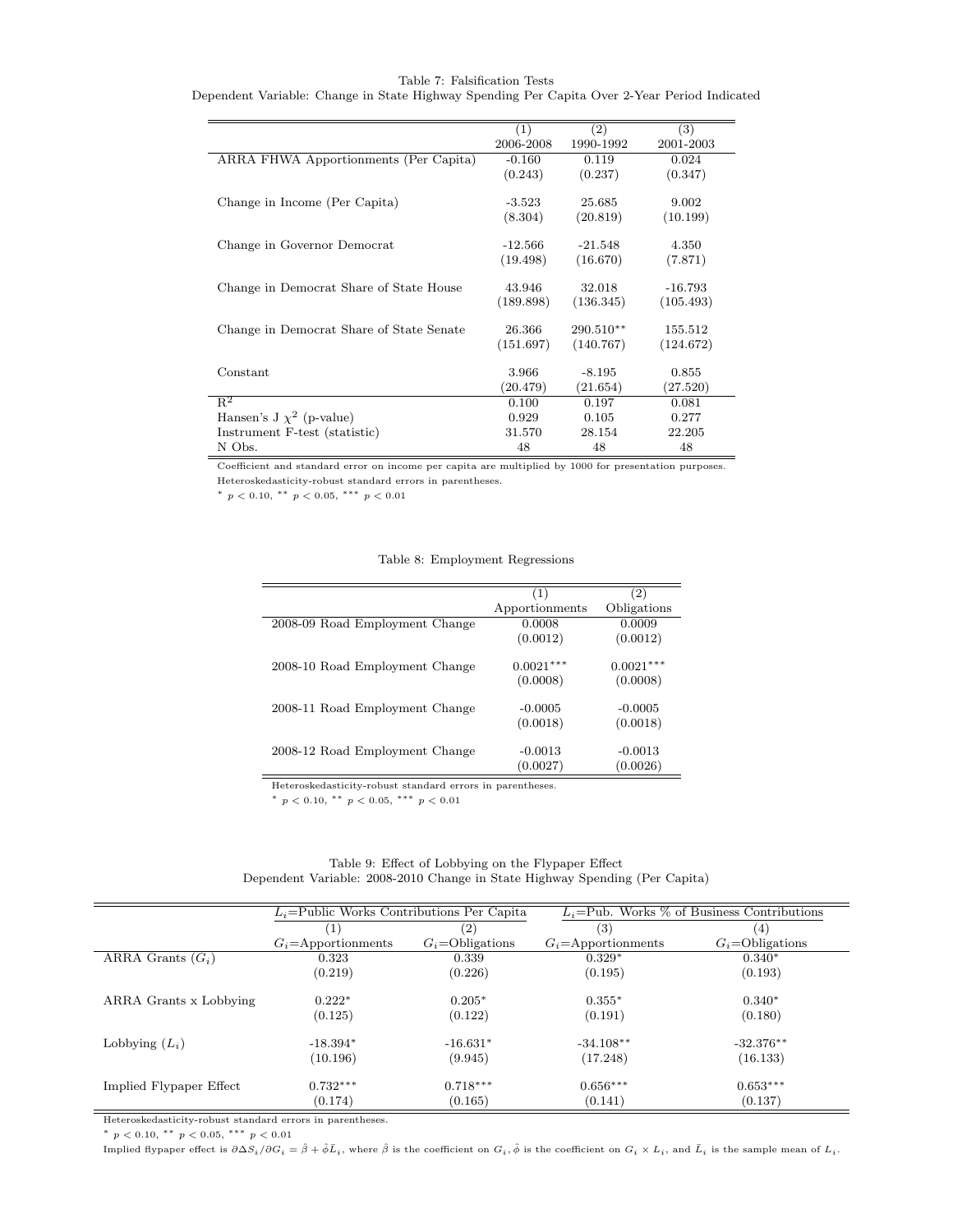Figure 1: Federal Highway Grant Apportionments Per Capita



Figure 2: Federal Highway Grant Obligations Per Capita





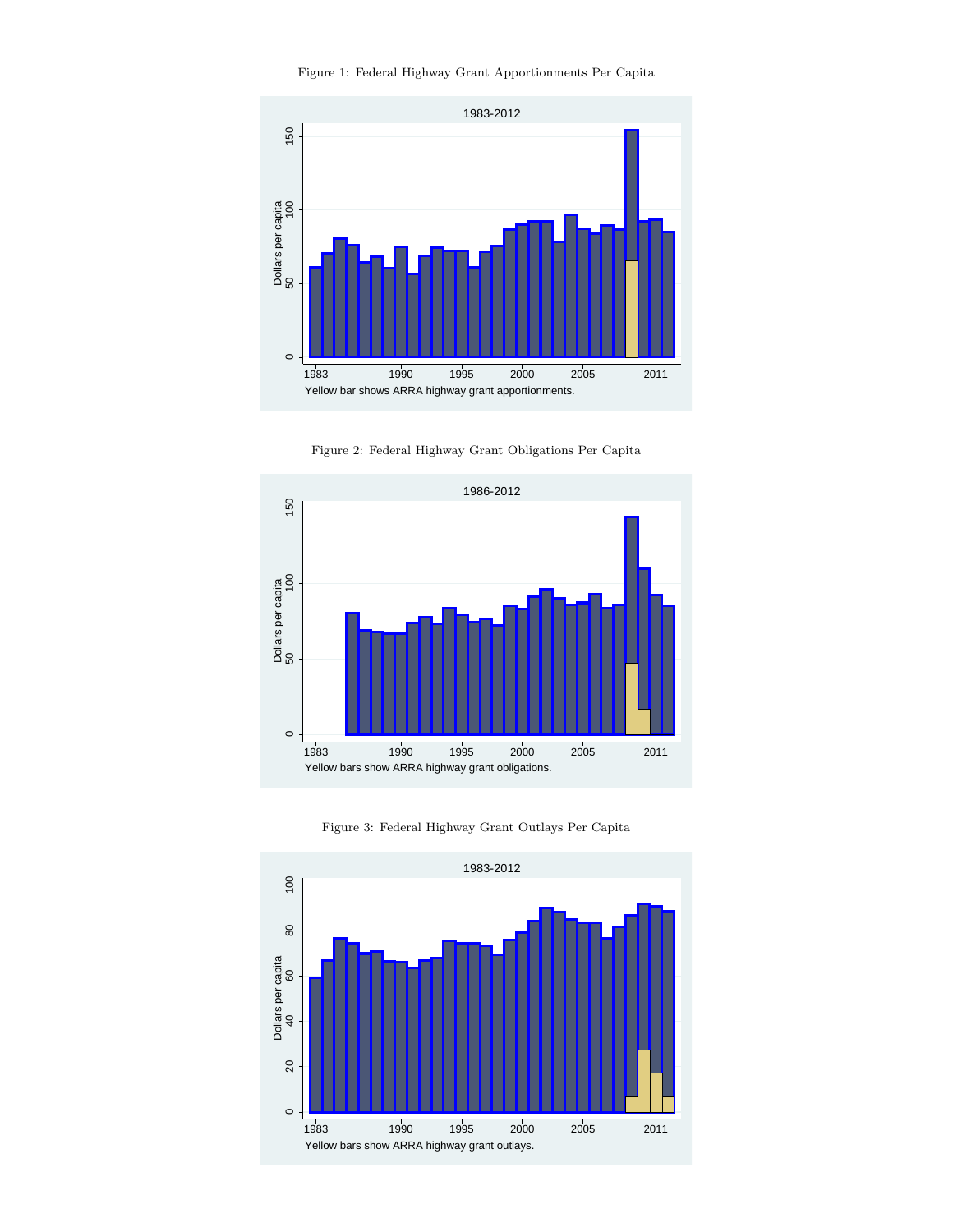



Figure 6: State Highway Spending Per Capita

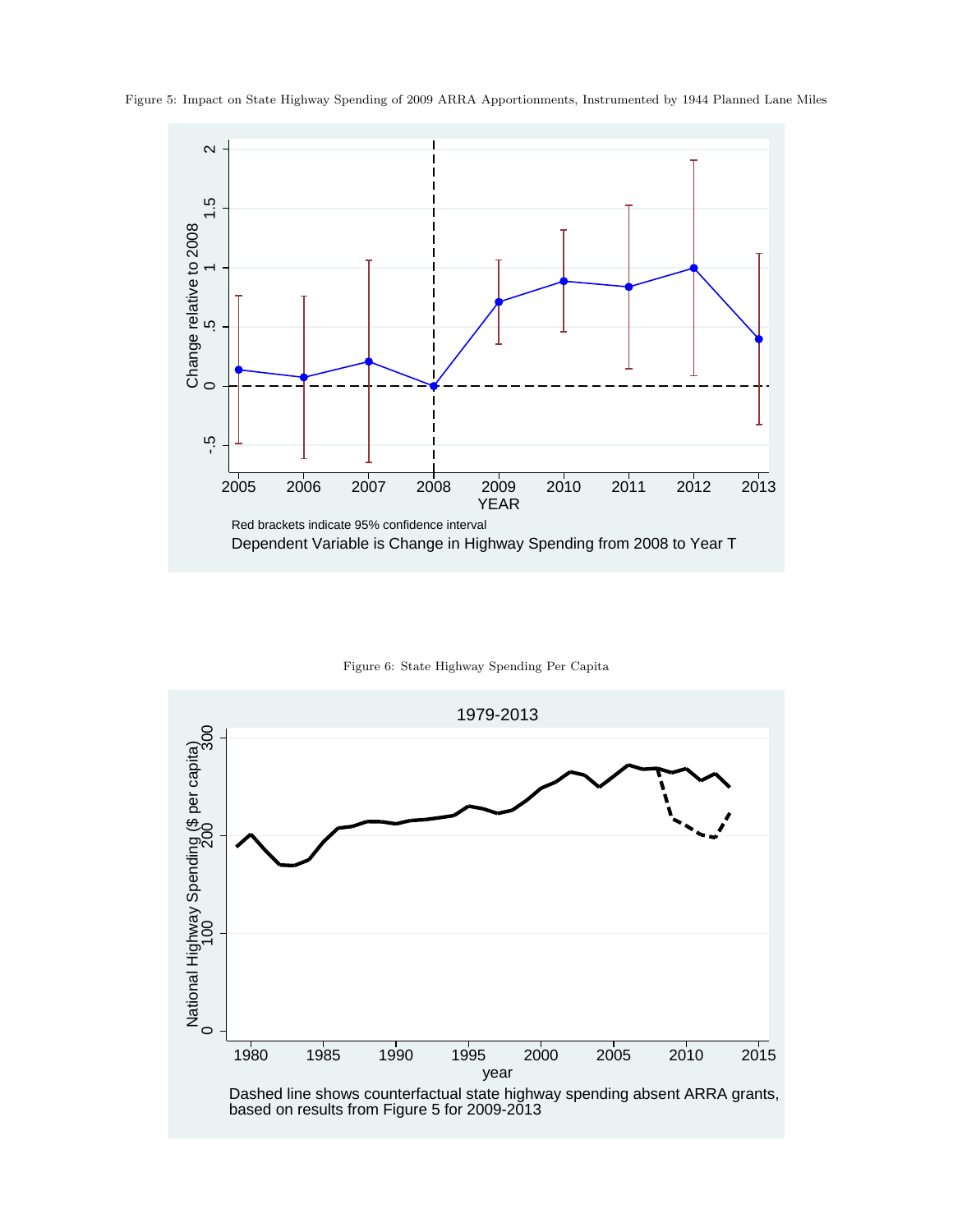

Figure 7: Public Works' Share of Business Sector Contributions to Candidates for State Office